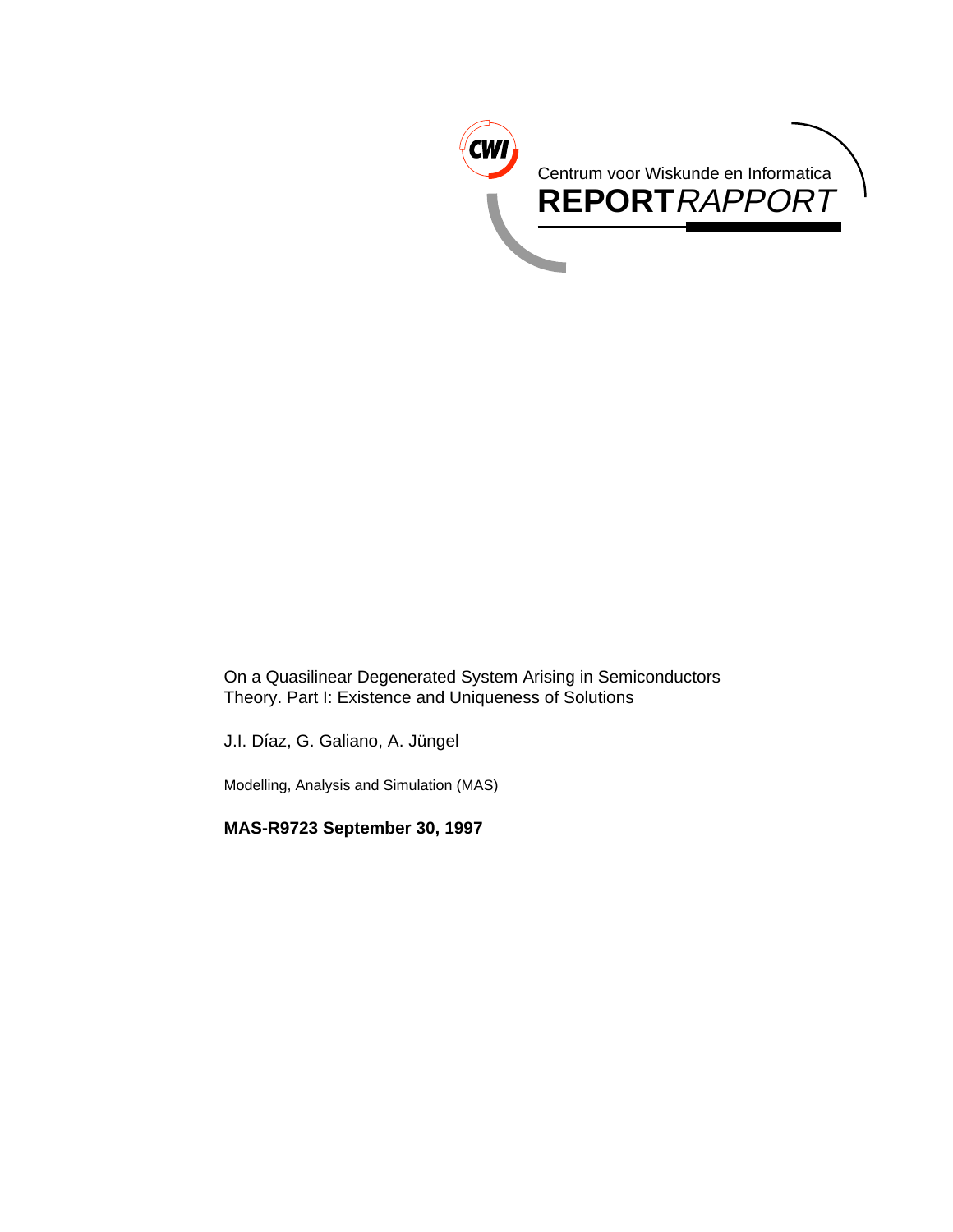Report MAS-R9723 ISSN 1386-3703

CWI P.O. Box 94079 1090 GB Amsterdam The Netherlands

CWI is the National Research Institute for Mathematics and Computer Science. CWI is part of the Stichting Mathematisch Centrum (SMC), the Dutch foundation for promotion of mathematics and computer science and their applications.

SMC is sponsored by the Netherlands Organization for Scientific Research (NWO). CWI is a member of ERCIM, the European Research Consortium for Informatics and Mathematics.

Copyright © Stichting Mathematisch Centrum P.O. Box 94079, 1090 GB Amsterdam (NL) Kruislaan 413, 1098 SJ Amsterdam (NL) Telephone +31 20 592 9333 Telefax +31 20 592 4199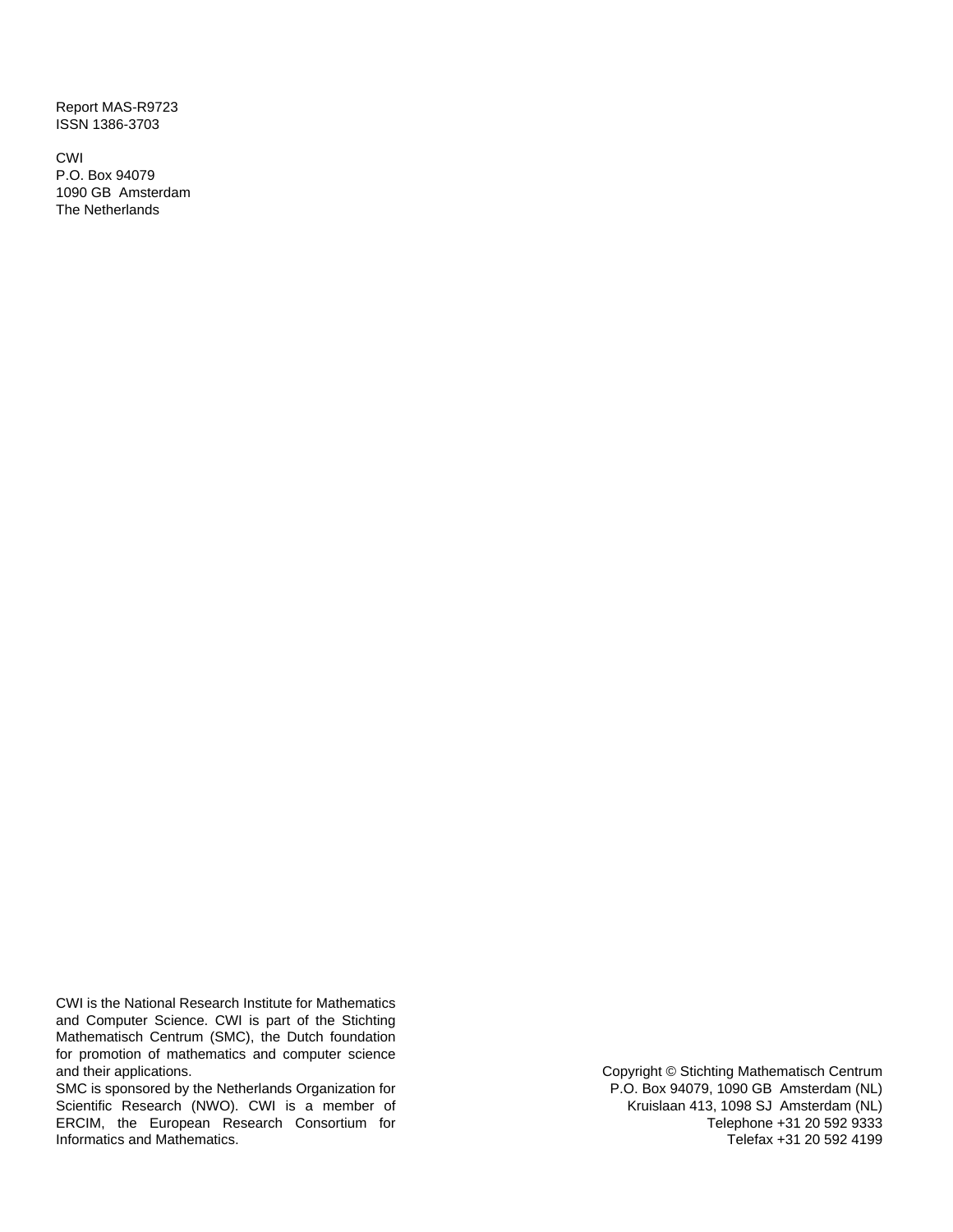# On a Quasilinear Degenerated System Arising in Semiconductors Theory. Part I: Existence and Uniqueness of Solutions

J.I. Díaz

Departamento de Matemática Aplicada Universidad Complutense de Madrid, 28040 Madrid, Spain jidiaz@sunma4.mat.ucm.es

G. Galiano

 $CWI$ 

P.O. Box 94079, 1090 GB Amsterdam, The Netherlands galiano@cwi.nl

A Jüngel

Fachbereich Mathematik, Universitat Rostock, 18055 Rostock, Germany  $and$ Fachbereich Mathematik TU Berlin, 10623 Berlin, Germany jungel@sun.math.uni-rostock.de

A drift-diffusion model for semiconductors with nonlinear diffusion is considered. The model consists of two quasilinear degenerated parabolic equations for the carrier densities and the Poisson equation for the electric potential. We also assume Lipschitz continuous non linearities in the drift and generation-recombination terms.

Existence of weak solutions is proven by using a regularization technique. Uniqueness of solutions is proven when either the diffusion term  $\varphi$  is strictly increasing and solutions have spatial derivatives in  $L^+(Q_T)$  or when  $\varphi$  is non decreasing and a suitable entropy condition is fullfilled by the electric potential.

# 1991 Mathematics Subject Classification: 35K65, 35D05, 35B30, 78A35.

Keywords and Phrases: Quasilinear degenerated system, existence, uniqueness, semiconductors. Note: Work partially carried out under project MAS 1.3 "Partial Differential Equations in Porous Media Research".

## 1. Introduction

In solid state physics, the drift-diffusion equations are today the most widely used model to describe semiconductor devices. The drift-diffusion models describe the flow of the electrons in the conduction band of the semiconductor material and of the holes (or defect electrons) in the valence band of the crystal, influenced by the electric field. Mathematically, they form a system of parabolic equations for the electron density u, the hole density v and the Poisson equation for the electric potential w that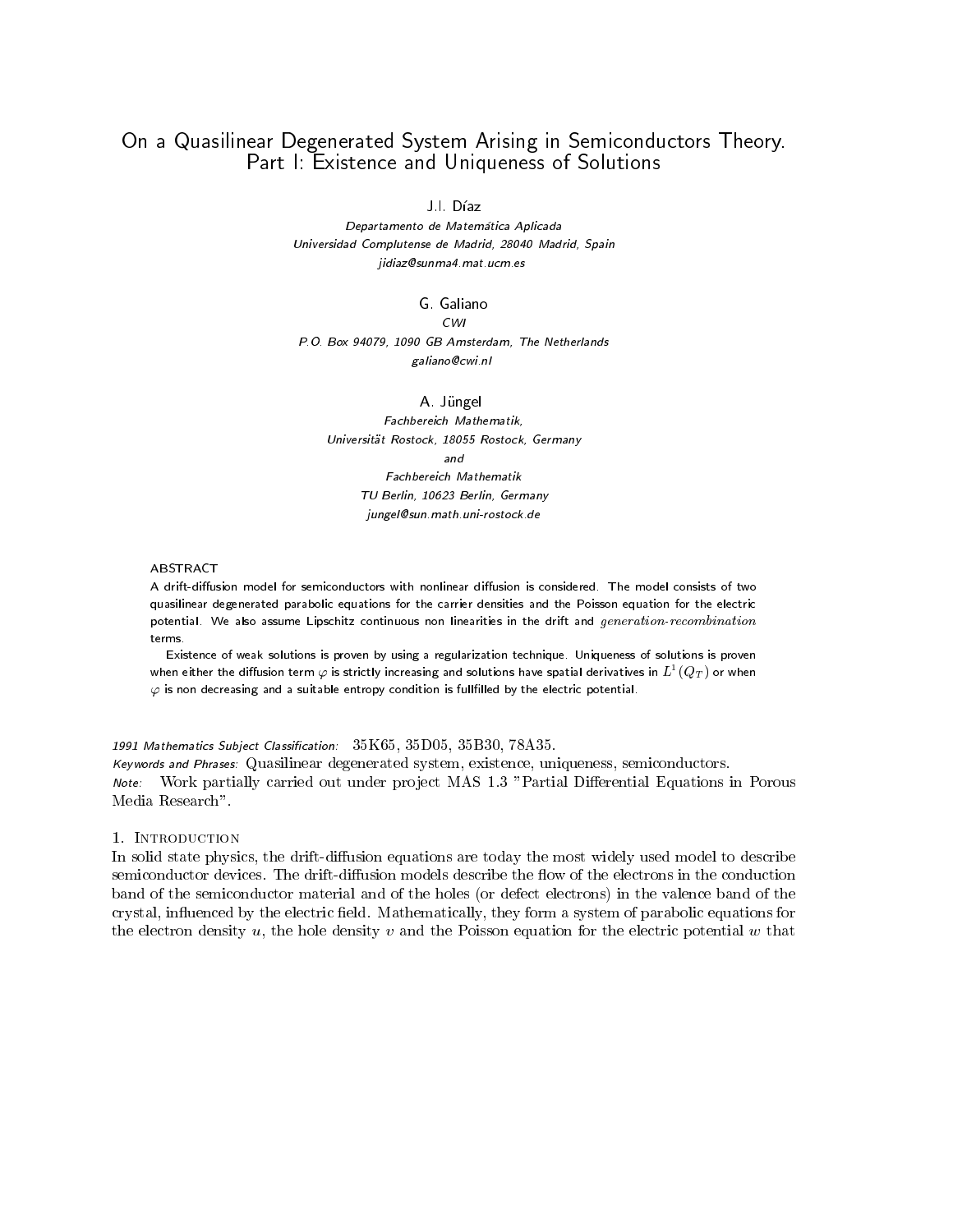# 1. Introduction 2

together with physically motivated auxiliary conditions form the problem

$$
\begin{cases}\nu_t - div \left(\nabla \varphi(u) - b(u)\nabla w\right) = F(u, v) & \text{in } Q_T := \Omega \times (0, T), \\
v_t - div \left(\nabla \varphi(v) + b(v)\nabla w\right) = F(u, v) & \text{in } Q_T, \\
-\Delta w = v - u + C & \text{in } Q_T, \\
\nabla \varphi(u) \cdot \nu = 0, \nabla \varphi(v) \cdot \nu = 0, \nabla w \cdot \nu = 0, \text{ on } \Sigma_{NT} := \Gamma_N \times (0, T), \\
\varphi(u) = \varphi(u_D), \varphi(v) = \varphi(v_D), w = w_D, \text{ on } \Sigma_{DT} := \Gamma_D \times (0, T), \\
u(x, 0) = u_0(x), v(x, 0) = v_0(x), \text{ in } \Omega.\n\end{cases}
$$
\n(1.1)

where  $\Omega \subset \mathbb{R}^N$  ( $1 \leq N \leq 3$ ) is the (bounded) domain occupied by the semiconductor crystal. Here,  $C = C(x)$  denotes the doping profile (fixed charged background ions) characterizing the semiconductor under consideration,  $\varphi(s)$  is the pressure function,  $b(s)/s$  the mobility of the particles, and  $F(s, \sigma)$  the recombination-generation rate. The boundary @ splits into two disjoint subsets D and N .The carrier densities and the potential are fixed at  $\Gamma_D$  (Ohmic contacts), whereas  $\Gamma_N$  models the union of insulating boundary segments.

The standard drift-diffusion model corresponds to  $\varphi(s) = s$ ,  $\varphi(s) = s$  and  $F(u, v) = q(u, v)(u_i^*(x)$ uv), where  $q(u, v)$  is a positive function and  $u_i(x) > 0$  is the so-called intrinsic density. The standard model can be derived from Boltzmann's equation under the assumption that the semiconductor device is in the low injection regime (i.e. for small absolute values of the applied voltage). It is shown in  $[24]$  that in the high injection regime the diffusion terms are no longer linear. An useful choice of function  $\varphi(s)$  is the one given by  $\varphi(s) = s^{\alpha}$  for any  $s \geq 0$  and with  $\alpha = \frac{3}{3}$ . With this pressure function, the equations in (1.1) become of degenerate type, and the existence of solutions of solutions does not follow from  $\mathbf{f}(\mathbf{f})$ standard theory. In this paper we present results including both the low injection case as well as the high injection case.

The function  $\varphi$  can be interpreted in the language of gas dynamics. We assume that the particles behave (thermodynamically spoken) as an ideal gas such that the gas law  $\varphi = u\theta$  holds ( $\varphi$  denotes the pressure,  $\theta$  the particle temperature). In the isothermal case  $\theta$  =const. the pressure turns out to be linear:  $\varphi(u) = u$ . In the isentropic case, however, the temperature (only) depends on the concentrations. Then  $\theta(u) = u^{2/3}$  holds for particles without spin in adiabatic and hence for isentropic states  $[10]$ , which reads  $\varphi(u) = u^{\sigma/\sigma}$ . And an analogous expression holds for the holes.

In the isentropic (or high injection) case, the functions  $v(s) = s$  and  $F(u, v) = -uv(u^* + v^*)$  with  $\beta = 2/3$  are used in [24]. In the present paper we consider functions  $b(s)$  and  $F(u, v)$  under some general assumptions which are fullled in all the above cases.

The standard (low injection) model has been mathematically and numerically investigated in many papers (see [33], [34] and references therein). The existence and uniqueness of weak solutions have been shown. The isentropic (high injection) model for  $b(s) = s$  and a monotonic function F (including the non Lipschitz continuous case) was analyzed in [22], [23], [25] and [24]. There, the existence of weak solutions has been proved. However, there is a lack on results concerning the uniqueness of solutions when the system actually degenerates. Furthermore, there are no results for general mobility functions. This paper is devoted to the proof of the existence and the uniqueness of weak solutions for monotone pressure functions  $\varphi$  satisfying  $\varphi'(0) = 0$  and for general smooth functions  $b(s)$  and  $F(s, \sigma)$  (see next section for the precise assumptions).

The outline of the paper is as follows. In Section 2 we present the assumptions on the data of the problem and prove the existence of weak solutions by means of a regularization technique that involves the consideration of a non degenerate problem for which existence of solutions is proven by a fixed point argument. In Section 3 we study the uniqueness of solutions and present three results depending, mainly, on the behaviour of function  $\varphi$  (strictly increasing or non decreasing) and on the regularity of solutions.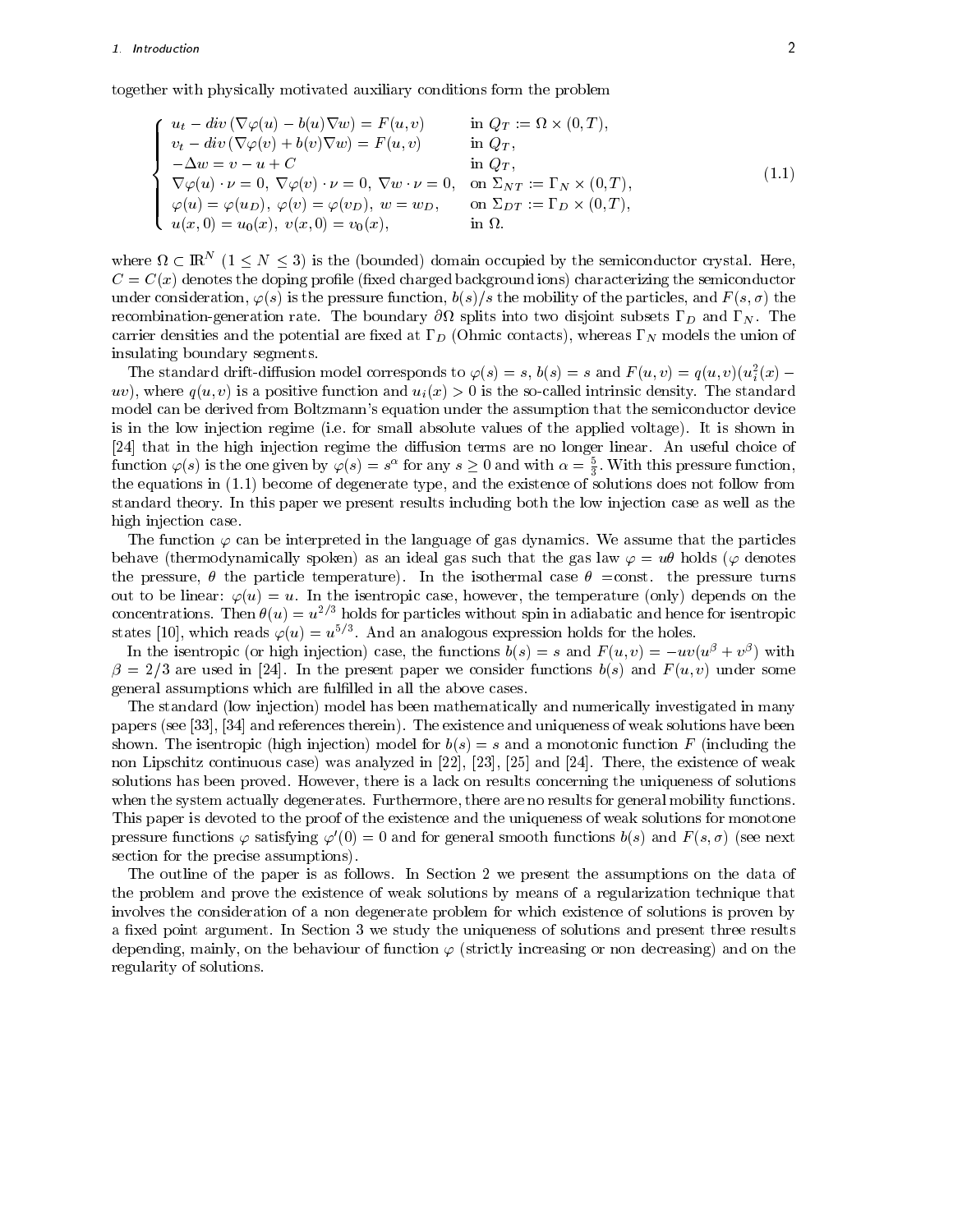# 2. Existence of solutions 3

### 2. Existence of solutions

In this section we prove the existence of weak solutions of problem (1.1). The main result is Theorem 2.1 where we prove the existence of such solutions in the most interesting case: when the parabolic equations of (1.1) are of degenerate type. The transport terms  $div(b(u)\nabla w)$  and  $div(b(v)\nabla w)$  are the main difficulty in the proof due to the fact that natural a priori estimates of the problem are obtained in terms of  $\varphi(u)$  (with  $\varphi'(0) = 0$ ) and their spatial derivatives meanwhile transport terms contain  $b(u)$ and  $b(v)$  that, in general, are not bounded by the former.

This difficulty leads us to consider an auxiliar non degenerate problem for which we obtain existence of weak solutions (Theorem 2.2) and that allows us, by means of techniques of regularization and passing to the limit, to prove the result for the general formulation.

Before stating the first result we introduce a set of assumptions on the data as well as the definition of weak solution of (1.1) and some consequences of the Sobolev's embedding theorems that we shall use.

Assumptions on the data.

 $H_1, \Omega \subset \mathbb{R}^n, N \leq 3$ , is an open, bounded and connected set. The boundary of  $\Omega$ ,  $\partial\Omega$ , is of class  $\mathcal{C}^{1,1}$  and its  $(N-1)$  -dimensional Haussdorf measure is finite;  $\partial\Omega$  splits in two disjoint components D (with positive measure) and N (open in @ ). We assume that for any function satisfying

$$
\begin{cases} \Delta \psi \in L^{s}(\Omega) \\ \psi = 0 \text{ on } \Gamma_{D} \\ \nabla \cdot \psi = 0 \text{ on } \Gamma_{N} \end{cases}
$$
\n(2.1)

the regularity  $\psi \in W^{2,s}(\Omega)$ , for  $s \in [1,\infty)$  holds. Finally, we suppose that  $T > 0$  is fixed arbitrarily. DEFINITION. A function  $f : \mathbb{R}^n \to \mathbb{R}$  is sublinear if there exists a positive constant c such that

$$
|f(s_1,...,s_n)| \le c\left(1+\sum_{i=1}^n |s_i|\right), \quad \forall (s_1,...,s_n) \in \mathbb{R}^n.
$$

 $H<sub>2</sub>$ . We assume that

 $\varphi \in \mathcal{C}([0,\infty)) \cap \mathcal{C}^1((0,\infty)), \quad \varphi(0) = 0, \quad \varphi \text{ non decreasing},$ 

$$
F \in \mathcal{C}_{loc}^{0,1}([0,\infty)^2;I\!\!R),\tag{2.2}
$$

 $b \in \mathcal{C}_{loc}^1([0,\infty))$  is sublinear and satisfies

$$
|b'(s)| \le c\left(1 + \varphi'(s)\right), \quad \forall \ s \in [0, \infty), \tag{2.3}
$$

for some constant  $c > 0$ .  $H_3$ . The auxiliary data satisfy

$$
u_0, v_0 \in L^{\infty}(\Omega), \quad u_0 \ge 0, \quad v_0 \ge 0 \quad \text{in} \quad \Omega,
$$
  

$$
\varphi(u_D), \varphi(v_D) \in L^{\infty}(0, T; H^1(\Omega)) \cap L^{\infty}(Q_T) \cap H^1(0, T; L^2(\Omega)),
$$
  

$$
w_D \in L^{\infty}(0, T; W^{2, \infty}(\Omega)).
$$

We also assume that  $C \in L^{\infty}(Q_T)$ .

 $\mathbf{H}_4$ . If both F and b are nonlinear then we assume that  $\varphi^{-1} \in \mathcal{C}^{0,\alpha}([0,\infty))$ , for some  $\alpha \in (0,1)$ .

We remark that the property assumed for (2.1) actually represents a condition on the contact angles of the boundary segments  $\Gamma_D$  and  $\Gamma_N$  (see, e.g., [32]). In particular, if both components of the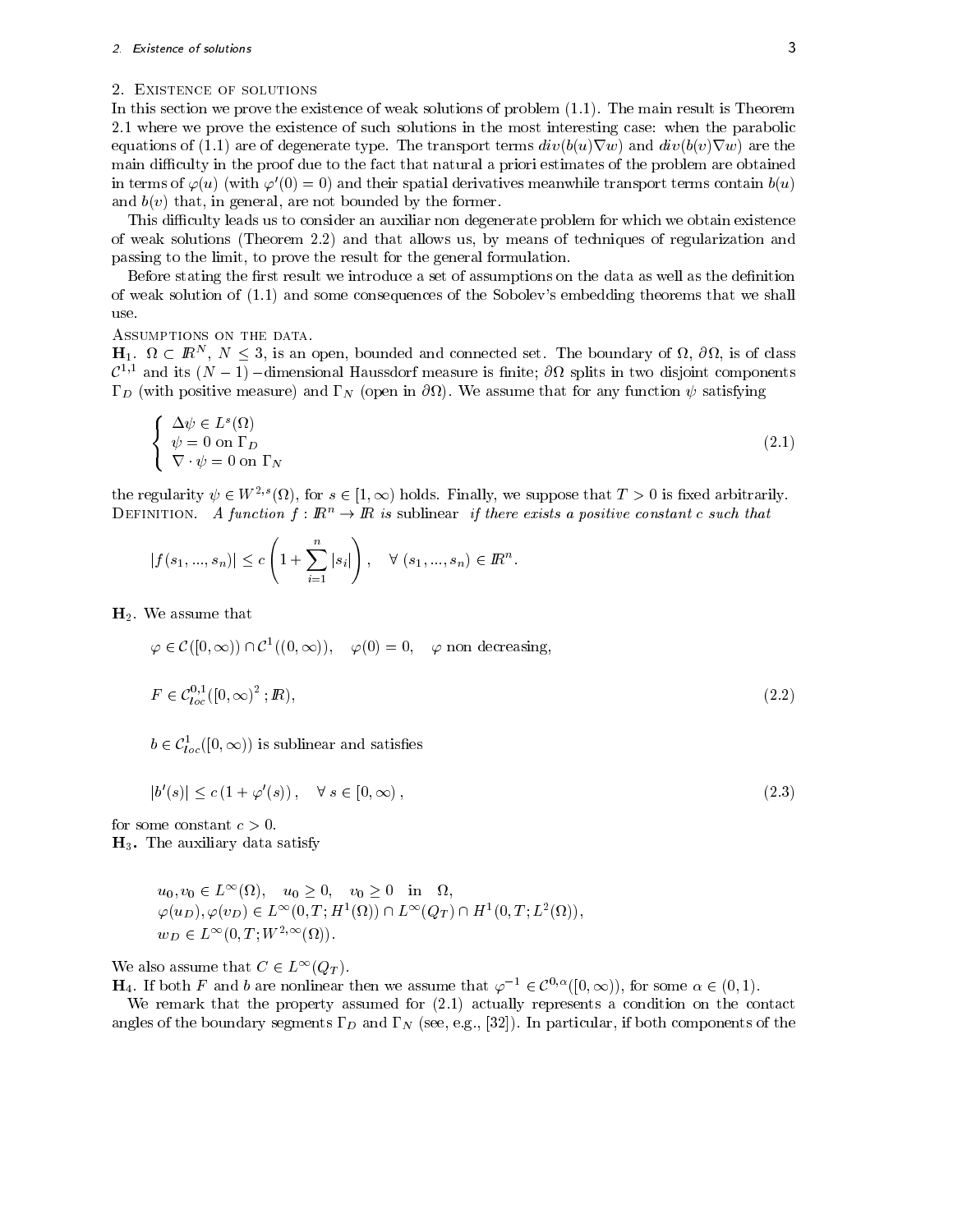boundary are open and closed (so they do not meet) then the assumption is a well known result (see, e.g., [41]). As stated in (2.2), in this article we shall consider a Lipschitz continuous recombinationgeneration term F. The case of a monotone F was already treated in [24] obtaining similar results on the existence of weak solutions under somehow stronger conditions on  $\varphi$  and b. As shown in [12], a monotone non Lipschitz continuous recombination-generation term may imply the formation of dead cores (sets where the components  $u, v$  of the solution vanish even when the initial data are strictly positive) and play an important role in applications through the phenomenon known as vacuum solutions (see [12]). We consider a notion of weak solution similar to that introduced in [1]: DEFINITION OF WEAK SOLUTION. Set

$$
\mathcal{V} := \left\{ z \in H^1(\Omega) : z = 0 \quad \text{on} \quad \Gamma_D \right\},\
$$

and assume  $H_3$ . Then  $(u, v, w)$  is a weak solution of (1.1) if the following properties hold:  $(i)$   $u, v \in L^{\infty}(Q_T), \varphi(u) \in \varphi(u_D) + L^2(0,T; \mathcal{V}), \varphi(v) \in \varphi(v_D) + L^2(0,T; \mathcal{V})$  and  $w \in w_D + L^2(0,T; \mathcal{V}) \cap$  $L^{\infty}(Q_T)$ . (ii)

$$
\int_{0}^{T} \langle u_t, \zeta \rangle + \int_{0}^{T} \int_{\Omega} (\nabla \varphi(u) - b(u)\nabla w) \cdot \nabla \zeta = \int_{0}^{T} \int_{\Omega} F(u, v)\zeta,
$$
\n
$$
\int_{0}^{T} \langle v_t, \zeta \rangle + \int_{0}^{T} \int_{\Omega} (\nabla \varphi(v) - b(v)\nabla w) \cdot \nabla \zeta = \int_{0}^{T} \int_{\Omega} F(u, v)\zeta,
$$
\n
$$
\int_{0}^{T} \int_{\Omega} \nabla w \cdot \nabla \zeta = \int_{0}^{T} \int_{\Omega} (v - u - C) \zeta
$$
\n(2.4)

for any test function  $\zeta \in L^2(0,T; \mathcal{V})$  (notice that due to  $(2.2)$   $F(u, v) \in L^2(Q_T)$ ). (iii)  $u_t, v_t \in L^2(0,T; \mathcal{V})$  and the initial data are verified in the following sense:

$$
\int_0^T \langle u_t, \zeta \rangle + \int_0^T \int_\Omega (u - u_0) \zeta_t = 0,
$$
\n
$$
\int_0^T \langle v_t, \zeta \rangle + \int_0^T \int_\Omega (v - v_0) \zeta_t = 0,
$$
\n(2.5)

for any test function  $\zeta \in L^2(0,T; \mathcal{V}) \cap W^{1,1}(0,T; L^2(\Omega))$  with  $\zeta(T) = 0$ . We shall use the notation:

$$
|||f||| := ||f||_{L^{\infty}(0,T;L^{2}(\Omega))} + ||f||_{L^{2}(0,T;V)}, \qquad 2^{*} := \begin{cases} 6 & \text{if } N = 3, \\ s \in [1,\infty) & \text{if } N = 2, \\ \infty & \text{if } N = 1, \end{cases}
$$

 $\left\|\cdot\right\|_{L^p} := \left\|\cdot\right\|_{L^p(Q_T)}$  and  $\left\|\cdot\right\|_{L^p(L^q)} := \left\|\cdot\right\|_{L^p(0,T;L^q(\Omega))}.$ 

The following lemma is a consequence of Sobolev's Theorem and standard inequalities (see [20]):

LEMMA 2.1 Suppose that  $f \in L^{\infty}(0,T; L^{2}(\Omega)) \cap L^{2}(0,T; \mathcal{V})$  and let

$$
1 \le r < 4(1 - \frac{1}{2^*}).\tag{2.6}
$$

Then the constant  $\mathbb{R}$  and  $\mathbb{R}$  are existent C(s) such that  $\mathbb{R}$  and  $\mathbb{R}$  are existent C(s) such that  $\mathbb{R}$ 

$$
||f||_{L^r(Q_T)} \leq C(\Omega) |||f|||.
$$

Next we state the main result of this section: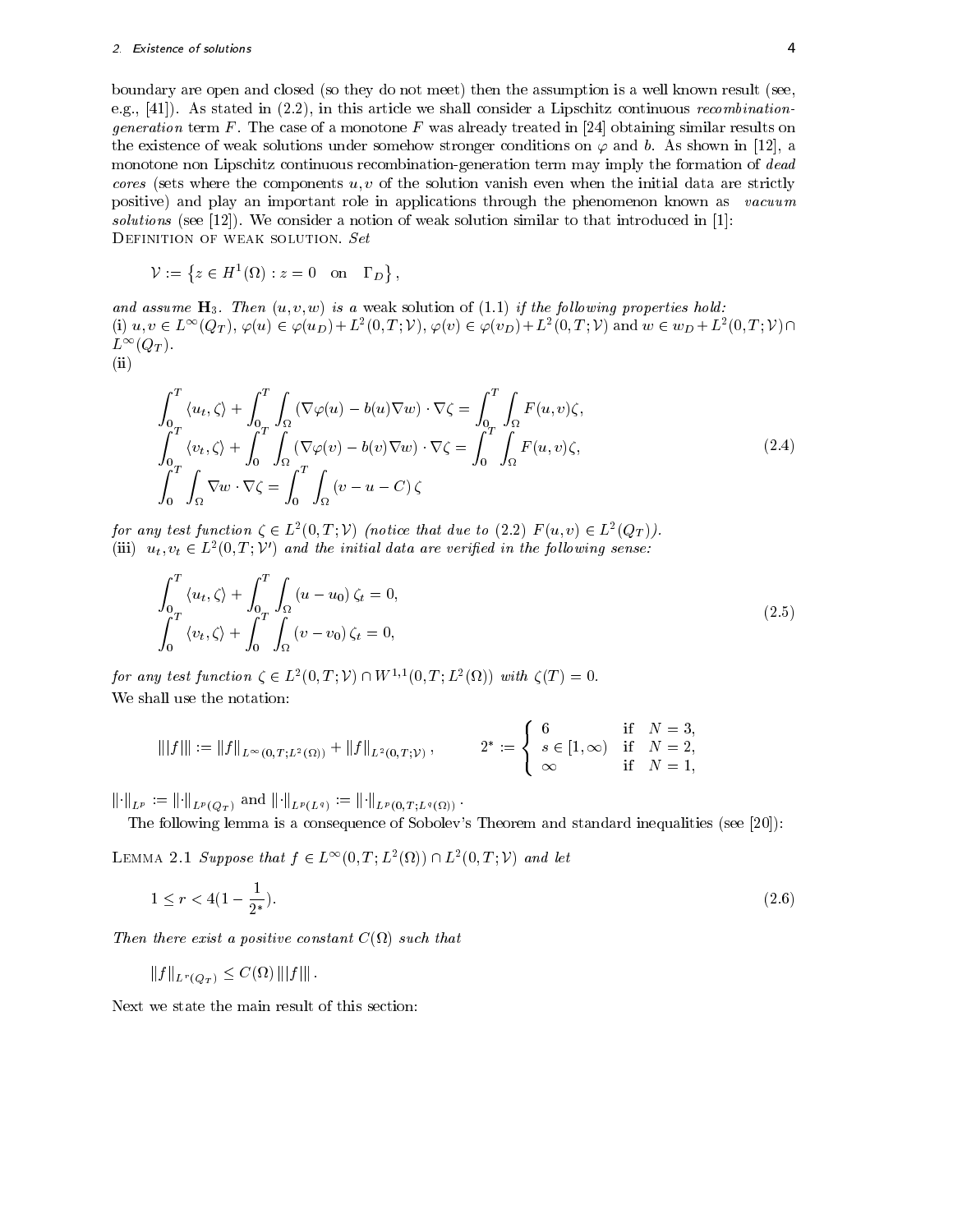THEOREM 2.1 Assume  $H_1-H_4$  and that the auxiliary data satisfy

$$
k \ge u_0, v_0 \ge m \ge 0 \quad a.e. \infty \quad and
$$
  

$$
\varphi(ke^{\lambda_0 t}) \ge \varphi(u_D), \varphi(v_D) \ge \varphi(m e^{-\lambda_1 t}) \ge 0 \quad a.e. \infty \quad \text{in } \Sigma_{DT},
$$

for some non negative constants  $k, m, \lambda_0, \lambda_1$ . Then there exists a  $\lambda > 0$  independent of  $\varphi$  such that the problem (1.1) has, at least, one weak solution verifying

$$
ke^{\lambda t} \ge u, v \ge me^{-\lambda t} \ge 0
$$
 a.e. in  $Q_T$ ,  
\n $u, v \in \mathcal{C}([0, T]; \mathcal{V}')$ ,  
\n $w \in L^{\infty}(0, T; W^{2,s}(\Omega))$  for all  $s \in [1, \infty)$ .

Moreover, if  $\varphi \in \mathcal{C}^1([0,\infty))$  then

$$
\sqrt{\varphi'(u)}\nabla u, \sqrt{\varphi'(v)}\nabla v \in L^2(Q_T).
$$

The proof of this theorem is based on the following previous result for the non degenerate problem:

THEOREM 2.2 Assume  $H_1-H_3$  and let  $\varphi$  be a sublinear strictly increasing function. Suppose that  $\varphi^{-1}$ is Lipschitz continuous and that F is sublinear. Assume that

$$
k \ge u_0, v_0 \ge m \ge 0 \quad a.e. \infty \quad and
$$
  

$$
\varphi(ke^{\lambda_0 t}) \ge \varphi(u_D), \varphi(v_D) \ge \varphi(m e^{-\lambda_1 t}) \ge 0 \quad a.e. \infty \quad \text{in } \Sigma_{DT},
$$

for some non negative constants  $k, m, \lambda_0, \lambda_1$ . Then there exists a  $\lambda \geq 0$  independent of  $\varphi$  such that problem (1.1) has, at least, a weak solution verifying

$$
ke^{\lambda t} \ge u, v \ge me^{-\lambda t} \ge 0 \quad a.e. \infty q_T \quad and
$$
  
\n
$$
u, v \in \mathcal{C}([0, T]; L^1(\Omega)),
$$
  
\n
$$
w \in L^{\infty}(0, T; W^{2,s}(\Omega)) \quad \text{for all } s \in [1, \infty).
$$
\n(2.7)

The proof of Theorem 2.2 is based on a fixed point technique. To define the fixed point operator in  $L^p$  spaces we need, due to the lack of regularity of the term  $\nabla b(u) \cdot \nabla w$ , to uncouple problem (1.1) and to consider two auxiliary problems (see  $(2.10)$  and  $(2.11)$ ). First we apply a fixed point argument to obtain the existence of solutions,  $(u, v)$ , of  $(2.10)$  and we also show that this solution satisfies  $(2.7)$ . Then, we solve problem  $(2.11)$  and use again a fixed point argument to couple the system, obtaining in this way a weak solution of  $(1.1)$  with the property  $(2.7)$ . The additional regularity is obtained by applying general results on  $L^p$  spaces (see [39]).

Proof of Theorem 2.2.

Step 1. Let  $T > 0$ ,  $0 < \rho < c_{\rho}$ , with  $c_{\rho}$  a positive constant to be fixed and p an exponent satisfying the following restriction:

$$
\frac{r}{r-2} < 3 < p < r,\tag{2.8}
$$

with  $r$  given in  $(2.6)$ . Consider the set

$$
K := \left\{ h \in L^p(0, T; W^{2, p}(\Omega)) : \Delta h \in L^\infty(Q_T), \ h = 0 \text{ on } \Sigma_{DT}, \|\Delta h\|_{L^p} + \|\nabla h\|_{L^2} \le \rho \right\}.
$$
 (2.9)

Clearly, K is convex. Moreover, as  $2 \leq \frac{N}{N-p}$  (due to the choice of p) it follows that  $\|\Delta w\|_{L^p} + \|\nabla w\|_{L^2}$  is a norm in  $L^p(0, T; W^{-p}(M))$  and therefore  $K$  is weakly compact in  $L^p(0, T; W^{-p}(M))$ . These properties of K will be used later to apply a fixed point argument. Given  $h \in K$  we introduce the problems

$$
\begin{cases}\n u_t - div \left( \nabla \varphi(u) - b(u) \nabla h \right) = F(u, v) & \text{in } Q_T, \\
 v_t - div \left( \nabla \varphi(v) + b(v) \nabla h \right) = F(u, v) & \text{in } Q_T, \\
 \nabla \varphi(u) \cdot \nu = 0, & \nabla \varphi(v) \cdot \nu = 0, \\
 \varphi(u) = \varphi(u_D), & \varphi(v) = \varphi(v_D), & \text{on } \Sigma_{DT}, \\
 u(x, 0) = u_0(x), & v(x, 0) = v_0(x), & \text{in } \Omega\n\end{cases}
$$
\n(2.10)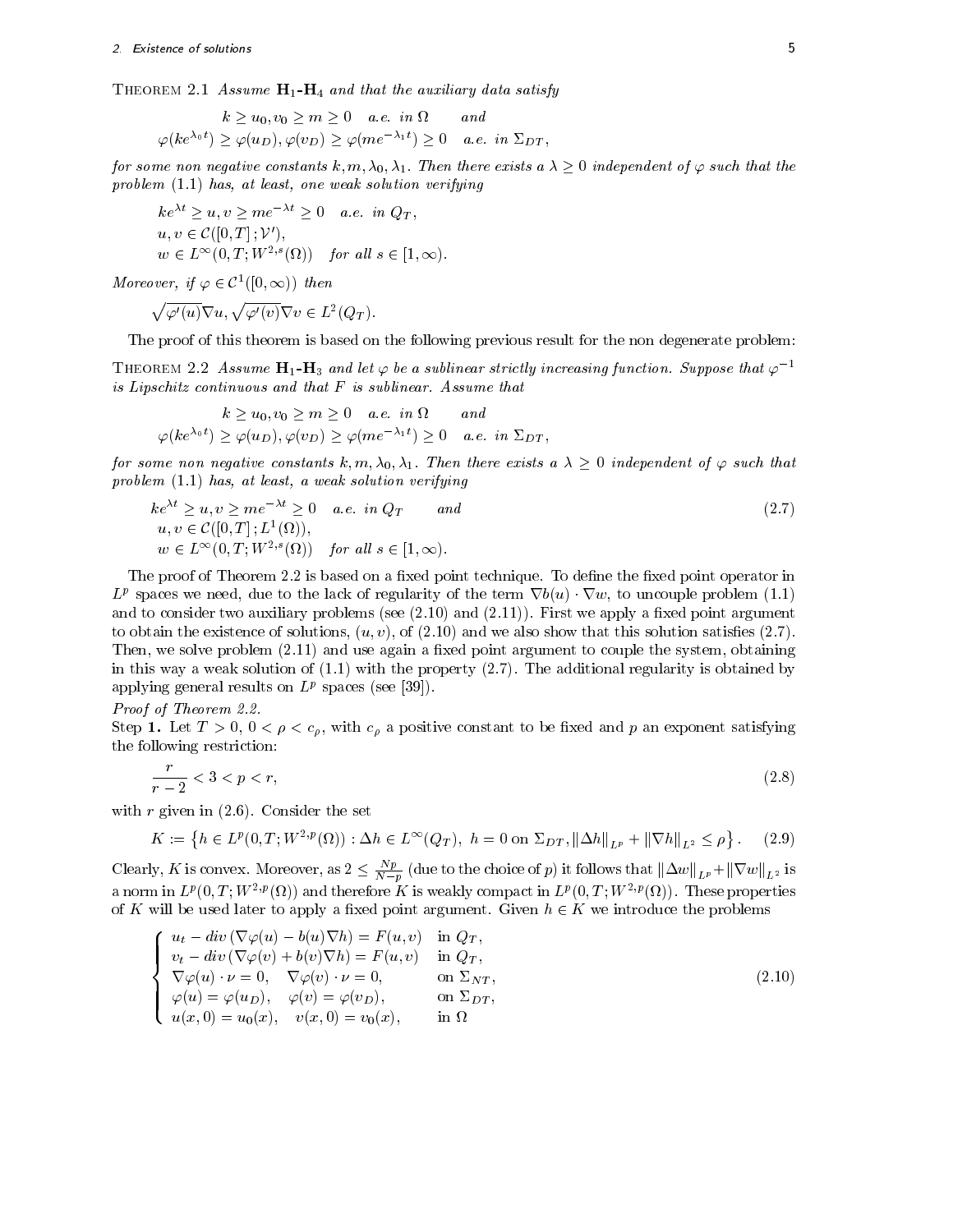and

$$
\begin{cases}\n-\Delta w = v - u - C & \text{in } Q_T, \\
w = w_D & \text{on } \Sigma_{DT}, \\
\nabla w \cdot \nu = 0 & \text{on } \Sigma_{NT,\n\end{cases}
$$
\n(2.11)

with similar notions of weak solutions as for problem  $(1.1)$ .

Step 2. Definition of the fixed point operator for  $(2.10)$ . Consider the problems

$$
\begin{cases}\n u_t - \Delta \varphi(u) = f & \text{in } Q_T, \\
 \varphi(u) = \varphi(u_D) & \text{on } \Gamma_D, \ \nabla \varphi(u) \cdot \nu = 0 & \text{on } \Gamma_N, \\
 u(x, 0) = u_0(x) & \text{in } \Omega\n\end{cases}
$$
\n(2.12)

and

$$
\begin{cases}\nv_t - \Delta \varphi(v) = g & \text{in } Q_T, \\
\varphi(v) = \varphi(v_D) & \text{on } \Gamma_D, \ \nabla \varphi(v) \cdot \nu = 0 \text{ on } \Gamma_N, \\
v(x, 0) = v_0(x), & \text{in } \Omega,\n\end{cases}
$$
\n(2.13)

with  $f, g \in L^2(Q_T)$ . Since these problems are uniformly parabolic, from well known results (see, e.g., [1], [5], [30]) we have that (2.12) and (2.13) have a unique weak solution  $u, v \in L^r(Q_T) \cap$  $\mathcal{C}([0,T];L^1(\Omega)),\,\varphi(u)\in\varphi(u_D)+L^2(0,T;\mathcal{V}),\,\varphi(v)\in\varphi(v_D)+L^2(0,T;\mathcal{V}),\,\text{where }r\text{ was given in (2.6).}$ We introduce the set

$$
K^* := \left\{ (f,g) \in L^2(Q_{T^*}) \times L^2(Q_{T^*}) : ||f||_{L^2}, ||g||_{L^2} < R \right\}, \quad 0 < T^* \leq T,
$$

which is convex and weakly compact in  $L^2(Q_{T^*}) \times L^2(Q_{T^*})$ , and the mapping  $Q: K^* \to L^2(Q_{T^*}) \times$  $L^-(QT^*)$  given by

$$
Q(f,g) := (F(u,v) - div(b(u)\nabla h), F(u,v) + div(b(v)\nabla h)),
$$

where  $u, v$  are the solutions of  $(2.12), (2.13)$ . It can be shown that, as a consequence of  $(2.3)$  and the sublinearity of F and b, the operator  $Q$  is well defined. Notice also that a fixed point of  $Q$  is a weak solution of (2.10). To prove the existence of such a point we search for  $R$  and  $T$  -such that (i)  $Q(K^*)\subset K^*$ , and

(ii) Q is weakly-weakly sequentially continuous in  $L^2(Q_{T^*}) \times L^2(Q_{T^*})$ ,

that will allow us to apply the Arino, Gauthier and Penot's fixed point theorem [4] to conclude the result. Since problems (2.12) and (2.13) share the same structure we shall only work out the properties that solutions of (2.12) satisfy, being those of (2.13) obtained in an identical manner.

Step 3. A priori estimates for problems (2.12) and (2.13) and proof of  $Q(K^*)\subset K^*$ . This last condition reads as

$$
I_u := ||F(u, v) - \nabla b(u) \cdot \nabla h - b(u)\Delta h||_{L^2} \le R,
$$
\n(2.14)

and similarly for v. Taking  $\zeta = \varphi(u) - \varphi(u_D)$  as a test function for problem (2.12) we get

$$
\int_{\Omega} \Phi(u(t)) + \int_{Q_T} |\nabla \varphi(u)|^2 = \int_{\Omega} \Phi(u_0) - \int_{Q_T} (u - u_0) \varphi(u_D)_t + \int_{\Omega} (u(t) - u_0) \varphi(u_D) + \int_{Q_T} \nabla \varphi(u) \cdot \nabla \varphi(u_D) + \int_{Q_T} f(\varphi(u) - \varphi(u_D)),
$$
\n(2.15)

with  $\Phi(s) := \int^s \varphi(\sigma) d\sigma$ . Using that  $\varphi^{-1}$  is Lipschitz continuous and standard inequalities we get from (2.15)

$$
\|\Phi(u)\|_{L^{\infty}(L^{1})} + \|\nabla \varphi(u)\|_{L^{2}}^{2} \leq \Lambda + \|f\|_{L^{2}}^{2},\tag{2.16}
$$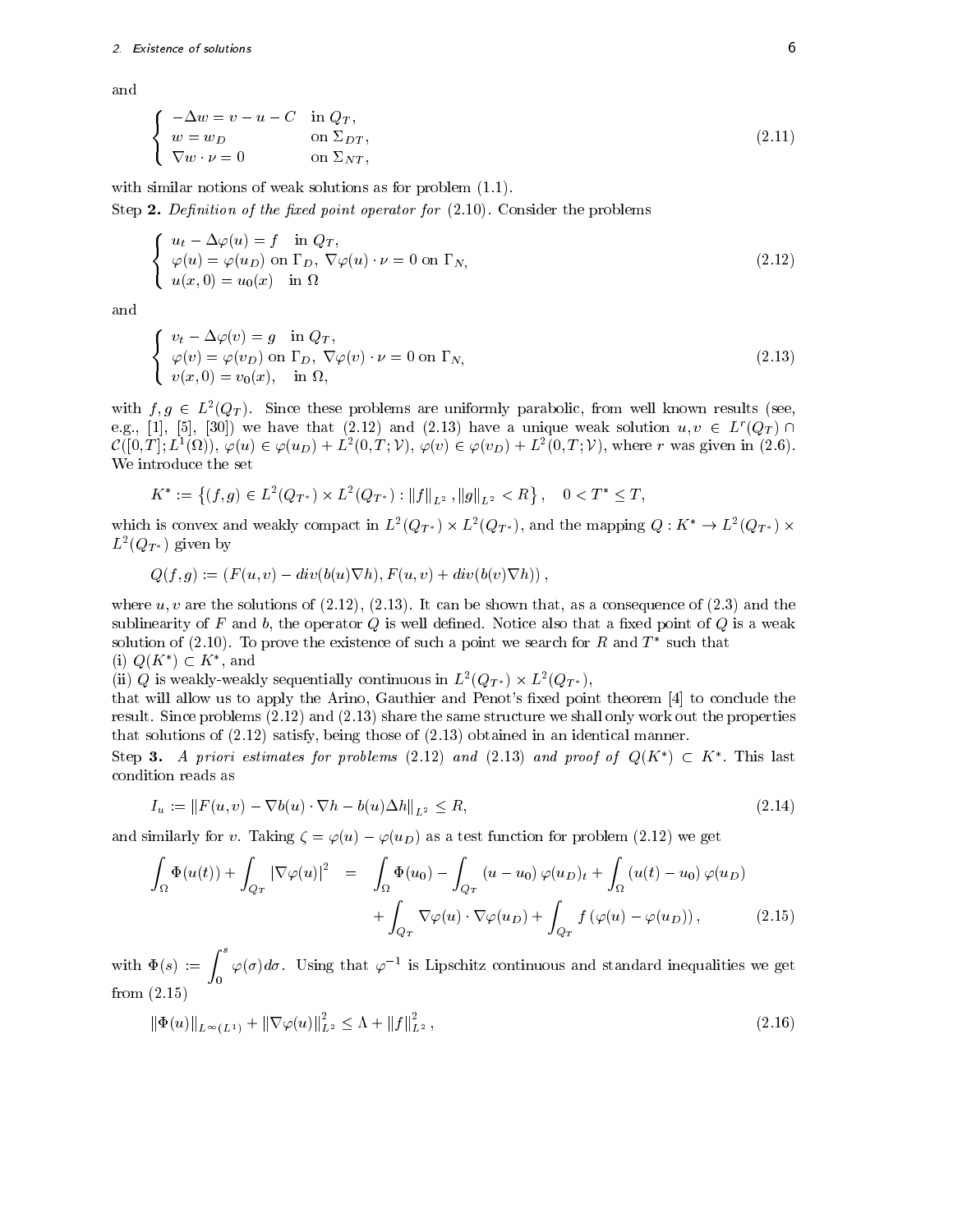where  $\Lambda$  is a positive constant depending only on the initial and boundary data. Then, from Lemma 2.1 and  $f \in K^*$  we get

$$
||u||_{L^r} \le c |||u||| \le c(\Lambda + R). \tag{2.17}
$$

Since  $r > 2$ , we have

$$
||u||_{L^{2}} \le A_{0}(T^{*}) ||u||_{L^{r}} \le cA_{0}(T^{*}) \left(\Lambda + R\right), \tag{2.18}
$$

with  $A_0(T^*) := |Q_{T^*}|^{\frac{2r}{2r}}$  and, since  $\varphi$  is sublinear, we have that there exists a continuous non decreasing function  $\eta : (0, \infty) \to (0, \infty)$  such that

$$
\|\nabla \varphi(u)\|_{L^2}^2 \le \Lambda + \eta(T^*),\tag{2.19}
$$

with  $\eta(T^*) \to 0$  as  $T^* \to 0$  (see [16], Lemma 6). We are now ready to estimate the terms in (2.14): F sublinear and (2.18) imply

$$
||F(u, v)||_{L^2} \le c A_1(T^*), \tag{2.20}
$$

with  $A_1(T^*) := A_0(T^*) (\Lambda + 2R) + |Q_{T^*}|^{1/2}$  and c a positive constant that shall vary along the proof. Now, from  $(2.3)$ ,  $(2.19)$  and the regularity of h we get

$$
\|\nabla b(u) \cdot \nabla h\|_{L^2} \le c \|\nabla \varphi(u)\|_{L^2} \|\nabla h\|_{L^\infty} \le c \left(\Lambda + \eta(T^*)\right) \|\nabla h\|_{L^\infty},\tag{2.21}
$$

and since b is sublinear

$$
||b(u)\Delta h||_{L^{2}} \le ||b(u)||_{L^{2}} ||\Delta h||_{L^{\infty}} \le cA_{2}(T^{*}) ||\Delta h||_{L^{\infty}},
$$
\n(2.22)

with  $A_2(T^*) := |Q_{T^*}|^{\frac{1}{2}} + |Q_{T^*}|^{\frac{1}{2r}} (\Lambda + R)$ . Gathering (2.20), (2.21) and (2.22) we obtain

$$
I_u \le cA_1(T^*) + c(\Lambda + \eta(T^*)) ||\nabla h||_{L^{\infty}} + cA_2(T^*) ||\Delta h||_{L^{\infty}},
$$

and as we want  $I_u \leq R$ , it is sufficient to make

$$
cA_1(T^*) + c(\Lambda + \eta(T^*)) \|\nabla h\|_{L^\infty} + cA_2(T^*) \|\Delta h\|_{L^\infty} \le R. \tag{2.23}
$$

Since  $A_1, A_2, \eta$  are non decreasing continuous functions in  $I\!R_+$ , we have that, fixing R such that

$$
R > cA_1(T) + c\left(\Lambda(u_0, \varphi(u_D)) + \eta(T)\right) \left\|\nabla h\right\|_{L^\infty(Q_T)} + cA_2(T) \left\|\Delta h\right\|_{L^\infty(Q_T)},
$$

inequality (2.23) is satisfied for all  $T^* \in [0,T]$ . An identical argument allows us to get  $I_v \leq R$ . Therefore, we have proven the existence of a radius  $R$  and an instant  $I$  - (that can be taken as  $T^* = T$  such that  $Q(K^*) \subset K^*$ .

Step 4. Continuity of Q. Consider any sequence  $(f_i,g_j) \subset K^* \to (f,g)$  weakly in  $L^2(Q_T) \times$  $L$  (QT), and let us show that

$$
div(b(u_j)\nabla h) \rightharpoonup div(b(u)\nabla h) \quad \text{in } L^2(Q_T) \quad \text{and}
$$
  

$$
F(u_j, v_j) \rightharpoonup F(u, v) \qquad \text{in } L^2(Q_T),
$$

where  $u_j, v_j, u, v$  are the solutions of (2.12), (2.13) associated to  $f_j, g_j, u, v$ , respectively. By (2.17) we have that there exists a subsequence  $u_j$  such that  $||u_j||_{L^r} \le c ||u_j|| \le \text{const.}$  and therefore also holds  $||u_{jt}||_{L^2(0,T;{\cal V}')} \leq c$ . Passing to a subsequence, if necessary, we obtain

$$
u_j \rightharpoonup u \qquad \text{weakly in } L^r(Q_T),
$$
  
\n
$$
u_j \rightharpoonup u \qquad \text{strongly in } L^2(Q_T) \text{ and a.e. in } Q_T,
$$
  
\n
$$
\nabla u_j \rightharpoonup \nabla u \qquad \text{weakly in } L^2(Q_T),
$$
  
\n
$$
u_{jt} \rightharpoonup u_t \qquad \text{weakly in } L^2(0, T; \mathcal{V}').
$$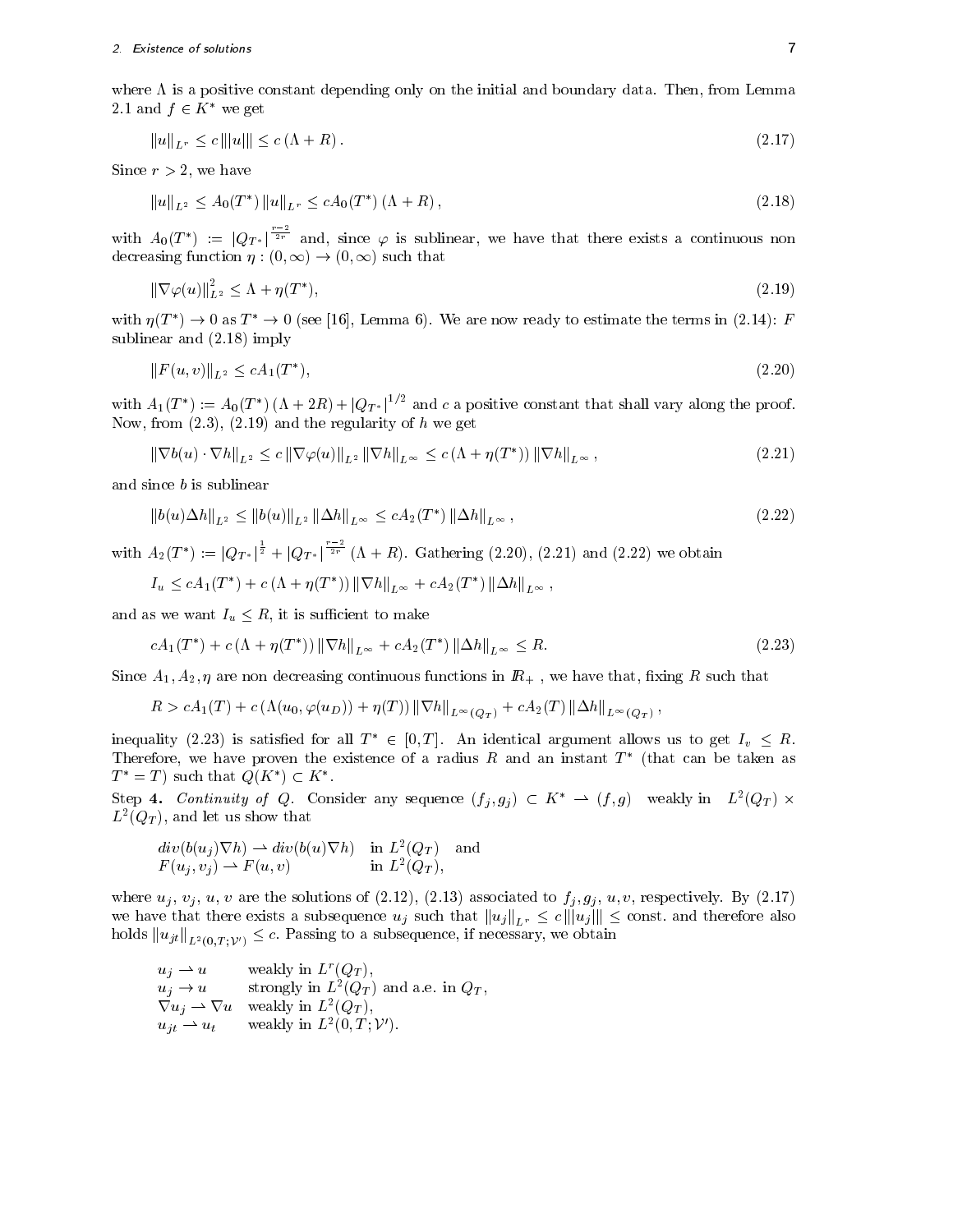Since F is sublinear,  $\|(F (u_j , v_j) \|_{L^r} \le \text{const.})$ , because  $u_j , v_j$  are bounded in  $L^r(Q_T)$ , so  $F (u_j , v_j) \to$ F, for some  $F~\in~L^r(Q_T)$ . Moreover, the continuity of F together with the a.e. convergence of  $u_i, v_j$  implies that  $F(u_i, v_j) \to F(u, v)$  a.e. in  $Q_{T^*}$ , and therefore  $\tilde{F} \equiv F(u, v)$ , i.e.  $F(u_i, v_j) \to$  $F(u, v)$  in  $L^r(Q_T)$ . A similar argument shows that  $b(u_i) \to b(u)$  in  $L^r(Q_T)$ . Finally  $div(b(u_i)\nabla h) =$  $\nabla b(u_i)$   $\nabla h + b(u_i) \Delta h$  and since  $\nabla b(u_j) \rightarrow \nabla b(u)$  and  $b(u_j) \rightarrow b(u)$  in  $L^r(Q_T)$  and  $\nabla h, \Delta h \in$  $L^{\infty}$  it follows that  $div(b(u_i)\nabla h) \rightharpoonup div(b(u)\nabla h)$  in  $L^2(Q_T)$ . Hence, Q is weakly-weakly sequentially continuous. By the fixed point theorem [4] we have that there exists a weak solution  $(u, v)$  of (2.10) with the same regularity obtained for the solutions of  $(2.12)$  and  $(2.13)$  when  $f, g \in L^2(Q_T)$  is assumed. Step 5. Lower bound and  $L^{\infty}$  regularity of u, v. We introduce the change of unknowns  $U := ue^{-\beta t}$ and  $V := ve^{-\beta t}$  with  $\beta > 0$  in problem (2.10) so  $(U, V)$  satisfies

$$
\begin{cases}\nU_t + \beta U - e^{-\beta t} \mathrm{div} \left( \nabla \varphi (e^{\beta t} U) - b(e^{\beta t} U) \nabla h \right) = \hat{F} & \text{in } Q_T, \\
V_t + \beta V - e^{-\beta t} \mathrm{div} \left( \nabla \varphi (e^{\beta t} V) + b(e^{\beta t} V) \nabla h \right) = \hat{F} & \text{in } Q_T, \\
\nabla \varphi (e^{\beta t} U) \cdot \nu = 0, \quad \nabla \varphi (e^{\beta t} V) \cdot \nu = 0, \quad \text{on } \Sigma_{NT}, \\
\varphi (e^{\beta t} U) = \varphi (u_D), \quad \varphi (e^{\beta t} V) = \varphi (v_D), \quad \text{on } \Sigma_{DT}, \\
U(x, 0) = u_0(x), \quad V(x, 0) = v_0(x), \quad \text{in } \Omega,\n\end{cases}
$$

with  $F^* := e^{\tau}F e^{\tau}V e^{\tau}V$  ). To get the lower bound we compare  $U$  and V with the function  $z :=$  $me^{-(\lambda+\beta)t}$  for a suitable  $\lambda > \lambda_1$ . By assumption,  $u_D \geq me^{-\lambda_1 t} \geq me^{-\lambda t}$  and then we can take  $Z_u := \min \{U - z, 0\}$  as test function obtaining

$$
\int_{\Omega} Z_u (U - z)_t \quad - \lambda \int_{\Omega} z Z_u + \beta \int_{\Omega} Z_u^2 + e^{-\beta t} \int_{\Omega} \nabla \varphi (e^{\beta t} U) \cdot \nabla Z_u =
$$
\n
$$
= -e^{-\beta t} \int_{\Omega} Z_u \left[ \nabla b (e^{\beta t} U) \cdot \nabla h + b (e^{\beta t} U) \Delta h \right] +
$$
\n
$$
+ e^{-\beta t} \int_{\Omega} Z_u F (e^{\beta t} U, e^{\beta t} V).
$$

Since b is Lipschitz continuous (with constant  $M_b$ ), by estimating

$$
\int_{\Omega} Z_u b'(e^{\beta t} U) \nabla Z_u \cdot \nabla h \le M_b \int_{\Omega} |\nabla Z_u|^2 + M_b \left\| \nabla h \right\|_{L^{\infty}}^2 \int_{\Omega} Z_u^2
$$

and

$$
\int_{\Omega} Z_u b(e^{\beta t} U) \Delta h = \int_{\Omega} Z_u \left( b(e^{\beta t} U) - b(e^{\beta t} z) + b(e^{\beta t} z) \right) \Delta h \le
$$
\n
$$
\leq c e^{\beta t} M_b \left\| \Delta h \right\|_{L^\infty} \left( \int_{\Omega} Z_u^2 + \int_{\Omega} z \left| Z_u \right| \right)
$$

we obtain

$$
\frac{d}{dt} \int_{\Omega} Z_u^2 + \lambda' \int_{\Omega} z |Z_u| + \beta' \int_{\Omega} Z_u^2 \le e^{-\beta t} \int_{\Omega} Z_u F(e^{\beta t} U, e^{\beta t} V), \tag{2.24}
$$

with  $\lambda' := \lambda - cM_b \|\Delta h\|_{L^\infty}$ ,  $\beta' := \beta - M_b \|\nabla h\|_{L^\infty}^2 - cM_b \|\Delta h\|_{L^\infty}$ ,  $c > 0$  and where we have used that  $-\lambda Z_u = \lambda |Z_u|$ . Since F is Lipschitz continuous we can use a similar argument to show that

$$
Z_u F(e^{\beta t} U, e^{\beta t} V) \le c_1 Z_u \left( Z_u + Z_v + F(e^{\beta t} z, e^{\beta t} z) \right), \tag{2.25}
$$

with  $Z_v := (V - z)$  and  $c_1 > 0$ . Adding to (2.24) the analogous inequality for V we get in the right hand side of the resulting inequality the term

$$
e^{-\beta t} \int_{\Omega} F(e^{\beta t} U, e^{\beta t} V) (Z_u + Z_v) ,
$$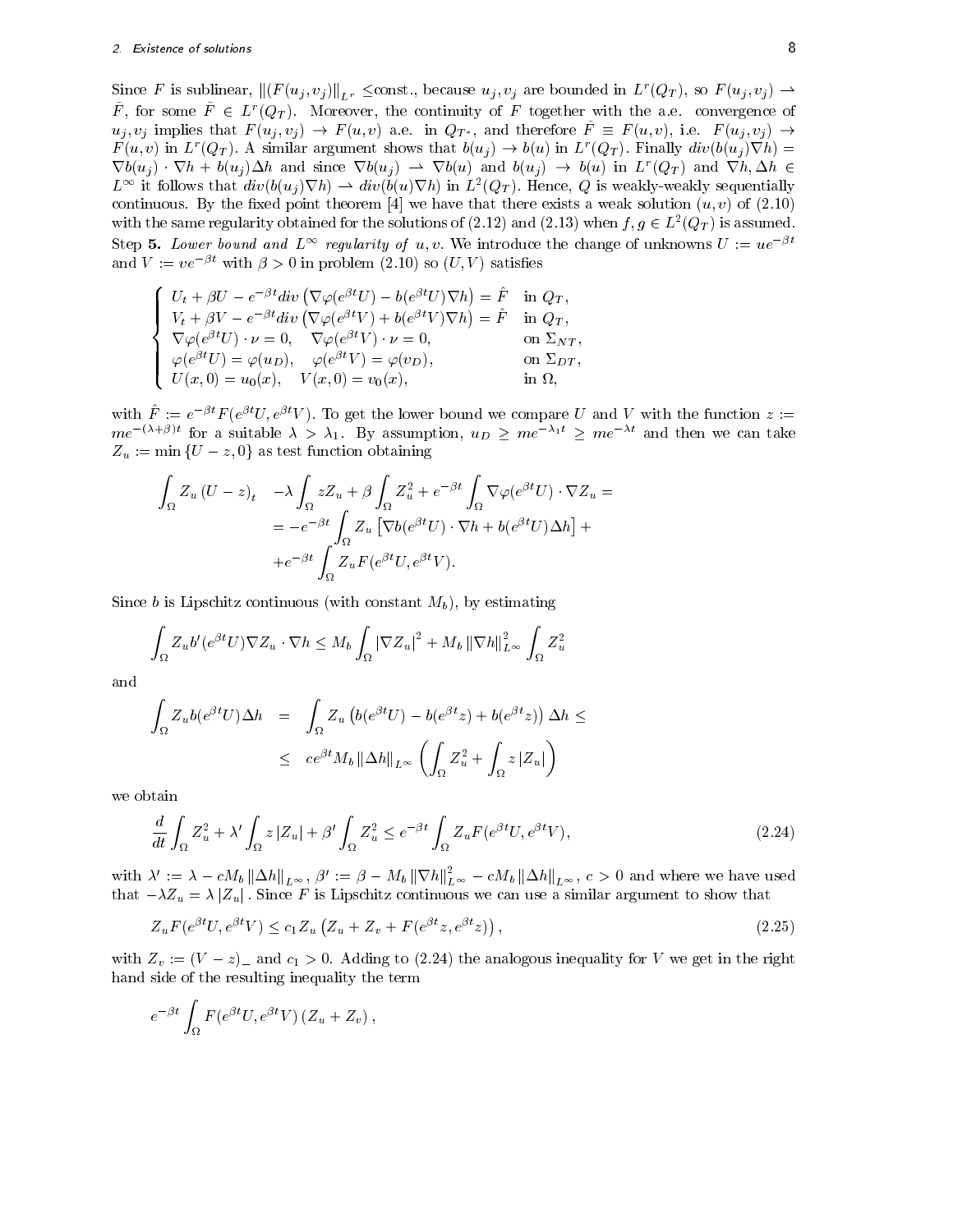which using (2.25) and the analogous estimate for  $Z_vF$  (erg  $U, e^v \mid V$  ) may be estimated as

$$
e^{-\beta t} \int_{\Omega} F(e^{\beta t} U, e^{\beta t} V) (Z_u + Z_v) \leq c_1 \int_{\Omega} (Z_u^2 + Z_v^2 + z |Z_u| + z |Z_v|).
$$

Then, for  $\beta \geq M_b \|\nabla h\|_{L^\infty}^2 + cM_b \|\Delta h\|_{L^\infty} + c_1$  and  $\lambda \geq cM_b \|\Delta h\|_{L^\infty} + c_1$  (notice that neither  $\beta$  nor  $\lambda$  depend on  $\varphi$  we obtain

$$
\frac{d}{dt} \int_{\Omega} \left( Z_u^2 + Z_v^2 \right) \le 0,
$$

from where the result follows. The estimate  $u, v \in L^{\infty}(Q_T)$  is obtained in a similar way and we omit therefore the proof (see, e.g., [20] for details).

Step 6. End of the proof of existence of local solutions of (1.1). Let  $\tilde{T} \in (0,T]$ , to be fixed,  $h \in$  $\tilde{K}$  (defined in (2.9) with T changed by  $\tilde{T}$ ) and u, v be solutions of (2.12), (2.13) associated to h. Consider the problem (2.11) in  $Q_T$ . Since  $u, v, C \in L^{\infty}(Q_T)$  (2.11) has a unique solution  $w \in$  $L^{\infty}(0,T,W^{2,s}(\Omega)) \subset L^p(0,T,W^{2,p}(\Omega))$ , for all  $s \in (p,\infty)$ . Define  $P: K \to L^p(0,T,W^{2,p}(\Omega))$  by  $P(h) = w$ , being w such solution. Notice that if w is a fixed point for P then  $(u, v, w)$  is a solution of  $(1.1)$ . To prove the existence of a fixed point we use the same technique than before, showing that (i)  $P(\tilde{K}) \subset \tilde{K}$ , i.e.,  $\Delta w \in L^{\infty}(Q_T)$ , and  $\|\Delta w\|_{L^p} < \rho$  and

(ii) P is weakly-weakly sequentially continuous in  $L^p(0,1;W^{-,p}(M))$ . From (2.11):

$$
\|\Delta w\|_{L^s} \le \|u\|_{L^s} + \|v\|_{L^s} + \|C\|_{L^s}, \quad \text{for all } s \in [1, \infty]. \tag{2.26}
$$

Multiplying the equation in (2.11) by  $w - w_D$  and using Hölder and Poincaré's inequalities we obtain

$$
\|\nabla w\|_{L^2} \le c \left( \|u\|_{L^2} + \|v\|_{L^2} + \|C\|_{L^2} + \|w_D\|_{L^2} + \|\nabla w_D\|_{L^2} \right). \tag{2.27}
$$

From  $(2.26)$ ,  $(2.27)$  and  $p > 2$  we get

$$
\left\|\Delta w\right\|_{L^p} + \left\|\nabla w\right\|_{L^2} \le c \left(\left\|u\right\|_{L^p} + \left\|v\right\|_{L^p} + \left\|C\right\|_{L^p} + \left\|w_D\right\|_{L^2} + \left\|\nabla w_D\right\|_{L^2}\right). \tag{2.28}
$$

By  $(2.8)$  we have  $p < r$  and therefore

$$
||u||_{L^{p}} \le A(\tilde{T}) ||u||_{L^{r}} \le cA(\tilde{T}) |||u|||,
$$
\n(2.29)

with  $A(\tilde{T}) := |Q_{\tilde{T}}|^{\frac{r}{r-p}}$ . Assume that the estimate

$$
\| |u| \| \le G(\rho, T) \tag{2.30}
$$

holds, where G is continuous, bounded as a function of  $\tilde{T}$  and increasing with respect to  $\rho$  in an interval  $(0, c_{\rho})$  with  $c_{\rho}$  small enough. This estimate will be proven later on (see step 7). Then, from (2.29)  $\|u\|_{L^p} \le cA(T)G(\rho, T).$  A similar estimate holds for v. Since  $C \in L^{\infty}(Q_{\tilde{T}})$  and  $w_D \in L^{\infty}(0,T; H^1(\Omega))$ we have  $||C||_{L^p} + ||w_D||_{L^2} + ||\nabla w_D||_{L^2} = B_0(\tilde{T})$  for a non decreasing continuous function  $B_0$  satisfying  $B_0(0) = 0$ . From (2.28) we deduce

$$
\|\Delta w\|_{L^p} + \|\nabla w\|_{L^2} \leq A(\tilde{T})G(\rho, \tilde{T}) + B_0(\tilde{T}),
$$

and since we want to make  $\|\Delta w\|_{L^p} \leq \rho$ , it suffices to find a  $\tilde{T} > 0$  such that

$$
A(T)G(\rho, T) + B_0(T) = \rho.
$$

Since G is bounded as a function of  $\rho$  and  $A(\tilde{T}), B_0(\tilde{T}) \downarrow 0$  as  $\tilde{T} \downarrow 0$  it is straightforward to see that such  $T~$  exists, so (i) is satisfied.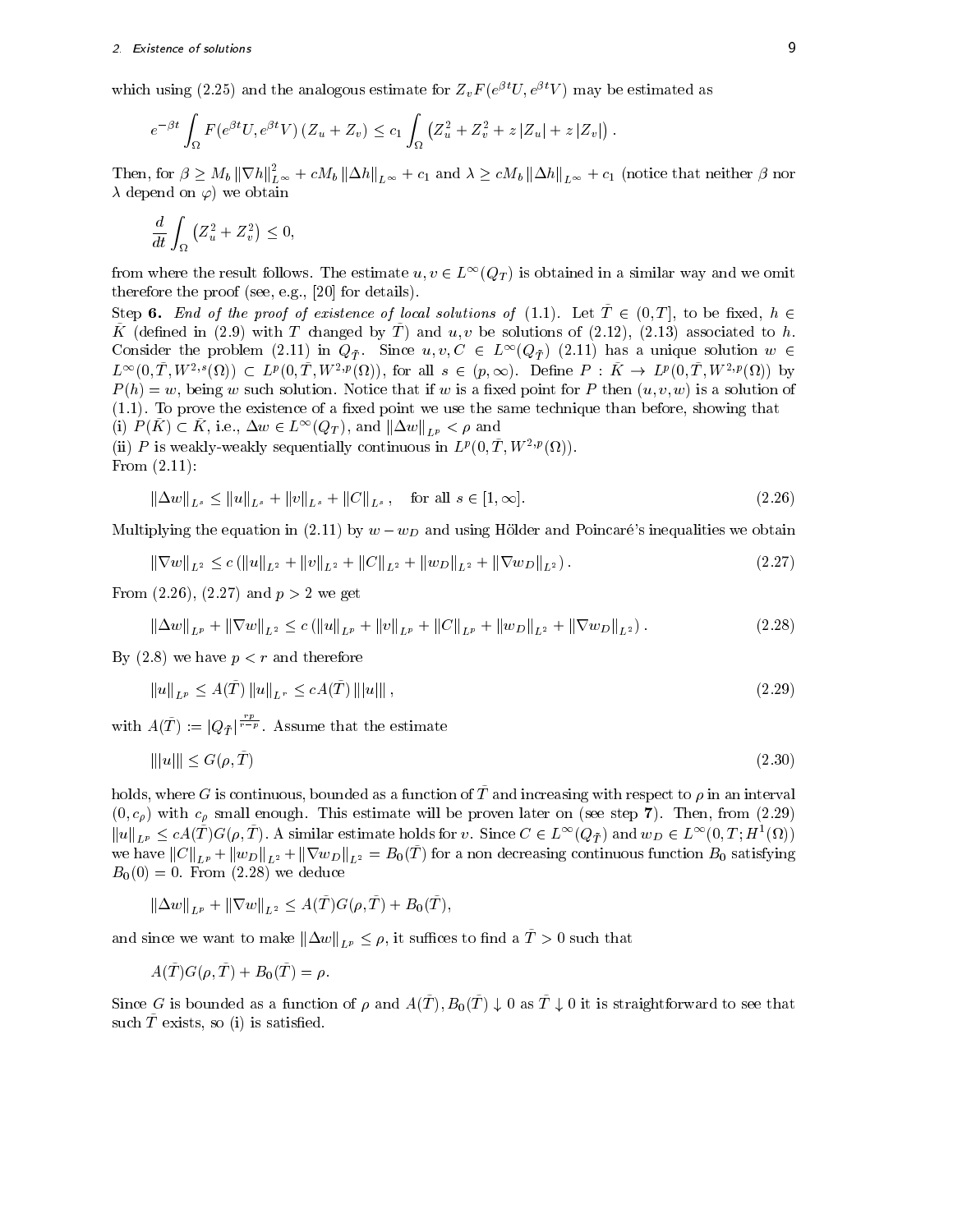# 2. Existence of solutions 10

To prove the continuity we consider a sequence  $n_n$  in K~such that  $n_n \to n$  in  $L^p(0,1;W^{-p}(\Omega))$ and we show that  $w_n \rightharpoonup w$  in  $L^p(0,1;W^{-p}(M)),$  being  $w_n,w$  solutions of (2.11) associated to  $h_n,h$ . Since  $h_n \in K$ ,  $\|\Delta h_n\|_{L^p} \leq \rho < c_\rho$ , and then from  $(2.30)$  we get  $\| |u_n| \|$  ,  $\| |v_n| \| \leq G(c_\rho, T)$   $\leq$ const., and therefore,  $\|u_n\|_{L^r}$ ,  $\|v_n\|_{L^r} \leq$ const. Then  $u_n \rightharpoonup u$  in  $L^r(Q_{\tilde{\mathcal{T}}})$ , and analogously for  $v_n$ , and therefore  $\Delta w_n \rightharpoonup \Delta w$  in  $L^r(Q_{\tilde{T}}) \subset L^p(Q_{\tilde{T}})$ , because  $p < r$ . We deduce from the fixed point theorem [4] that P has a fixed point,  $(u, v, w)$ , which is a weak solution of (1.1) in  $Q_{\bar{T}}$  with the regularity inherited from problems (2.10) and (2.11). Moreover, since the estimates are continuous with respect to  $\tilde{T}$  we can take  $\tilde{T} = T$ , so the solution is global in time. Let us, finally, prove estimate (2.30):

Step 7. Estimating  $|||u|||^2 + |||v|||^2$  of problem (2.10). Taking  $\varphi(u) - \varphi(u_D)$  as test function for (2.10) and reasoning as in (2.15) (with  $f := F(u, v) - div(b(u)\nabla w)$ ) we get

$$
\|\Phi(u)\|_{L^{\infty}(L^{1})} + \|\nabla\varphi(u)\|_{L^{2}}^{2} \leq \Lambda + \int_{Q_{T}} F(u,v) \left(\varphi(u) - \varphi(u_{D})\right) + \int_{Q_{T}} b(u)\nabla h \cdot \nabla \left(\varphi(u) - \varphi(u_{D})\right),
$$
\n(2.31)

with  $\Lambda$  depending only on the auxiliary data. Since F is sublinear we again get (2.20). Defining  $B(s) := 0(s)\varphi(s) - 1$   $0 \left(\sigma\right)\varphi(\sigma)$  $\mathcal{L}^{\mathcal{S}}$  such that  $\mathcal{L}^{\mathcal{S}}$  $\sigma$  ( $\sigma$ ) $\varphi$ ( $\sigma$ ) $a\sigma$  and using the assumptions on sublinearity on  $\varphi$ ,  $\sigma$  and (2.3) we get  $|B(s)| \le c(1 + |s| + s^2)$ . We have

$$
\int_{Q_T} b(u)\nabla h \cdot (\nabla \varphi(u) - \nabla \varphi(u_D)) = -\int_{Q_T} (B(u) - B(u_D)) \Delta h - -\int_{Q_T} (b(u) - b(u_D)) \nabla h \cdot \nabla \varphi(u_D).
$$

The first term is estimated as

$$
\int_{Q_T} (B(u) - B(u_D)) \Delta h \leq \|B(u) - B(u_D)\|_{L^{p'}} \|\Delta h\|_{L^p} \leq
$$
  

$$
\leq c \left( |Q_T|^{1/p'} + \|u\|_{L^{2p'}}^2 + \|u_D\|_{L^{2p'}}^2 \right) \|\Delta h\|_{L^p},
$$

and since  $h \in K$ , and  $2p' \leq r$  due to the choice of p (see (2.8)), we deduce  $||u||_{L^{2p'}} \leq c ||u||_{L^r} \leq c |||u||$ and therefore

$$
\int_{Q_T} (B(u) - B(u_D)) \Delta h \le c \left( |Q_T|^{1/p'} + ||u_D||^2_{L^{2p'}} + |||u|||^2 \right) \rho.
$$

Second term is estimated as follows:

$$
\int_{Q_T} \left( b(u) - b(u_D) \right) \nabla h \cdot \nabla \varphi(u_D) \leq ||b(u) - b(u_D)||_{L^r(L^2)} ||\nabla h||_{L^p(L^\infty)} ||\nabla \varphi(u_D)||_{L^2},
$$

and since  $b$  is sublinear and  $2 < r$  we have

$$
\int_{Q_T} (b(u) - b(u_D)) \nabla h \cdot \nabla \varphi(u_D) \leq c \|\nabla \varphi(u_D)\|_{L^q(L^2)} \left( |Q_T|^{1/p'} + \|u_D\|_{L^r} + \|u\| \right) \rho
$$
  
\n
$$
\leq \rho^2 \| |u|||^2 + c \|\nabla \varphi(u_D)\|_{L^2}^2 +
$$
  
\n
$$
+ c\rho \|\nabla \varphi(u_D)\|_{L^q(L^2)} \left( |Q_T|^{1/p'} + \|u_D\|_{L^r} \right).
$$

Proceeding in a similar way for the  $v$  equation we get from  $(2.31)$  that

$$
\left(|||u|||^2 + |||v|||^2\right) \le \Lambda_1(\rho) + c\left(|||u|||^2 + |||v|||^2\right) (\rho + \rho^2)
$$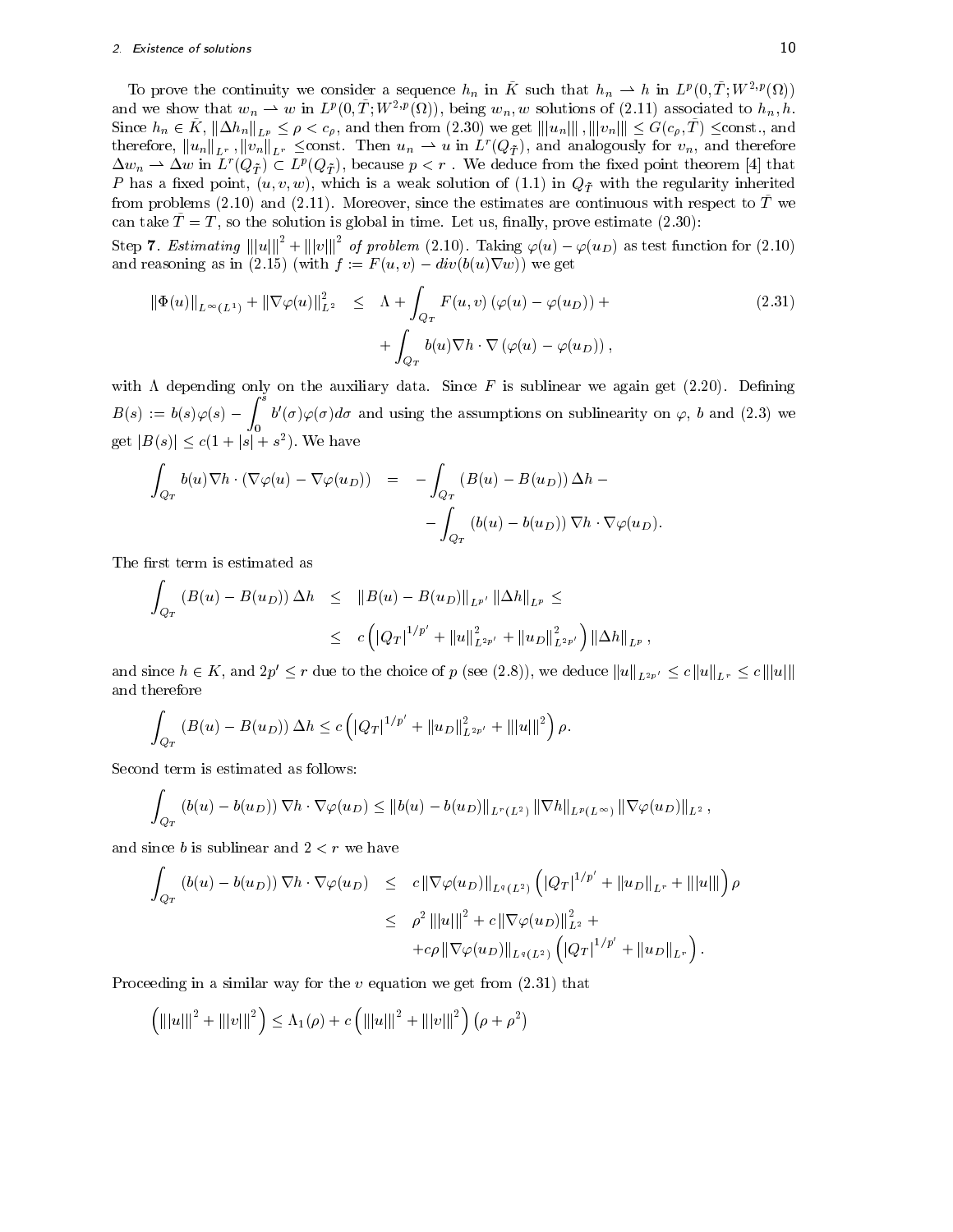with  $\Lambda_1(\rho) := c_1 + c_2 \rho$ , and  $c_1, c_2$  depending on the norms of the auxiliary conditions and on T (continuous and non decreasingly). Hence, defining  $G(\rho, T) := \frac{T(\rho)}{\sqrt{1 - c(\rho + \rho^2)}}$  with  $\rho \in (0, c_\rho)$  and

# $c_{\rho} := \min\left\{1, \frac{1}{2c}\right\}$  we finish.  $\square$

Now we can afford the

Proof of Theorem 2.1. The proof uses a regularization technique and the Theorem 2.2. In view of the constructive method that we shall use in one of the uniqueness results, we consider two different regularizations of problem (1.1) depending on whether  $\varphi$  is a strictly increasing or a non decreasing function. In the first case we consider the following perturbation of the auxiliary data

$$
\begin{cases}\n\varphi_{\varepsilon}(u_D) = \varphi(u_D) + \varphi(\varepsilon e^{-\lambda_1 t}) & \text{on } \Sigma_{DT}, \\
\varphi_{\varepsilon}(v_D) = \varphi(v_D) + \varphi(\varepsilon e^{-\lambda_1 t}) & \text{on } \Sigma_{DT}, \\
u_{0\varepsilon} = u_0 + \varepsilon, & v_{0\varepsilon} = v_0 + \varepsilon & \text{in } \Omega,\n\end{cases}
$$
\n(2.32)

for some  $\lambda_1 > 0$ , remaining the other auxiliary conditions the same, and we consider the function

$$
\varphi_{\varepsilon}(s) := \begin{cases}\n\varphi(\varepsilon e^{-\lambda T}) \exp \{ \mu(s - \varepsilon e^{-\lambda T}) \} & \text{si } s < \varepsilon e^{-\lambda T}, \\
\varphi(s) & \text{si } s \in [\varepsilon e^{-\lambda T}, k], \\
\varphi'(k)s + \varphi(k) - k\varphi'(k) & \text{si } s \ge k,\n\end{cases}
$$
\n(2.33)

where k is an  $L^{\infty}$  bound of the auxiliary data and  $\mu := \frac{\varphi(\varepsilon e^{-\lambda T})}{\varphi(\varepsilon e^{-\lambda T})}$ , so the matching is  $\mathcal{C}^1$ ,  $\varphi_{\varepsilon}(0) > 0$ and  $\varphi'_{\varepsilon}(s) > 0$  in  $s \geq 0$ . It is straightforward to check that the sequence of problems  $(1.1)_{\varepsilon}$  associated to the data (2.32) and the function (2.33) satisfy the conditions of Theorem 2.2. Finally, since  $\varphi$  and  $\varphi_{\varepsilon}$  coincides in the range of  $u_{\varepsilon}, v_{\varepsilon}$  we may assume that  $\varphi \equiv \varphi_{\varepsilon}$ .

In the second case, in which  $\varphi$  is non decreasing, we consider for each  $\varepsilon > 0$  the regularization given by  $\varphi_{\varepsilon}(s) := \varphi(s) + \varepsilon s$  (without any change in the auxiliary conditions) and proceed in a similar way than above to show that the requirements of Theorem 2.2 are satisfied, obtaining therefore the existence of a sequence of solutions of  $(1.1)_{\varepsilon}$  with the regularity and properties stated in that proposition.

A priori estimates. In both cases we proceed in a similar way: we use  $\varphi_{\varepsilon}(u_{\varepsilon}) - \varphi(u_{D_{\varepsilon}})$  as a test function for the first equation in  $(1.1)$  and as in the step 7 of the proof of Theorem 2.2 we obtain

$$
\sup_{0 \le t \le T} \int_{\Omega} \Phi(u_{\varepsilon}(t)) + \int_{Q_T} |\nabla \varphi(u_{\varepsilon})|^2 + \varepsilon \int_{Q_T} |\nabla u_{\varepsilon}|^2 \le C,
$$
\n(2.34)

with C independent of  $\varepsilon$  (because the  $L^{\infty}$  bounds of  $u_{\varepsilon}, v_{\varepsilon}$  are independent of  $\varphi_{\varepsilon}$ ). Using now  $\xi \in L^2(0,T; \mathcal{V})$  as a test function we get

$$
\left| \int_0^T \left\langle u_{\varepsilon t}, \xi \right\rangle_{\mathcal{V}', \mathcal{V}} \right| \leq \|\nabla \varphi_{\varepsilon}(u_{\varepsilon})\|_{L^2} \|\nabla \xi\|_{L^2} + \|b(u_{\varepsilon})\|_{L^{\infty}} \|\nabla w_{\varepsilon}\|_{L^2} \|\nabla \xi\|_{L^2} + \|\nabla (u_{\varepsilon}, v_{\varepsilon})\|_{L^2} \|\xi\|_{L^2},
$$

from where we deduce

$$
\left\|u_{\varepsilon t}\right\|_{L^2(0,T;\mathcal{V}')} \le c,\tag{2.35}
$$

with c independent of  $\varepsilon$ . A similar estimate holds for  $v_{\varepsilon}$ . From the third equation of (1.1) we get

$$
\|\Delta w_{\varepsilon}\|_{L^{\infty}(Q_T)} \le \|v_{\varepsilon} - u_{\varepsilon} + C\|_{L^{\infty}(Q_T)} \le \text{const.}
$$
\n(2.36)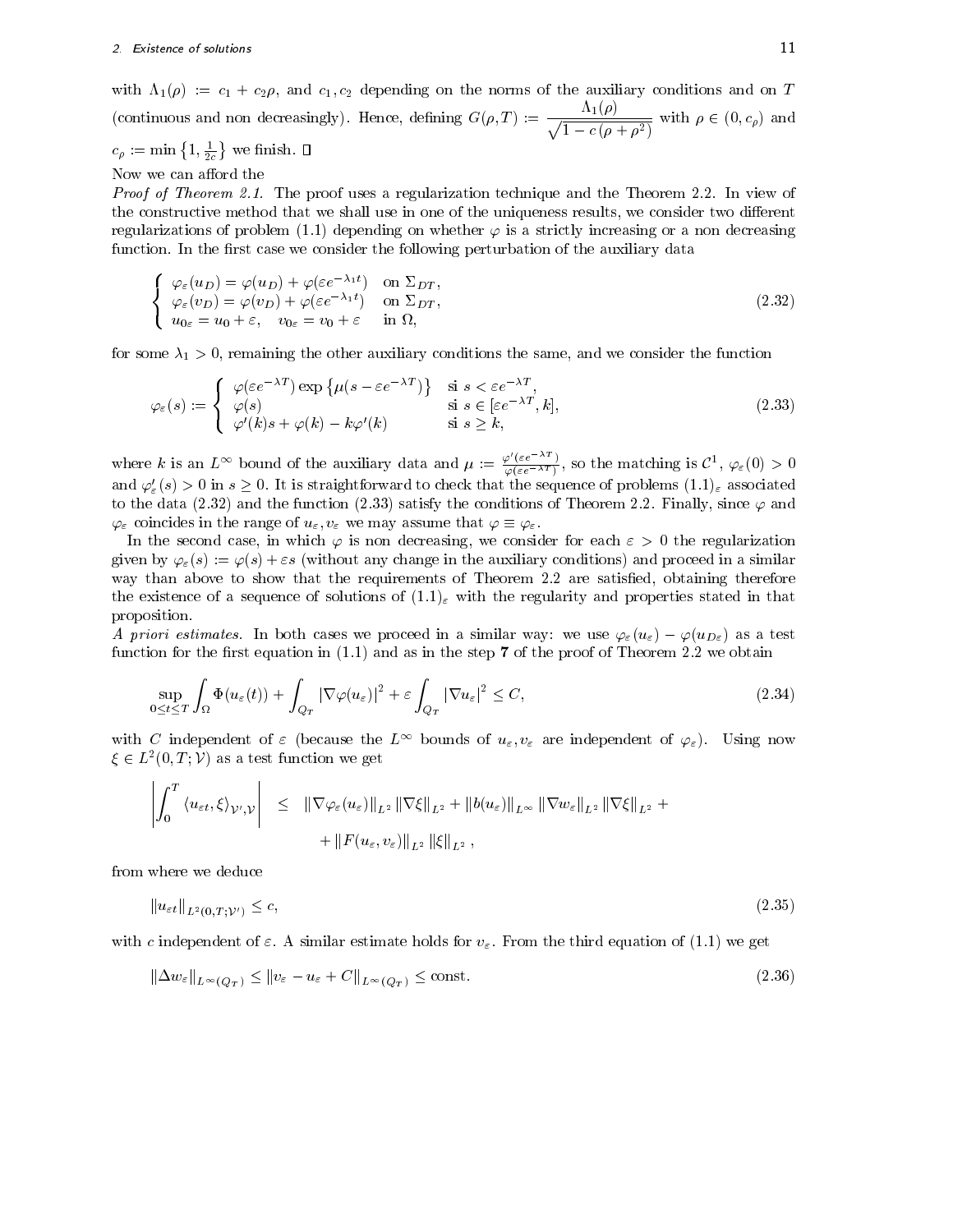Therefore, by (2.34)-(2.36) and standard compactness results we can extract subsequences (labeled again by  $\varepsilon$ ) such that

$$
u_{\varepsilon} \to u \quad \text{weakly } * \text{ in } L^{\infty}(Q_T),
$$
  
\n
$$
\varphi(u_{\varepsilon}) \to \xi \quad \text{weakly in } \varphi(u_D) + L^2(0, T; \mathcal{V}),
$$
  
\n
$$
u_{\varepsilon t} \to u_t \quad \text{weakly in } L^2(0, T; \mathcal{V}'),
$$
  
\n
$$
\varepsilon^{1/2} u_{\varepsilon} \to 0 \quad \text{weakly in } L^2(0, T; \mathcal{V}),
$$
  
\n
$$
w_{\varepsilon} \to w \quad \text{weakly } * - \text{ weakly in } L^{\infty}(0, T; W^{2,s}(\Omega)), \text{ for all } s < \infty.
$$
  
\n(2.37)

From the compact imbedding  $L^{\infty}(\Omega) \subset H^{-1}(\Omega)$  and Corollary 4 (p. 85) of [39] we also have that

$$
u_{\varepsilon} \to u
$$
 in  $\mathcal{C}([0,T], \mathcal{V}')$ ,

and since  $\varphi$  is continuous and non decreasing we have that  $-\Delta\varphi(\cdot)$  is a maximal monotone graph in  $L^2(0,T;V')$ , and therefore, it is strongly weakly closed in such space (see, e.g., [8]), from where we deduce that  $\xi = \varphi(u)$ .

Assume, now, that  $\mathbf{H}_4$  holds. In order to pass to the limit on  $b(u_\varepsilon)$  and  $F(u_\varepsilon, v_\varepsilon)$  we shall prove that  $u_{\varepsilon} \to u$  in  $L^q(Q_T)$  for all  $q < \infty$ . To do that we use a modification of the arguments given in  $[17]$ ,  $[31]$  (see also  $[19]$ ). Defining the space

$$
\mathcal{H} = \{ u \in L^{2/\alpha}(0, T; W^{\alpha, 2/\alpha}(\Omega)), u_t \in L^2(0, T; \mathcal{V}') \},
$$

it is easy to see that  $u_n$  is uniformly bounded in H. Then, from the compact imbedding  $\mathcal{H} \subset L^{2/\alpha}(Q_T)$ we conclude that there exists a subsequence of  $u_n$  such that

 $u_n \to u$  strongly in  $L^{2/\alpha}(Q_T)$  and a.e. in  $Q_T$ .

This fact together with the weak  $*$  convergence of  $u_{\varepsilon}$  to u in  $L^{\infty}(Q_T)$  implies that  $u_{\varepsilon} \to u$  in  $L^q(Q_T)$ for all  $q < \infty$ . And similarly for v.

*Identification of the limit.* With the above convergences we are ready to identify the limit  $(u, v, w)$  as a solution of (1.1). Let  $\zeta \in L^2(0,T; \mathcal{V})$  be a test function. By (2.37) it is clear that

$$
\int_0^T \langle u_{\varepsilon t}, \zeta \rangle \to \int_0^T \langle u_t, \zeta \rangle \quad \text{and} \quad \int_0^T \int_\Omega \nabla \varphi(u_\varepsilon) \cdot \nabla \zeta \to \int_0^T \int_\Omega \nabla \varphi(u) \cdot \nabla \zeta.
$$

From the convergence a.e. in  $Q_T$  of  $u_\varepsilon, v_\varepsilon$  to  $u, v$  we get  $F(u_\varepsilon, v_\varepsilon) \to F(u, v)$  a.e. in  $Q_T$ , and since  $F$  is Lipschitz continuous we obtain

$$
||F(u_{\varepsilon}, v_{\varepsilon})||_{L^{2}} \leq c(||u_{\varepsilon}||_{L^{2}} + ||v_{\varepsilon}||_{L^{2}} + 1) \leq \text{const.},
$$

so  $F(u_{\varepsilon}, v_{\varepsilon}) \to F \in L^2(Q_T)$ . Lebesgue's theorem implies  $F \equiv F(u, v)$ , and therefore

$$
\int_0^T \int_{\Omega} F(u_{\varepsilon}, v_{\varepsilon}) \zeta \to \int_0^T \int_{\Omega} F(u, v) \zeta.
$$

We also have that since  $b(u_{\varepsilon})$  is bounded in  $L^{\infty}(Q_T)$  (b is continuous in  $[0,\infty)$ ) and since  $b(u_{\varepsilon})$  is bounded in  $L^{\infty}(Q_T)$  and  $w_{\varepsilon} \to w$  in  $L^2(0,T; \mathcal{V})$  (due to the compact imbedding  $L^2(0,T; W^{2,2}(\Omega)) \subset$  $L^2(0,T;\mathcal{V})$  then we get

$$
\int_{Q_T} b(u_\varepsilon) \nabla w_\varepsilon \cdot \nabla \zeta \to \int_{Q_T} b(u) \nabla w \cdot \nabla \zeta.
$$
\n(2.38)

It also holds  $\nabla w \in L^{\infty}(Q_T)$  because  $w \in L^{\infty}(0,T;W^{2,s}(\Omega))$  for all  $s < \infty$  and  $b(u_{\varepsilon}) \to b(u)$  in  $L^2(Q_T)$ because of the continuity of b and a.e. in  $Q_T$  convergences of  $u_\varepsilon$  to u. Hence

$$
\int_{Q_T} b(u_\varepsilon) \nabla w \cdot \nabla \zeta \to \int_{Q_T} b(u) \nabla w \cdot \nabla \zeta.
$$
\n(2.39)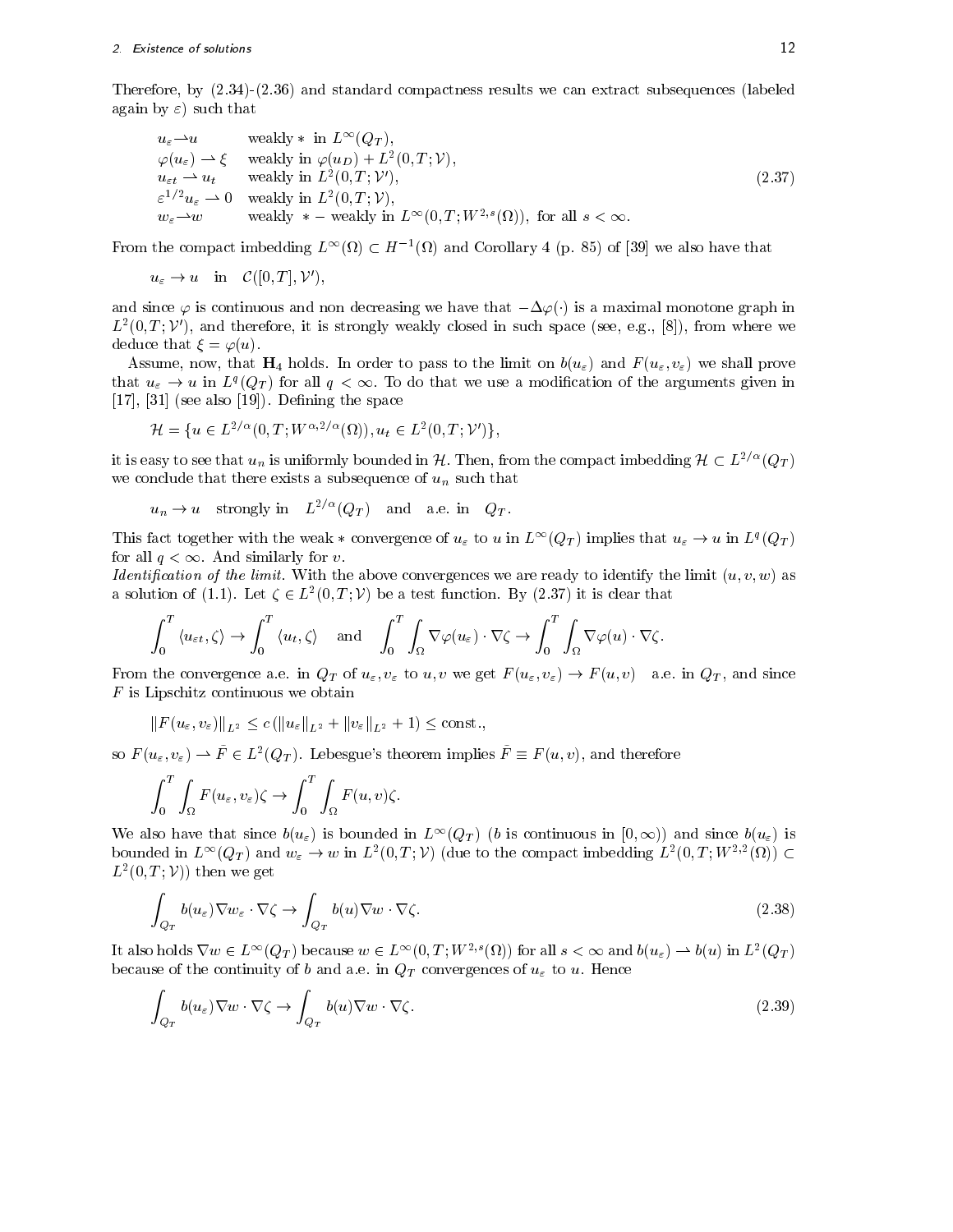We deduce from (2.38) and (2.39) that

$$
\int_{Q_T} (b(u_\varepsilon)\nabla w_\varepsilon - b(u)\nabla w) \cdot \nabla \zeta \to 0,
$$

from where we have identified u as the first component of a solution of  $(1.1)$ . The other components are handled in a very similar way and we skip therefore the proof. In the case in which  $H_4$  does not hold, i.e., when both  $b$  and  $F$  are linear functions, the passing to the limit is easier since we do not need to enssure the a.e. convergence of  $u_{\varepsilon}, v_{\varepsilon}$  to u, v. In this situation the identification of the limit is just a consequence of the weak convergences in (2.37). Finally, from [3], Theorem 2.2, we obtain the additional regularity

$$
\sqrt{\varphi'(u)}\nabla u,\sqrt{\varphi'(v)}\nabla v\in L^2(Q_T).
$$

To finish, notice that since for all  $\varepsilon > 0$  we have, due to Theorem 2.2, that (2.7) holds for any  $\varepsilon > 0$ we deduce that this property also holds in the limit  $\varepsilon \to 0$ .  $\Box$ 

Remark. The technique we have used is also applicable when  $F(u, v)$  is a maximal monotone graph (see [15] for a likely system but without transport terms). We also point out that functions  $\varphi(u)$  and  $\varphi(v)$  (as well as  $b(u)$  and  $b(v)$ ) may be different as long as they fulfill the assumptions given on the data.

# 3. Uniqueness of solutions

As in the question of existence, the main difficulty to prove uniqueness of solutions relies in the simultaneous presence of a transport term and a non linear (degenerate) diffusion term. This kind of difficulty has already received the attention of many authors and has been solved for scalar equations of the type

$$
u_t - \operatorname{div}(\nabla \varphi(u) + b(u)\mathbf{e}) = F(u),\tag{3.1}
$$

where **e** is a prescribed vector field. The most successful technique developed to prove uniqueness of solutions of this problem is based on the use of the test function  $sign_+(u_1 - u_2)$  in (3.1), where  $u_1, u_2$  are solutions in some sense. The core of this technique is to show that the solution has enough regularity to define the sign function as an admissible test function. This justification has been carry out by different means. One of them, introduced by Kruzhkov in [28] to prove an  $L<sup>1</sup>$  contraction property of entropy solutions of hyperbolic equations, is based in doubling the time variable and performing a passing to the limit in which these variables collapse. This technique has been also applied to parabolic scalar equations (see, e.g., [29], [9], [18], [19] and [35]) and, recently, in [36], also to certain systems of parabolic equations coupled through reaction terms (but not through transport terms). However, systems coupled through transport terms in which transport is not dominated by diffusion (say  $b' \leq c\varphi'$  does not hold), have not been, as far as we know, solved by using this technique, so other means have to be applied.

We present in this section three theorems on the uniqueness question for problem  $(1.1)$  that share the *duality technique* in their proofs, i.e., the searching of suitable test functions that allow, by means of different arguments in each theorem, to conclude the uniqueness property.

The first result has been obtained by using a technique introduced by Antontsev, Díaz and Domansky [2] for a system of two-phase filtration in porous medium. Here we assume  $(b'(s))^2 \leq c\varphi'(s)$ , that holds in the important case when diffusion and transport are both linear and also in the case in which they are degenerate in a suitable way. It is worth noting that this type of condition also arises as sufficient condition to ensure the existence of strong solutions of  $(3.1)$  (see [6]).

The second result uses a technique introduced by Rulla [37] for a scalar equation in the Stefan problem with prescribed convection. In this case we only assume that  $\varphi$  is non decreasing, but an entropy type condition for the electric field on the Dirichlet boundary must be introduced:  $\nabla w \cdot \nu = 0$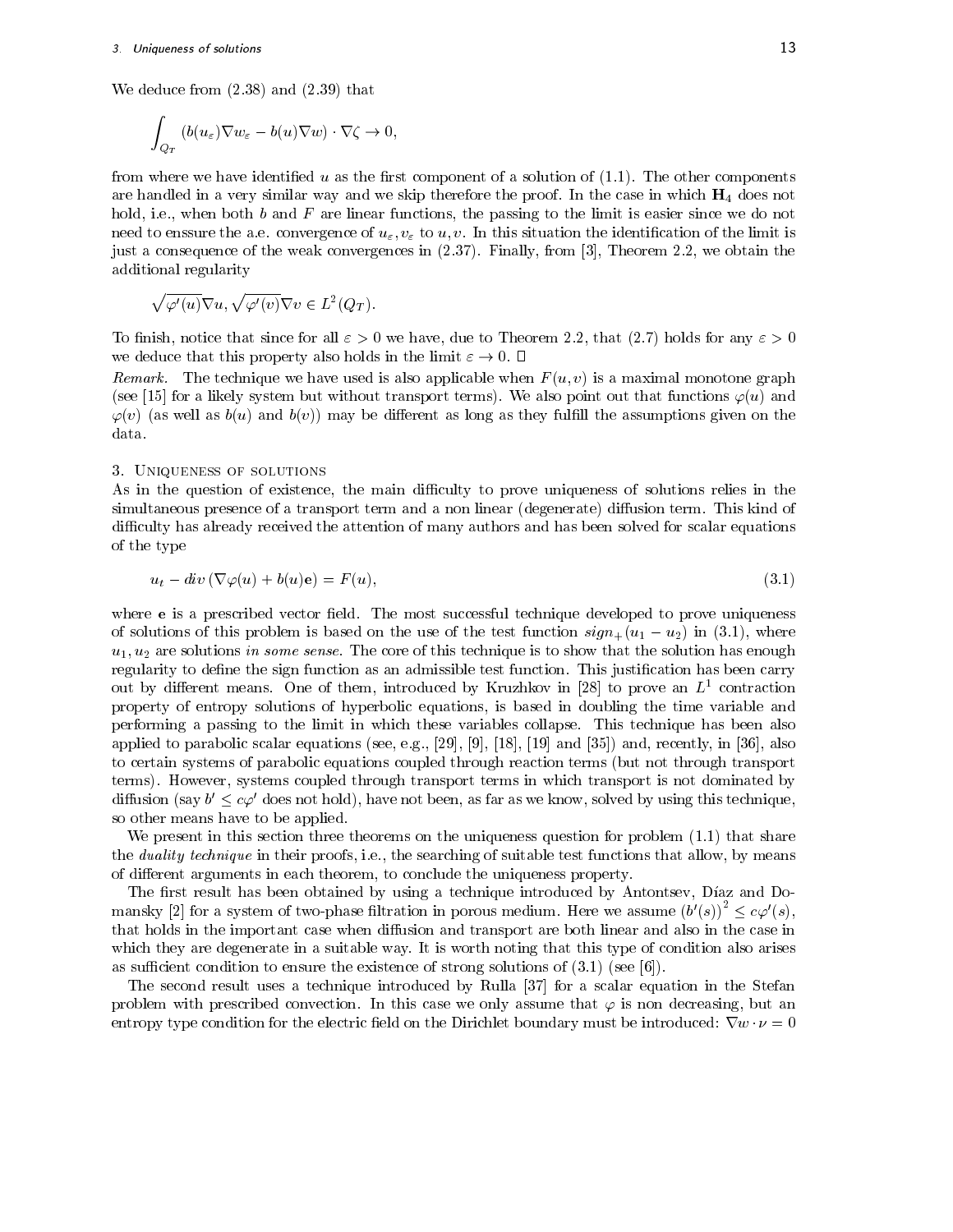on  $\Sigma_{DT}$ . Conditions of this type are already classical in the literature of hyperbolic equations (see [28]) and they arise as natural conditions that allow to select a unique solution (the so called entropy solution) when uniqueness fails for weak solutions (see also [9]).

Our last theorem applies to the case in which problem  $(1.1)$  has strong solutions in the following sense:  $u, v \in L^1(0, T; \mathcal{W})$ , with

$$
\mathcal{W} := \left\{ h \in W^{1,p}(\Omega) : h = 0 \text{ on } \Gamma_D \right\}.
$$
\n
$$
(3.2)
$$

with  $p>N$  if  $N\geq 2$  and  $p=1$  if  $N=1$ . To obtain the result we used a method due to Kalashnikov [26] which consists of making a comparaison between an arbitrary weak solution of (1.1) and the weak solution constructed as the limit of a sequence of solutions of regularized problems (see Theorem 2.1). Our result is strongly based on the technique introduced by Díaz and Kersner [13] to study a one dimensional scalar equation (this technique was later used in  $[7]$  for an N-dimensional scalar equation) and, to achieve it, we generalized a comparaison argument introduced in [13] to handle some singular boundary integrals.

In the sequel we shall assume that the component  $w$  of solutions is non trivial in the sense that  $\|\nabla w\|_{L^2(Q_T)} \neq 0$ . On the contrary, the system reduces to the equation  $u_t - \Delta \varphi(u) = F(u, u - C)$ , in fact simpler than (3.1) that, as we already mentioned, is well understood.

THEOREM 3.1 Suppose that assumptions  $H_1-H_3$  hold and that there exists a constant  $M > 0$  such that

$$
(b'(s))^2 \le M\varphi'(s) \quad \text{for any } s > 0 \tag{3.3}
$$

and

$$
\left(\frac{\partial}{\partial s_i}F(s_1, s_2)\right)^2 \le M\varphi'(s_i), \quad \text{for any } s_i > 0, \quad i = 1, 2. \tag{3.4}
$$

Then problem (1.1) has a unique solution in the class of weak solutions such that

$$
\sqrt{\varphi'(u)}\nabla u, \sqrt{\varphi'(v)}\nabla v \in L^2(Q_T),
$$
  

$$
w \in L^{\infty}(0, T; W^{1,\infty}(\Omega)).
$$

*Proof.* Suppose that  $(u_1, v_1, w_1)$  and  $(u_2, v_2, w_2)$  are two weak solutions of (1.1) and define  $u := u_1 - u_2$ ,  $v_{\ell} = v_1 - v_2, w_{\ell} = w_1 - w_2, r_i' = r(u_i, v_i), i = 1, 2$  and  $r_{\ell} = r_1 - r_2$ . Then  $(u, v, w)$  satisfies

$$
\begin{cases}\n u_t - \Delta (\varphi(u_1) - \varphi(u_2)) + div (b(u_1) \nabla w + (b(u_1) - b(u_2)) \nabla w_2) = \hat{F}, \\
 v_t - \Delta (\varphi(v_1) - \varphi(v_2)) - div (b(v_1) \nabla w + (b(v_1) - b(v_2)) \nabla w_2) = \hat{F}, \\
 -\Delta w + u - v = 0,\n\end{cases}
$$
\n(3.5)

in  $Q_T$  with the auxiliary conditions

$$
\begin{cases}\n\nabla \varphi(u_i) \cdot \nu = 0, & \nabla \varphi(v_i) \cdot \nu = 0, \quad \nabla w \cdot \nu = 0 \quad \text{on } \Sigma_{NT}, \\
\varphi(u_i) = \varphi(u_D), & \varphi(v_i) = \varphi(v_D), \quad w = 0 \quad \text{on } \Sigma_{DT}, \\
u(x, 0) = 0, & v(x, 0) = 0 \quad \text{in } \Omega,\n\end{cases}
$$

 $i = 1, 2$ . Taking  $\psi, \xi, \eta$  as smooth test functions for each of the three equations in (3.5), integrating by parts and adding the resulting integral identities we obtain

$$
\int_{\Omega} \psi(T)u(T) + \xi(T)v(T) = \int_{Q_T} u(\psi_t + A_u \Delta \psi + \mathbf{B}_u \cdot \nabla \psi + \eta + F_u(\psi + \xi)) +
$$

$$
+ \int_{Q_T} v(\xi_t + A_v \Delta \xi - \mathbf{B}_v \nabla \xi - \eta + F_v(\psi + \xi)) +
$$

$$
- \int_{Q_T} wdiv (b(u_1) \nabla \psi - b(v_1) \nabla \xi + \nabla \eta), \tag{3.6}
$$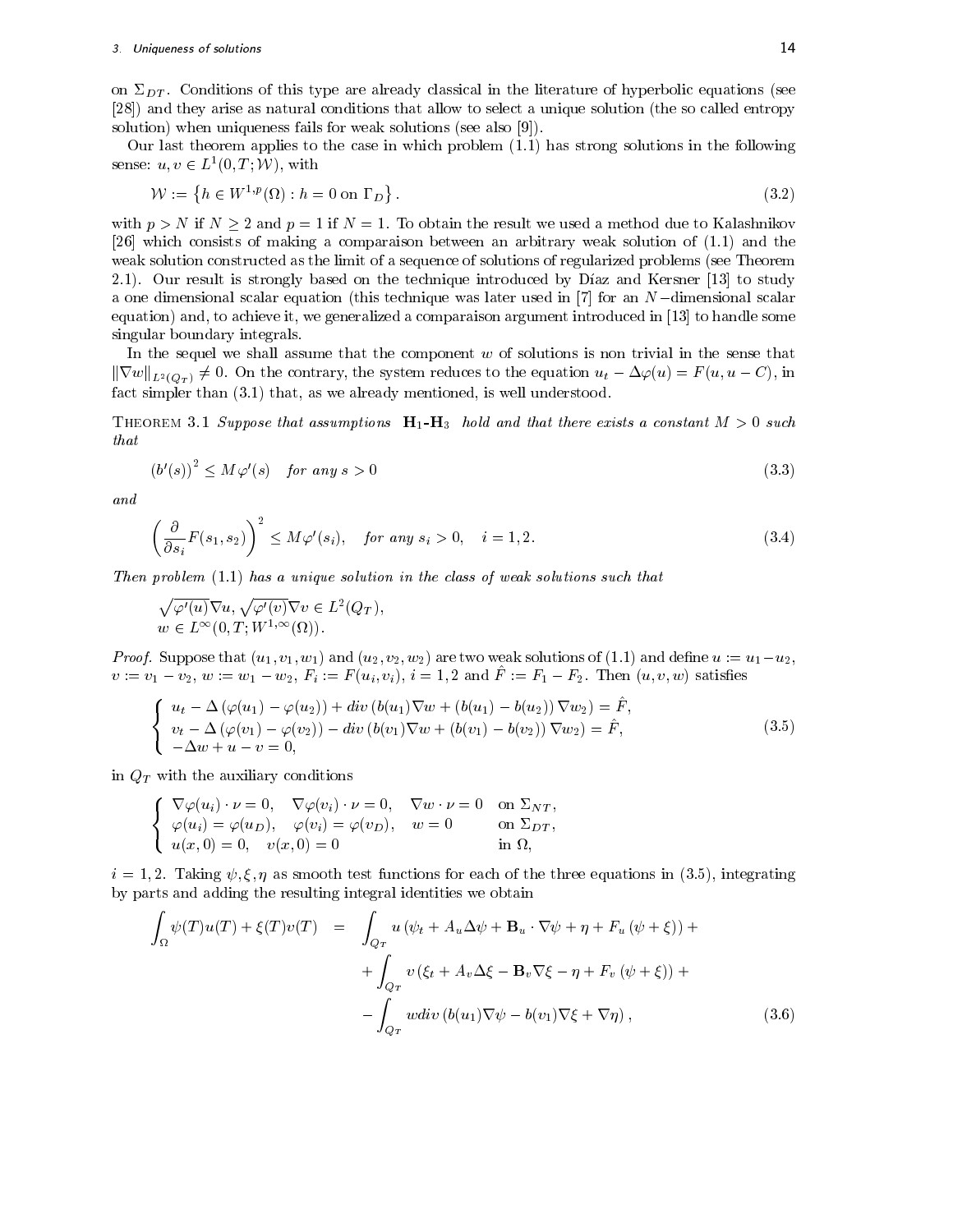where  $A_u := \frac{\varphi(u_1) - \varphi(u_2)}{\varphi(u_1)}$ ,  $B_u$  $\frac{u-\varphi(u_2)}{u}, \ \mathbf{B}_u := \frac{\partial(u_1)-\partial(u_2)}{u}\nabla w_2$  and  $\frac{u}{u} = \frac{v(u_1, v_1) - v(u_2, v_1)}{u}$  when  $u \neq 0$  and  $A_u = \mathbf{B}_u = F_u = 0$  if  $u = 0$ , and similar definitions for  $A_v, \mathbf{B}_v$  and  $F_v$ . Notice that since  $b \in C^1([0,\infty))$ ,  $u_i, v_i \in L^\infty(Q_T)$ , F is Lipschitz continuous and  $\nabla w_2 \in L^\infty(Q_T)$  we have that  $\mathbf{B}_u, F_u$ and  $\mathbf{B}_v, F_v$  are bounded in  $L^{\infty}(Q_T)$ . We define the differential operators

$$
\mathcal{L}_1(\psi, \xi, \eta) := \psi_t + A_u^{\varepsilon} \Delta \psi + \mathbf{B}_u \cdot \nabla \psi + \eta + F_u (\psi + \xi),
$$
  
\n
$$
\mathcal{L}_2(\psi, \xi, \eta) := \xi_t + A_u^{\varepsilon} \Delta \xi - \mathbf{B}_v \cdot \nabla \xi - \eta + F_v (\psi + \xi),
$$
  
\n
$$
\mathcal{L}_3(\psi, \xi, \eta) := div (b(u_1) \nabla \psi - b(v_1) \nabla \xi + \nabla \eta),
$$

with  $A_u^{\varepsilon} := A_u + \varepsilon$  and  $\varepsilon > 0$ , (and a similar definition for  $A_v^{\varepsilon}$ ) and set the following problem to choose the test functions:

$$
\begin{cases}\n\mathcal{L}_1(\psi,\xi,\eta) = u & \text{in } Q_T, \\
\mathcal{L}_2(\psi,\xi,\eta) = v & \text{in } Q_T, \\
\mathcal{L}_3(\psi,\xi,\eta) = 0 & \text{in } Q_T, \\
\nabla\psi \cdot \nu = \nabla\xi \cdot \nu = \nabla\eta \cdot \nu = 0 & \text{on } \Sigma_{NT}, \\
\psi = \xi = \eta = 0 & \text{on } \Sigma_{DT}, \\
\psi(T) = \xi(T) = 0 & \text{in } \Omega.\n\end{cases}
$$
\n(3.7)

LEMMA 3.1 Problem  $(3.7)$  has a unique solution with the regularity of the test functions of  $(1.1)$  (see  $(2.4)$  and  $(2.5)$ . Moreover,

$$
\psi, \xi, \eta \in H^1(0, T; L^2(\Omega)) \cap L^{\infty}(0, T; H^1(\Omega)) \cap L^2(0, T; H^2(\Omega)),
$$

and there exists a positive constant  $C(T)$  independent of  $\varepsilon$  such that

$$
\varepsilon \int_{Q_T} \left( \left| \Delta \psi \right|^2 + \left| \Delta \xi \right|^2 \right) \le C(T). \tag{3.8}
$$

Continuation of the proof of Theorem 3.1. Introducing in  $(3.6)$  these test functions we get

$$
\varepsilon \int_{Q_T} (u \Delta \psi + v \Delta \xi) = \int_{Q_T} (u^2 + v^2).
$$

From Young's inequality (with parameter  $\sqrt{\varepsilon}$ ) and (3.8) we obtain

$$
\int_{Q_T} \left( u^2 + v^2 \right) \le \sqrt{\varepsilon} \int_{Q_T} \left( u^2 + v^2 \right) + \sqrt{\varepsilon} C(T).
$$

Hence, taking the limit  $\varepsilon \to 0$ , we conclude that  $u \equiv v \equiv 0$  a.e. in  $Q_T$ , that also implies  $w \equiv 0$  a.e. in  $Q_T$  .  $\Box$ 

Proof of Lemma 3.1.

Step 1. A prori estimates. Due to  $(3.3)$  we can estimate

$$
\int_{\Omega} \left( \mathbf{B}_{u} \cdot \nabla \psi \right) \Delta \psi \le \delta \int_{\Omega} A_{u}^{\varepsilon} \left| \Delta \psi \right|^{2} + \frac{M}{\delta} \int_{\Omega} \left| \nabla \psi \right|^{2},\tag{3.9}
$$

for  $\delta > 0$ . A similar estimate holds, thanks to (3.4), for  $\int_{\Omega} F_u \left( \psi + \xi \right)$  $F_{\alpha}$  (  $F_{\alpha}$  )  $F_{\alpha}$  , and the third the third theoretical theoretical theoretical theoretical theoretical theoretical theoretical theoretical theoretical theoretical theoretical theoretical theoretical theoretical equation of (3.7) by  $\eta$  and using the regularity  $u_i, v_i \in L^{\infty}(Q_T)$  and the continuity of b we get

$$
\int_{\Omega} |\nabla \eta|^2 \le c_0(T) \int_{\Omega} \left( |\nabla \psi|^2 + |\nabla \xi|^2 \right) \tag{3.10}
$$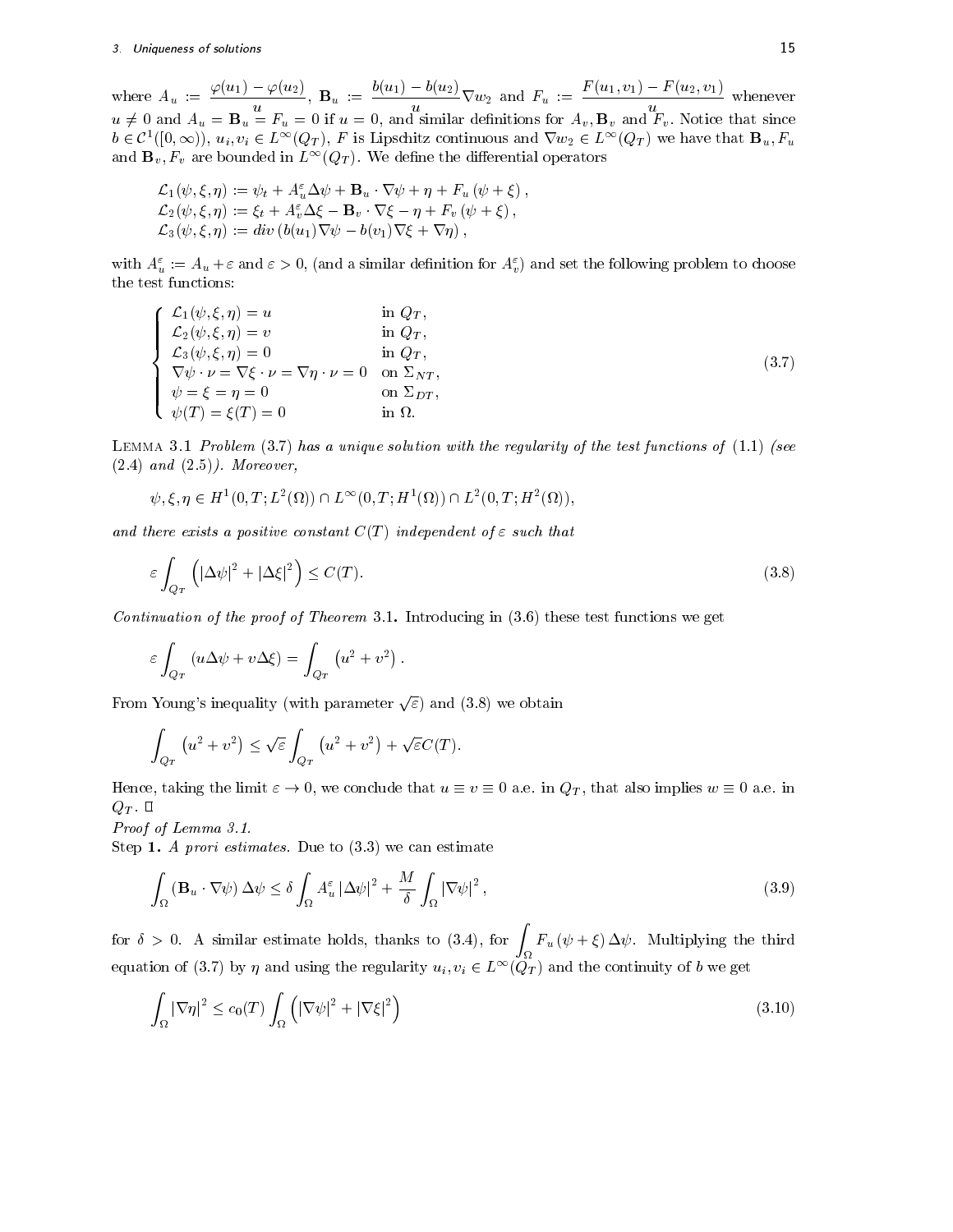with  $c_0(T) \geq 0$ . Finally, multiplying the first equation of (3.7) by  $\Delta \psi$  and using (3.9), the analogous expression for the  $F$  term and  $(3.10)$  we obtain

$$
-\frac{1}{2}\frac{d}{dt}\int_{\Omega}|\nabla\psi|^2 + \int_{\Omega}A_u^{\varepsilon}|\Delta\psi|^2 \leq c\left(\int_{\Omega}|\nabla\psi|^2 + \int_{\Omega}|\nabla\xi|^2 + \int_{Q_T}u^2\right),\tag{3.11}
$$

for a suitable  $\delta$ . From the second equation of (3.7) we obtain a similar inequality for  $\xi$  which, being added to (3.11) and taking into account that  $A_u^{\varepsilon}, A_v^{\varepsilon} > \varepsilon$  allows us to obtain

$$
-\frac{1}{2}\frac{d}{dt}\int_{\Omega} \left( \left|\nabla\psi\right|^{2} + \left|\nabla\xi\right|^{2} \right) + \frac{\varepsilon}{2}\int_{\Omega} \left( \left|\Delta\psi\right|^{2} + \left|\Delta\xi\right|^{2} \right) \leq c\left(\int_{\Omega} \left( \left|\nabla\psi\right|^{2} + \left|\nabla\xi\right|^{2} \right) + \int_{\Omega} \left(u^{2} + v^{2}\right) \right),
$$
\n(3.12)

where c is independent of  $\varepsilon$ . On one hand, we deduce from Gronwall's Lemma that

$$
\int_{\Omega} \left( |\nabla \psi(t)|^2 + |\nabla \xi(t)|^2 \right) \le c_1(T) e^{cT},\tag{3.13}
$$

with  $c_1(T)$  independent of  $\varepsilon$ , and, on the other hand, integrating (3.12) in  $(0,T)$  and using (3.13) we obtain

$$
\frac{\varepsilon}{2} \int_{Q_T} \left( |\Delta \psi|^2 + |\Delta \xi|^2 \right) \le c_2(T) e^{cT},\tag{3.14}
$$

with  $c_2(T)$  independent of  $\varepsilon$ . So we deduced (3.8). Finally, from the third equation of (3.7) we have that

$$
\Delta \eta = \nabla b(v_1) \cdot \nabla \xi + b(v_1) \Delta \xi - \nabla b(u_1) \cdot \nabla \psi - b(u_1) \Delta \psi,
$$

and from (3.3) and the regularity  $\sqrt{\varphi'(v_1)}\nabla v_1 \in L^2(Q_T)$  (see Theorem 2.1) we obtain

$$
\int_{\Omega} |\nabla b(v_1)|^2 = \int_{\Omega} b'(v_1)^2 |\nabla v_1|^2 \leq c \int_{\Omega} \varphi'(v_1) |\nabla v_1|^2 \leq \text{const.}
$$
\n(3.15)

Hence, using Hölder and Young's inequalities and estimates (3.10) and (3.15) we obtain the  $L^2(0,T;H^2(\Omega)$ regularity of  $\eta$ .

Step 2. *Existence of solutions of*  $(3.7)$ *.* We proceed by a fixed point argument. First we consider the set

$$
K := \left\{ h \in L^2(0, T^*; \mathcal{V}) : ||h||_{L^2(0, T^*; \mathcal{V})} \le R \right\},\
$$

where  $T^*$  and R will be suitably chosen. It is clear that K is convex and weakly compact in  $L^2(0,T^*; \mathcal{V})$ . In this set we define the mapping  $Q: K \subset L^2(0,T^*; \mathcal{V}) \to L^2(0,T^*; \mathcal{V})$  by  $Q(\hat{\eta}) := \eta$ , where  $\eta$  is the unique solution of the problem  $\mathcal{L}_3(\psi, \xi, \eta) = 0$ ,  $(\psi, \xi)$  being the unique solution of

$$
\begin{cases}\n\mathcal{L}_1(\hat{\psi}, \hat{\xi}, \hat{\eta}) = u, \\
\mathcal{L}_2(\hat{\psi}, \hat{\xi}, \hat{\eta}) = v,\n\end{cases}
$$
\n(3.16)

with the same auxiliary conditions as in (3.7). Since  $u, v, \eta \in L^2(Q_{T^*})$  we have that, thanks to the a priori estimates in Step <sup>1</sup> of this proof, any weak solution of (3.16) has the regularity

$$
\hat{\psi}, \hat{\xi} \in H^1(0, T^*; L^2(\Omega)) \cap L^\infty(0, T^*; H^1(\Omega)) \cap L^2(0, T^*; H^2(\Omega)).
$$
\n(3.17)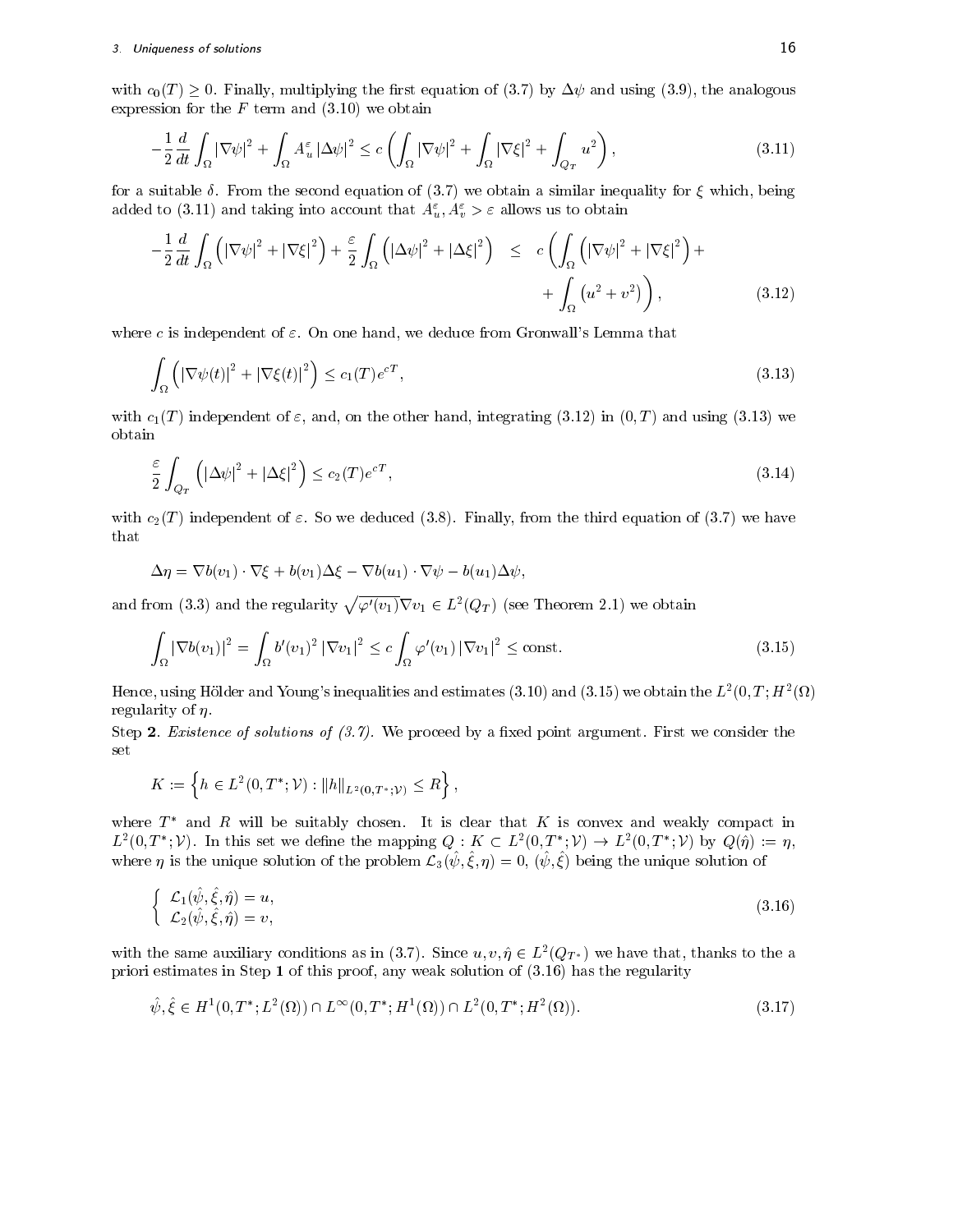From this regularity and the linearity of the differential operators it follows the uniqueness of solutions of (3.16). The existence of solutions of (3.16) is proven by uncoupling the problem and applying again a fixed point technique. Assume for the moment that such a solution exists and, therefore, it is unique and satisfies (3.17). We have then that the solution of  $\mathcal{L}_3(\psi, \xi, \eta) = 0$  satisfies  $\eta \in L^2(0, T^*; H^2(\Omega)),$ because it is a linear emptic problem with smooth coefficients and right hand side term in  $L^-(Q_T*)$ . INOTICE THAT II W HAS A HASU POINT,  $\eta$ , then  $(\psi, \zeta, \eta)$  is a solution of (3.7). To prove the existence of such a fixed point we shall prove that

(i)  $Q(K) \subset K$ , for suitable  $R, T^* > 0$ ,

(ii) Q is weakly-weakly sequentially continuous in  $L^2(0,T^*; \mathcal{V})$ ,

and apply the fixed point theorem [4]. The first point is deduced from the previous a priori estimates, which will be justified thanks to the regularity of  $\psi, \xi$  and  $\eta$ . Taking  $T = T$  , from (3.10) we get that

$$
\|\eta\|_{L^2(0,T^*;\mathcal{V})} \le c_0(T^*) \left( \left\|\hat{\psi}\right\|_{L^2(0,T^*;\mathcal{V})} + \left\|\hat{\xi}\right\|_{L^2(0,T^*;\mathcal{V})}\right),
$$

and from (3.13) (and the corresponding estimate for  $\xi$ ) we obtain

$$
\left\|\hat{\psi}\right\|_{L^2(0,T^*;\mathcal{V})} + \left\|\hat{\xi}\right\|_{L^2(0,T^*;\mathcal{V})} \leq c_1(T^*) \left\|\hat{\eta}\right\|_{L^2(0,T^*;\mathcal{V})} e^{cT^*}.
$$

It follows that

$$
||Q(\hat{\eta})||_{L^2(0,T^*; \mathcal{V})} \le c_3(T^*)e^{cT^*}R.
$$

Notice that the functions  $c_i(T)$  are continuous non decreasing with  $c_i(0) = 0$  (they depend on the norms of the data in  $Q_T$ ) and therefore we can take  $T^*$  small enough to obtain  $c_3(T^*)e^{cT^*} \leq 1$ , deducing  $Q(K) \subset K$ . The second point is a direct consequence of the linearity and a priori estimates and we omit the proof (see  $[20]$ ). This finishes the proof of the existence of a fixed point and, therefore, of a local solution of (3.7). Notice that the continuity of the estimates with respect to the time implies that  $T^* = T$  for any  $T > 0$ , i.e., the solution is global in time. Finally, the uniqueness of solutions is again a consequence of the linearity of the problem and the regularity of the solution. To finish, notice that the proof of existence of solutions of  $(3.16)$  may be performed in a similar way.  $\Box$ 

Now we state the second result on uniqueness of solutions of (1.1). The main feature of this theorem is that it allows to consider a non linear diffusion,  $\varphi$ , not necessarily strictly increasing. However, we need to assume that an entropy type condition on the electric field holds on the Dirichlet boundary.

THEOREM 3.2 Assume that  $H_1-H_3$  hold and that  $b(s) = s$ . If

$$
\nabla w \cdot \nu = 0 \quad on \quad \Gamma_D \times (0, T), \tag{3.18}
$$

and

$$
|F(s_1, \sigma_1) - F(s_2, \sigma_2)| \leq c_1 \left[ (\varphi(s_1) - \varphi(s_2)) + (\varphi(\sigma_1) - \varphi(\sigma_2)) \right],
$$
\n(3.19)

then problem (1.1) has a unique solution in the class of weak solutions such that

 $w \in L^{\infty}(0,T;W^{2,\infty}(\Omega)).$ 

Remark. The equality in  $(3.18)$  is a consequence of the different sign that the transport terms have in the equations satisfied by u and v. Indeed, suppose that there exist two solutions  $(u_1, \tilde{v}, w_1)$ and  $(u_2, \tilde{v}, w_2)$ . Then, under the conditions of the above theorem, with the equality sign in (3.18) substituted by  $\geq$ , it is possible to show that  $u_1 \equiv u_2$  and  $w_1 \equiv w_2$  a.e. in  $Q_T$ .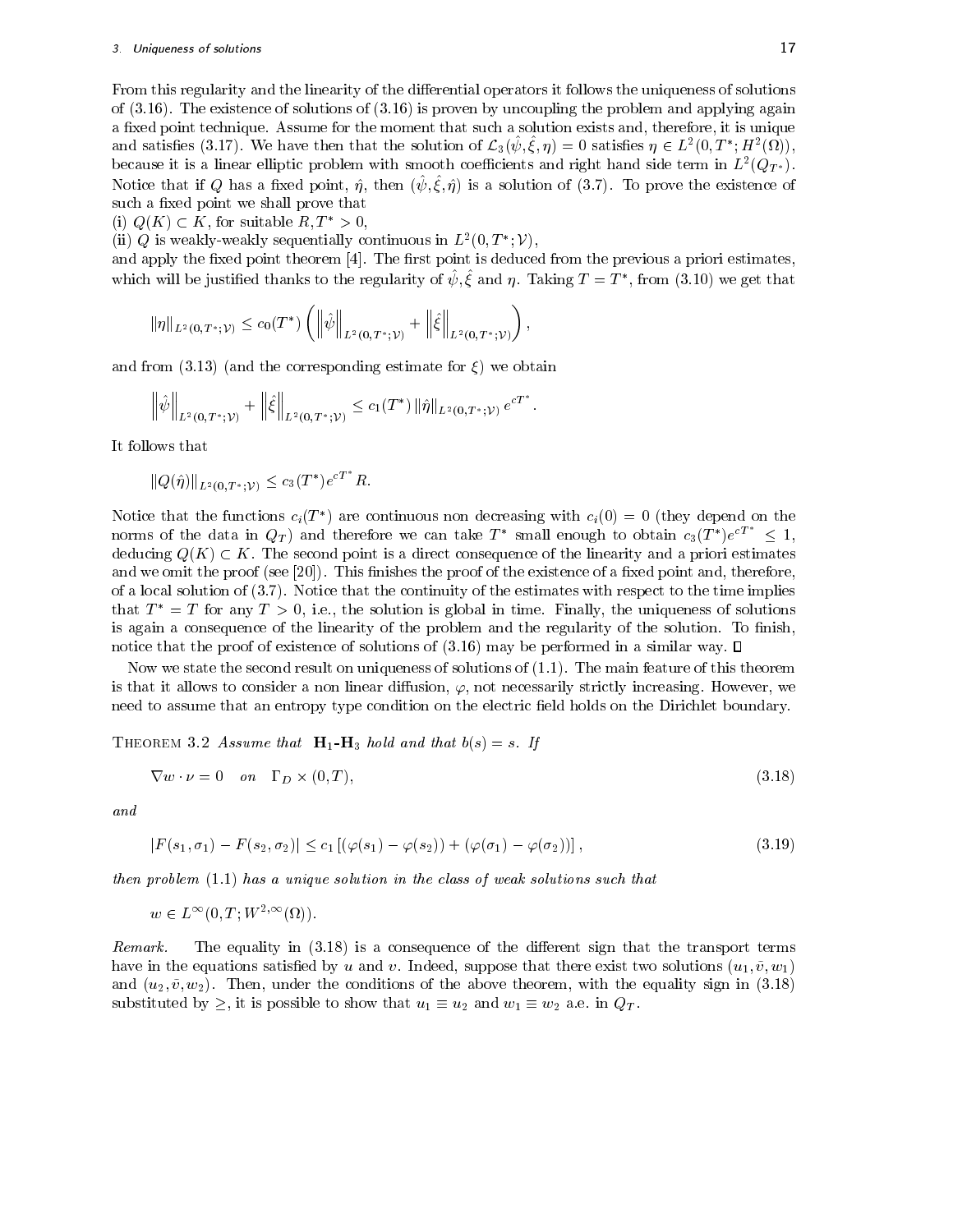*Proof of Theorem* 3.2. Following the proof of Theorem 3.1 with  $b(s) := s$ , we deduce, from (3.6), the following identity

$$
\int_{Q_T} u_t \psi + v_t \xi = \int_{Q_T} (\varphi(u_1) - \varphi(u_2)) \Delta \psi + u \nabla w_2 \cdot \nabla \psi + u \eta \n+ \int_{Q_T} (\varphi(v_1) - \varphi(v_2)) \Delta \xi - v \nabla w_2 \cdot \nabla \xi - v \eta \n- \int_{Q_T} w \operatorname{div} (u_1 \nabla \psi - v_1 \nabla \xi + \nabla \eta) - \int_{Q_T} (F_1 - F_2) (\psi + \xi).
$$

We choose the test functions, for each  $t \in (0, T)$ , as solutions of the problem

$$
\begin{cases}\n-\Delta \psi(t) = u(t) & \text{in } \Omega, \\
-\Delta \xi(t) = v(t) & \text{in } \Omega, \\
-\Delta \eta(t) = div (v_1(t) \nabla \xi(t) - u_1(t) \nabla \psi(t)) & \text{in } \Omega, \\
\nabla \psi \cdot \nu = \nabla \xi \cdot \nu = \nabla \eta \cdot \nu = 0, & \text{on } \Sigma_N, \\
\psi = \xi = \eta = 0, & \text{on } \Sigma_D.\n\end{cases}
$$
\n(3.20)

The existence, uniqueness and regularity of solutions is a consequence of the theory of linear elliptic equations. Notice that since  $u, v \in C([0,T]; \mathcal{V}')$  we conclude that  $\psi(t), \xi(t) \in \mathcal{V}$  so, in particular,  $v_1(t)\nabla \xi(t) \in L^2(\Omega)$  and therefore  $\eta(t) \in H^1(\Omega)$ . Using these test functions we get

$$
\int_{\Omega} \left( \left| \nabla \psi(T) \right|^2 + \left| \nabla \xi(T) \right|^2 \right) + \int_{Q_T} \left[ u \left( \varphi(u_1) - \varphi(u_2) \right) + v \left( \varphi(v_1) - \varphi(v_2) \right) \right] =
$$
\n
$$
= \int_{Q_T} u \nabla w_2 \cdot \nabla \psi - v \nabla w_2 \cdot \nabla \psi +
$$
\n
$$
+ \int_{Q_T} \left[ \nabla \psi \cdot \nabla \eta - \nabla \xi \cdot \nabla \eta + \left| F_1 - F_2 \right| \left| \psi + \xi \right| \right].
$$
\n(3.21)

Now we perform the arguments to handle the terms involving  $u$ . The terms involving  $v$  are similarly hundled (with a change of sign). Due to the choice of the test functions

$$
\int_{Q_T} u \nabla w_2 \cdot \nabla \psi = \int_{Q_T} -\Delta \psi \nabla w_2 \cdot \nabla \psi.
$$

As in [37], let us show that (3.18) implies

$$
\int_{Q_T} -\Delta \psi \nabla w_2 \cdot \nabla \psi \le \frac{1}{2} \left\| w_2 \right\|_{L^\infty(W^{2,\infty})} \int_{Q_T} \left| \nabla \psi \right|^2.
$$
\n(3.22)

Integrating formally by parts the left hand side of (3.22) we get

$$
\int_{\Omega} -\Delta \psi (\nabla w_2 \cdot \nabla \psi) = \int_{\Omega} \nabla \psi \cdot \nabla (\nabla w_2 \cdot \nabla \psi) - \int_{\partial \Omega} (\nabla w_2 \cdot \nabla \psi) (\nabla \psi \cdot \nu).
$$
\n(3.23)

See [37] for a rigorous derivation of this identity. Using the boundary conditions and  $\psi = 0$  on  $\Gamma_D$ imply that  $\nabla \psi$  has the same direction as  $\nu$  we obtain

$$
\int_{\partial\Omega} (\nabla w_2 \cdot \nabla \psi) (\nabla \psi \cdot \nu) = \int_{\Gamma_D} |\nabla \psi|^2 \nabla w_2 \cdot \nu.
$$
\n(3.24)

Denoting by  $H(\cdot)$  the Hessian matrix we get after integrating by parts

$$
\int_{\Omega} \nabla \psi \cdot \nabla (\nabla w_2 \cdot \nabla \psi) = \int_{\Omega} \nabla \psi : H(\nabla w_2) : \nabla \psi - \frac{1}{2} \int_{\Omega} \Delta w_2 |\nabla \psi|^2 + \n+ \frac{1}{2} \int_{\Gamma_D} |\nabla \psi|^2 \nabla w_2 \cdot \nu.
$$
\n(3.25)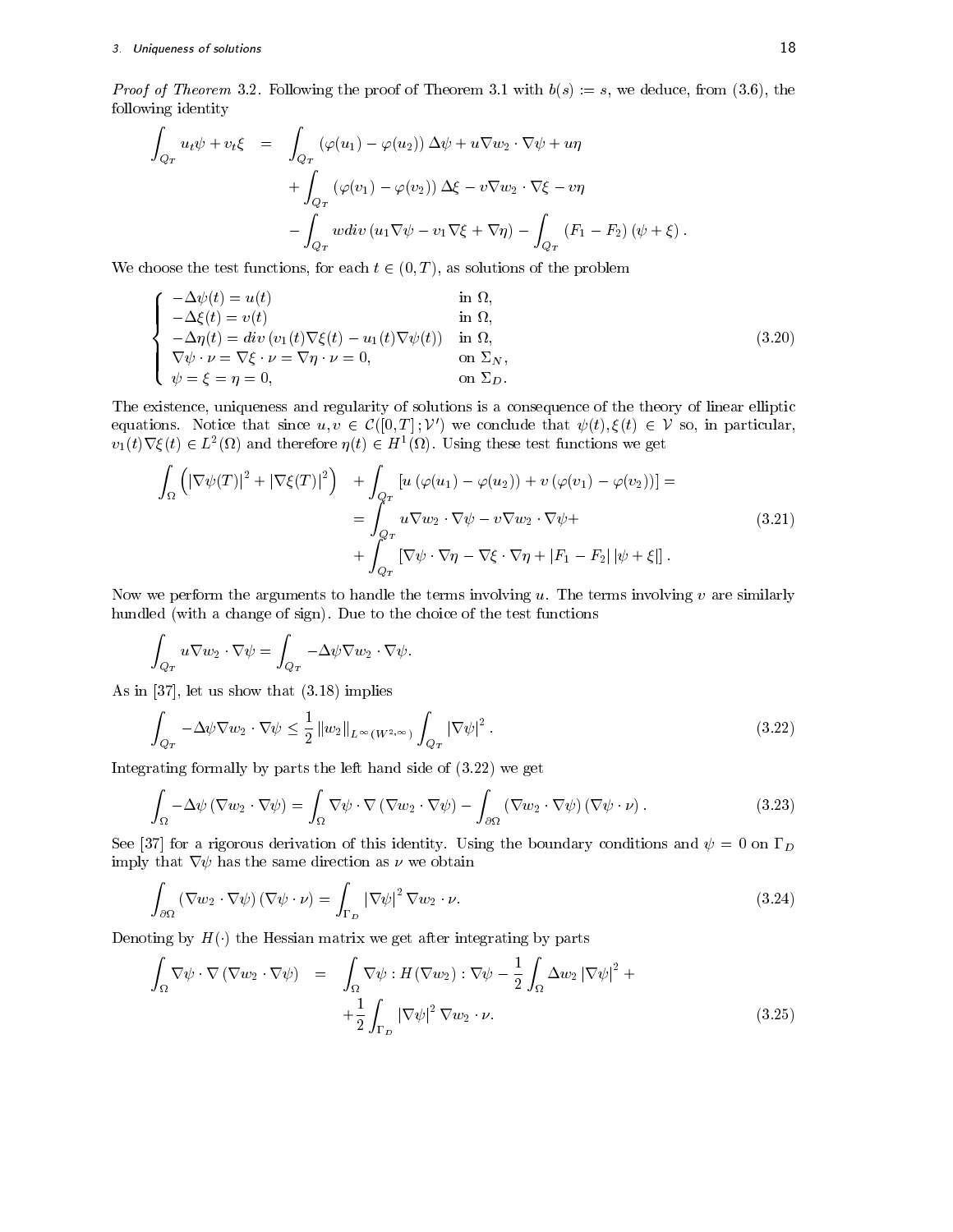# 3. Uniqueness of solutions 19

Substituting (3.24) and (3.25) in (3.23) leads to

$$
\int_{\Omega} -\Delta \psi (\nabla w_2 \cdot \nabla \psi) = \int_{\Omega} \nabla \psi : H(w_2) : \nabla \psi - \frac{1}{2} \int_{\Omega} \Delta w_2 |\nabla \psi|^2 - \frac{1}{2} \int_{\Gamma_D} |\nabla \psi|^2 \nabla w_2 \cdot \nu,
$$

and using  $\nabla w_2 \cdot \nu \geq 0$  on  $\Gamma_D$  (due to (3.18)) and the regularity assumed on  $w_2$  we obtain (3.22). For problem (3.20) the estimate (3.10) also holds and then we have

$$
\int_{Q_T} \left( \nabla \psi \cdot \nabla \eta - \nabla \xi \cdot \nabla \eta \right) \le \tilde{c} \int_{Q_T} \left( |\nabla \psi|^2 + |\nabla \xi|^2 \right),\tag{3.26}
$$

with  $\tilde{c} > 0$ . Finally, Hölder's, Young's and Poincaré's inequalities together with (3.19) give us

$$
\int_{Q_T} |F_1 - F_2| |\psi + \xi| \leq \varepsilon c_1 \int_{Q_T} \left[ (\varphi(u_1) - \varphi(u_2))^2 + (\varphi(v_1) - \varphi(v_2))^2 \right] +
$$
  
+ 
$$
C_{\varepsilon} c_2 \int_{Q_T} \left( |\nabla \psi|^2 + |\nabla \xi|^2 \right).
$$
 (3.27)

;

Then, using that  $\varphi$  is Lipschitz continuous and non decreasing, and substituting estimates (3.22) (and the corresponding for v), (3.26) and (3.27) in (3.21) and choosing  $\varepsilon$ ,  $\delta$  small enough we obtain

$$
\int_{\Omega} \left( \left| \nabla \psi(T) \right|^2 + \left| \nabla \xi(T) \right|^2 \right) \leq C \int_{Q_T} \left( \left| \nabla \psi \right|^2 + \left| \nabla \xi \right|^2 \right),
$$

with  $C > 0$ . We conclude, by Gronwall's inequality that  $\nabla \psi \equiv \nabla \xi \equiv 0$  a.e. in  $Q_T$ , from where the assertion follows.

We finally present our third result. Here we shall assume a condition on the Dirichlet boundary to perform some estimates of a singular boundary integral.

THEOREM 3.3 Assume that  $H_1-H_3$  hold and suppose that there exists an open set  $\tilde{B}\subset\Gamma_D$  such that the  $(N-1)-$ dimensional Haussdorf measure of  $\tilde{B}~$  and  $\Gamma_D~$  coincides. Suppose that

 $\varphi \in C^{\infty}((0,\infty)), \quad with \quad \varphi'(0) = 0$ 

and that there exist a positive constant C and a convex function  $\mu \in C^{\nu}([0,\infty)) \cap C^2((0,\infty))$  such that  $\mu(0) = 0$ ,

$$
0 < \mu'(r) \le \varphi'(r) \quad \text{and} \quad \varphi(r) \le C\mu(r) \quad \text{for} \quad r > 0. \tag{3.28}
$$

Then problem  $(1.1)$  has a unique solution in the class of weak solutions satisfying

$$
u, v \in L^1(0, T; \mathcal{W}),
$$
  

$$
w \in L^{\infty}(0, T; W^{1,\infty}(\Omega)),
$$

with W given by  $(3.2)$ .

*Proof.* Consider, as in the proof of Theorem 2.1, the sequence of regularized problems  $(1.1)_{\epsilon}$  in which we approximate solutions of the degenerate problem (1.1) by taking the auxiliary conditions given by (2.32) where the remaining conditions are unchanged. We know from Theorem 2.2 that for each  $\varepsilon > 0$  problem  $(1.1)_{\varepsilon}$  has, at least, a weak solution  $(u_{\varepsilon}, v_{\varepsilon}, w_{\varepsilon})$  with the same regularity as stated in the mentioned theorem and converging to a weak solution of (1.1) (Theorem 2.1). Moreover, there exist positive constants  $\lambda$  and c, independent of  $\varphi$  and  $\varepsilon$ , such that

$$
c \ge u_{\varepsilon}, v_{\varepsilon} \ge \varepsilon e^{-\lambda t} \quad \text{a.e. in } Q_T \tag{3.29}
$$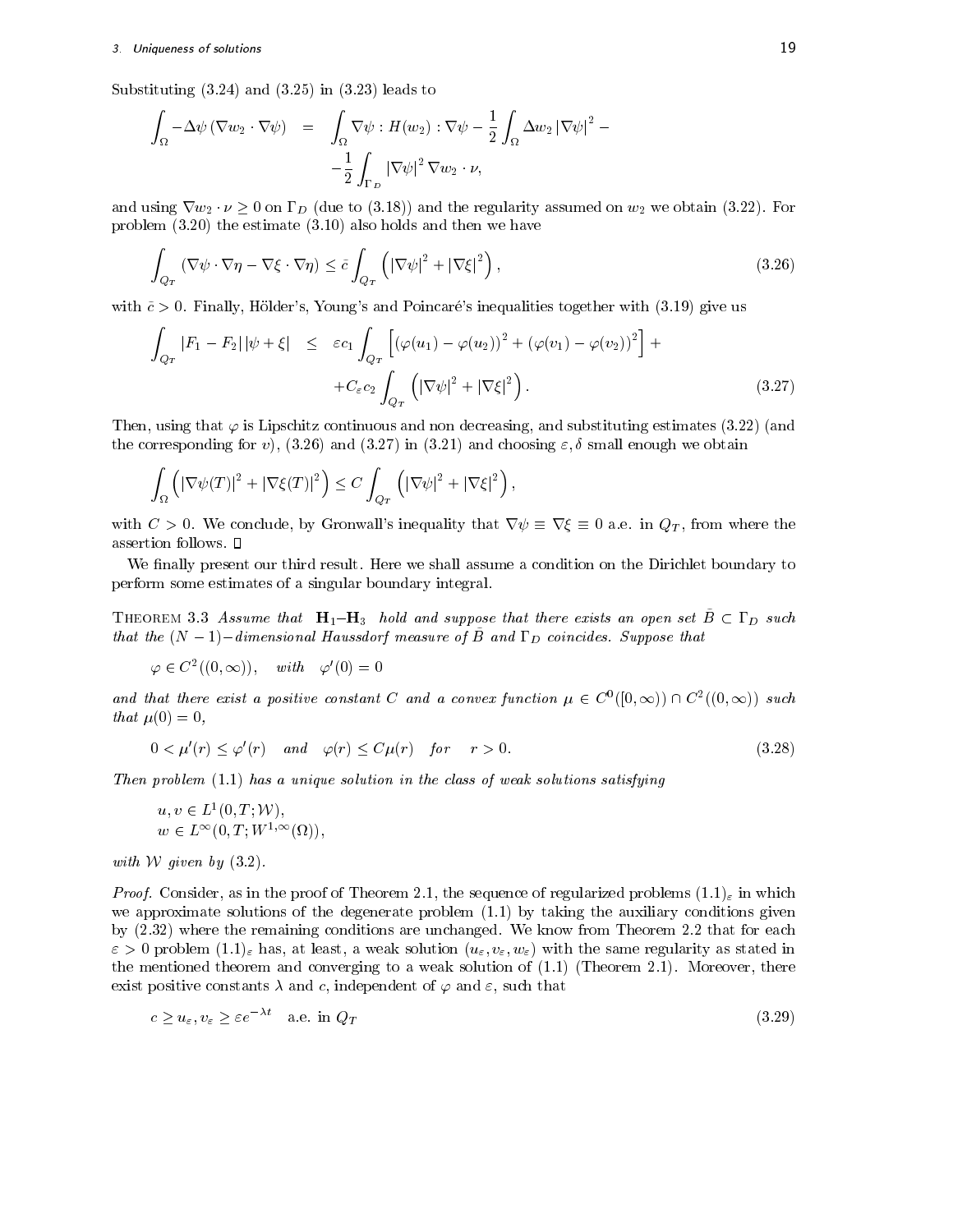and

$$
\|\nabla w_{\varepsilon}\|_{L^{\infty}(Q_T)} \leq c. \tag{3.30}
$$

Suppose that there exists another weak solution,  $(u_2, v_2, w_2)$ , of (1.1) and define  $(U_\varepsilon, V_\varepsilon, W_\varepsilon) :=$  $(u_{\varepsilon}-u_2, v_{\varepsilon}-v_2, w_{\varepsilon}-w_2)$ . Then  $(U_{\varepsilon}, V_{\varepsilon}, W_{\varepsilon})$  satisfy

$$
\begin{cases}\nU_{\varepsilon t} - \Delta \left(\varphi(u_{\varepsilon}) - \varphi(u_{2})\right) + div \left(b(u_{2}) \nabla W_{\varepsilon} + \left(b(u_{\varepsilon}) - b(u_{2})\right) \nabla w_{\varepsilon}\right) = \\
= F(u_{\varepsilon}, v_{\varepsilon}) - F(u_{2}, v_{2}), \\
V_{\varepsilon t} - \Delta \left(\varphi(v_{\varepsilon}) - \varphi(v_{2})\right) - div \left(b(v_{2}) \nabla W_{\varepsilon} + \left(b(v_{\varepsilon}) - b(v_{2})\right) \nabla w_{\varepsilon}\right) = \\
F(u_{\varepsilon}, v_{\varepsilon}) - F(u_{2}, v_{2}), \\
-\Delta W_{\varepsilon} + U_{\varepsilon} - V_{\varepsilon} = 0,\n\end{cases} \tag{3.31}
$$

in  $Q_T$  and the auxiliary conditions

$$
\begin{cases}\n\varphi(u_{D\epsilon}) = \varphi(u_{D} + \epsilon e^{-\lambda_{1}t}), & \varphi(v_{D\epsilon}) = \varphi(v_{D} + \epsilon e^{-\lambda_{1}t}) & \text{on } \Sigma_{DT}, \\
\varphi(u_{D2}) = \varphi(u_{D}), & \varphi(v_{D2}) = \varphi(v_{D}), & W_{D\epsilon} = 0 & \text{on } \Sigma_{DT}, \\
\nabla \varphi(u_{N\epsilon}) \cdot \nu = \nabla \varphi(v_{N\epsilon}) \cdot \nu = \nabla W_{\epsilon} \cdot \nu = \nabla \varphi(u_{2}) \cdot \nu = \nabla \varphi(v_{2}) \cdot \nu = 0 & \text{on } \Sigma_{NT}, \\
U_{\epsilon}(x, 0) = V_{\epsilon}(x, 0) = \epsilon & \text{in } \Omega.\n\end{cases}
$$

Taking for (3.31) smooth test functions  $\psi$ ,  $\xi$ ,  $\eta$  with homogeneous mixed boundary conditions we get

$$
\int_{\Omega} \psi(T)U_{\varepsilon}(T) + \xi(T)V_{\varepsilon}(T) = \int_{\Omega} \psi(0)U_{\varepsilon}(0) + \xi(0)V_{\varepsilon}(0) +\n+ \int_{Q_T} U_{\varepsilon}(\psi_t + A_u^{\varepsilon} \Delta \psi + \mathbf{B}_u^{\varepsilon} \cdot \nabla \psi + F_u^{\varepsilon}(\psi + \xi) + \eta) +\n+ \int_{Q_T} V_{\varepsilon}(\xi_t + A_v^{\varepsilon} \Delta \xi - \mathbf{B}_v^{\varepsilon} \nabla \xi + F_v^{\varepsilon}(\psi + \xi) - \eta) -\n- \int_{Q_T} W_{\varepsilon} (\Delta \eta + div (b(u_2) \nabla \psi - b(v_2) \nabla \xi)) -\n- \int_{\Sigma_{DT}} [(\varphi(u_{\varepsilon}) - \varphi(u_2)) \nabla \psi + (\varphi(v_{\varepsilon}) - \varphi(v_2)) \nabla \xi] \cdot \nu, \quad (3.32)
$$

with  $A_u^{\varepsilon} := \frac{\varphi(u_{\varepsilon}) - \varphi(u_2)}{U}$ ,  $\mathbf{B}_u^{\varepsilon}$ :  $\frac{\partial^2 \psi(u_1, u_2)}{\partial w}$ ,  $\mathbf{B}_{u}^{\varepsilon} := \frac{\partial^2 (u_1, u_2)}{\partial w} \nabla w_{\varepsilon}$  and  $F_{u}^{\varepsilon} := \frac{F(u_1, u_2, v_3)}{\partial w}$  when  $U_\varepsilon$  $U_{\varepsilon} \neq 0$  and  $A_{u}^{\varepsilon} = \mathbf{B}_{u}^{\varepsilon} = F_{u}^{\varepsilon} = 0$  if  $U_{\varepsilon} = 0$  and a similar definitions for  $A_{v}^{\varepsilon}$ ,  $\mathbf{B}_{v}^{\varepsilon}$  and  $F_{v}^{\varepsilon}$ . Due to (3.29) and thanks to thanks to thanks to the condition (3.28) and to the Lipschitz continuity of b and  $\Gamma$ constants  $k_0$  and

$$
k(\varepsilon) := \varepsilon^{-1} e^{\lambda T} \mu(\varepsilon e^{-\lambda T})
$$
\n(3.33)

such that

$$
0 < k(\varepsilon) \le A_z^\varepsilon(x, t) \le k_0,\tag{3.34}
$$

and

$$
\max\left\{ \left|\mathbf{B}_{z}^{\varepsilon}(x,t)\right|, \left|\mathbf{F}_{z}^{\varepsilon}(x,t)\right| \right\} \le k_{0}.\tag{3.35}
$$

We consider sequences of  $\mathcal{C}^\infty(Q_T)$  functions such that

$$
A_z^{\varepsilon,n} \to A_z^{\varepsilon}, \quad \mathbf{B}_z^{\varepsilon,n} \to \mathbf{B}_z^{\varepsilon}, \quad F_z^{\varepsilon,n} \to F_z^{\varepsilon}, \quad \text{y} \quad b_z^n \to b(z_2),
$$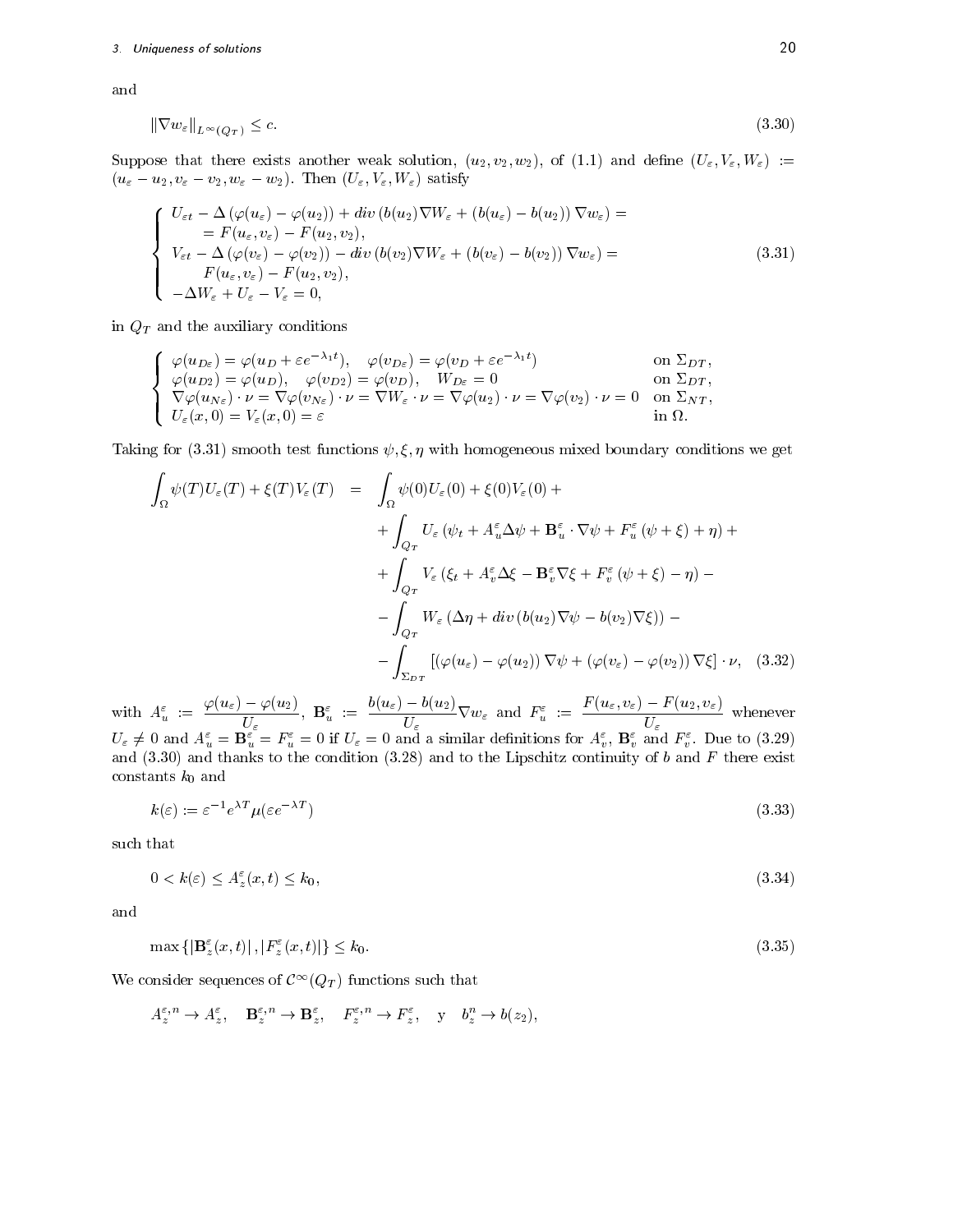strongly in  $L^2(Q_T)$  when  $n \to \infty$ , for  $z=u,v,$  where  $A^{z,n}_z$  is taken monotone decreasing on  $n$  and  $\mathbf{D}_z$ ,  $\mathbf{r}_z$ , and  $v_z$  monotone increasing on n. Because of (5.34) and (3.35) and the L  $\left(\mathcal{Q}_T\right)$  regularity of solutions of (1.1) we have

$$
0 < k(\varepsilon) \le A_z^{\varepsilon, n} \le k_0, \quad \text{and} \quad \max\left\{ |\mathbf{B}_z^{\varepsilon, n}|, |F_z^{\varepsilon, n}|, |b_z^{\varepsilon, n}| \right\} \le k_0 \tag{3.36}
$$

in  $Q_T$ . We write identity  $(3.32)$  as

$$
\int_{\Omega} \psi(T)U_{\varepsilon}(T) + \xi(T)V_{\varepsilon}(T) = \int_{\Omega} \psi(0)U_{\varepsilon}(0) + \xi(0)V_{\varepsilon}(0) +
$$
\n
$$
+ \int_{\Sigma_{DT}} [(\varphi(u_{\varepsilon}) - \varphi(u_{2})) \nabla \psi + (\varphi(v_{\varepsilon}) - \varphi(v_{2})) \nabla \xi] \cdot \nu +
$$
\n
$$
+ \int_{Q_{T}} U_{\varepsilon} [A_{u}^{\varepsilon} - A_{u}^{\varepsilon,n}) \Delta \psi + (\mathbf{B}_{u}^{\varepsilon} - \mathbf{B}_{u}^{\varepsilon,n}) \cdot \nabla \psi] +
$$
\n
$$
+ \int_{Q_{T}} V_{\varepsilon} [(A_{v}^{\varepsilon} - A_{v}^{\varepsilon,n}) \Delta \xi - (\mathbf{B}_{v}^{\varepsilon} - \mathbf{B}_{v}^{\varepsilon,n}) \nabla \xi] +
$$
\n
$$
+ \int_{Q_{T}} U_{\varepsilon} (F_{u}^{\varepsilon} - F_{u}^{\varepsilon,n}) (\psi + \xi) + V_{\varepsilon} (F_{v}^{\varepsilon} - F_{v}^{\varepsilon,n}) (\psi + \xi) +
$$
\n
$$
+ \int_{Q_{T}} \nabla W_{\varepsilon} \cdot ((b(u_{2}) - b_{u}^{n}) \nabla \psi - (b(v_{2}) - b_{v}^{n}) \nabla \xi) -
$$
\n
$$
- \int_{Q_{T}} W_{\varepsilon} (\Delta \eta + div (b_{u}^{n} \nabla \psi - b_{v}^{n} \nabla \xi)) +
$$
\n
$$
+ \int_{Q_{T}} U_{\varepsilon} (\psi_{t} + A_{u}^{\varepsilon,n} \Delta \psi + \mathbf{B}_{u}^{\varepsilon,n} \cdot \nabla \psi + F_{u}^{\varepsilon,n} (\psi + \xi) + \eta) +
$$
\n
$$
+ \int_{Q_{T}} V_{\varepsilon} (\xi_{t} + A_{v}^{\varepsilon,n} \Delta \xi - \mathbf{B}_{v}^{\varepsilon,n} \cdot \nabla \xi + F_{v}^{\varepsilon,n} (\psi + \xi) - \eta)
$$
\n
$$
=: I_{1} + ... + I_{9
$$

and set the following problem to choose the test functions:

$$
\begin{cases}\n\psi_t + A_{u}^{\varepsilon,n} \Delta \psi + \mathbf{B}_{u}^{\varepsilon,n} \cdot \nabla \psi + F_{u}^{\varepsilon,n} (\psi + \xi) + \eta = 0 & \text{in } Q_T, \\
\xi_t + A_{v}^{\varepsilon,n} \Delta \xi - \mathbf{B}_{v}^{\varepsilon,n} \cdot \nabla \xi + F_{v}^{\varepsilon,n} (\psi + \xi) - \eta = 0 & \text{in } Q_T, \\
\Delta \eta + div (b_{u}^n \nabla \psi - b_{v}^n \nabla \xi) = 0 & \text{in } Q_T, \\
\psi = \xi = \eta = 0 & \text{on } \Sigma_{DT}, \\
\nabla \psi \cdot \nu = \nabla \xi \cdot \nu = \nabla \eta \cdot \nu = 0 & \text{on } \Sigma_{NT}, \\
\psi(T, x) = \chi_u^{\delta}(x), \quad \xi(T, x) = \chi_v^{\delta}(x) & \text{in } \Omega,\n\end{cases}
$$
\n(3.38)

with  $\chi^{\delta}_{z} \in C_0^{\infty}(\Omega)$ ,  $dist(\Sigma_D, supp(\chi^{\delta}_{z})) \geq \delta$  and  $\chi^{\delta}_{z} \to sign\{U(T)\}\$ in  $L^1(\Omega)$  as  $\delta \to 0$ .

LEMMA 3.2 Problem  $(3.38)$  has a unique solution with the regularity of the test functions of  $(1.1)$ (see  $(2.4)$  and  $(2.5)$ ). Moreover,

$$
\psi, \xi \in H^1(0, T; L^2(\Omega)) \cap L^{\infty}(0, T; H^1(\Omega)) \cap L^2(0, T; H^2(\Omega)),
$$
\n
$$
\eta \in H^1(0, T; L^2(\Omega)) \cap L^{\infty}(0, T; H^1(\Omega)),
$$
\n(3.39)

and their norms in these spaces are uniformily bounded with respect to n. Finally, there exists a positive constant  $C(T)$  independent of  $\varepsilon$  such that

$$
\|\psi\|_{L^{\infty}(Q_T)}, \|\xi\|_{L^{\infty}(Q_T)} \le C(T). \tag{3.40}
$$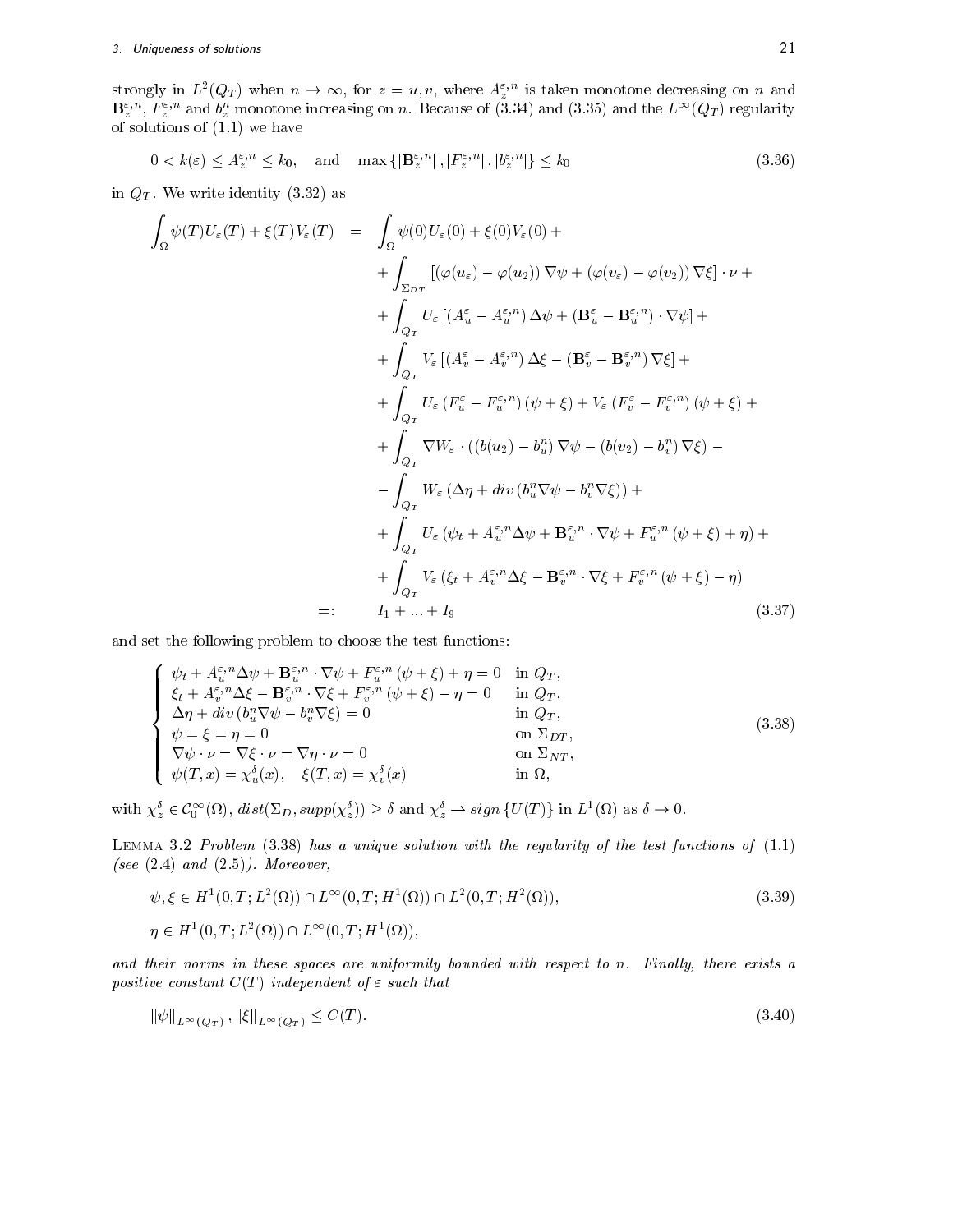Proof of Lemma 3.2. We can follow step by step the proof of Lemma 3.1 to get the existence, uniqueness and regularity of solutions of problem (3.38). The new point we must show is that uniform estimates hold in the norms of the spaces stated in Lemma 3.2. Notice that in the estimates (3.10),  $(3.13)$  and  $(3.14)$  the dependence with respect to n of the coefficients may be avoided thanks to  $(3.36)$ and, therefore, we easily obtain that the norms of the solution in the spaces of (3.39) are independent of n. However, the proof of (3.40) requires more work: Suppose that  $\psi, \xi \in L^{\infty}(Q_T)$  and define

$$
z := \eta + b_u^n \hat{\psi} - b_v^n \hat{\xi}.\tag{3.41}
$$

From the third equation of  $(3.38)$  we conclude that z satisfies

$$
\begin{cases}\n\Delta z = div \left( \hat{\psi} \nabla b_u^n - \hat{\xi} \nabla b_v^n \right) & \text{in } Q_T, \\
z = 0 & \text{on } \Sigma_{DT}, \\
\nabla z \cdot \nu = 0 & \text{on } \Sigma_{NT}.\n\end{cases}
$$

By well known results (see [40]) we have the following estimate

$$
||z||_{L^{\infty}(\Omega)} \leq c \left( \left\| \hat{\xi} \nabla b_v^n \right\|_{L^p(\Omega)} + \left\| \hat{\psi} \nabla b_u^n \right\|_{L^p(\Omega)} \right),
$$

from where we get

$$
||z||_{L^{\infty}(\Omega)} \leq c \left( \left\|\hat{\xi}\right\|_{L^{\infty}(\Omega)} \left\|\nabla b_v^n\right\|_{L^p(\Omega)} + \left\|\hat{\psi}\right\|_{L^{\infty}(\Omega)} \left\|\nabla b_u^n\right\|_{L^p(\Omega)}\right).
$$

By assumptions  $u_2, v_2 \in L^1(0,T; \mathcal{W})$  and  $b \in \mathcal{C}([0,\infty))$  and recalling the definition of z we obtain

$$
\|\eta\|_{L^1(0,T;L^\infty(\Omega))} \le c \left( \left\|\hat{\psi}\right\|_{L^\infty(Q_T)} + \left\|\hat{\xi}\right\|_{L^\infty(Q_T)} \right). \tag{3.42}
$$

On the other hand, given  $\eta \in L^1(0,T; L^{\infty}(\Omega))$  we have that, thanks to the maximum principle of Alexandrov (see [27]) the solutions of the two first equations of (3.38) (with  $\eta$  substituted by  $\hat{\eta}$ ) are bounded in  $L^{\infty}(Q_T)$  uniformily in  $\varepsilon$ . Therefore, this fact together with (3.42) and the fixed point argument used to get existence of solutions imply that also the solution of the coupled problem (3.38) satisfy these  $L^{\infty}$  estimates uniform in  $\varepsilon$ .

Continuation of the proof of Theorem 3.3. With the test functions of Lemma 3.2 we have in  $(3.37)$ that  $I_7 = I_8 = I_9 = 0$ . Now we shall take limits in the resulting identity, first when  $n \to \infty$  and then when  $\varepsilon, \delta \to 0$ . Since we have uniform estimates of  $\|\nabla \psi\|_{L^2(Q_T)}$ ,  $\|\nabla \xi\|_{L^2(Q_T)}$ ,  $\|\Delta \psi\|_{L^2(Q_T)}$  and  $\|\Delta\xi\|_{L^2(Q_T)}$  with respect to n we deduce that  $I_3, I_4, I_5$  and  $I_6$  tend to zero when  $n \to \infty$ . Therefore, identity (3.37) is reduced to

$$
\int_{\Omega} \left( \chi_u^{\delta} U_{\varepsilon}(T) + \chi_v^{\delta} V_{\varepsilon}(T) \right) = \varepsilon \int_{\Omega} \left( \psi(0) + \xi(0) \right) - \int_{\Sigma_{DT}} \left[ \left( \varphi(u_{\varepsilon}) - \varphi(u_{2}) \right) \nabla \psi + \left( \varphi(v_{\varepsilon}) - \varphi(v_{2}) \right) \nabla \xi \right] \cdot \nu. \tag{3.43}
$$

Since, by Lemma 3.2, the estimates of  $\|\psi\|_{L^\infty(Q_T)}$  ,  $\|\xi\|_{L^\infty(Q_T)}$  are uniform with respect to  $\varepsilon$  we get

$$
\varepsilon \int_{\Omega} \left( \psi(0) + \xi(0) \right) \to 0 \quad \text{as} \quad \varepsilon \to 0. \tag{3.44}
$$

The following Lemma will allow us to estimate the integral over the Dirichlet boundary: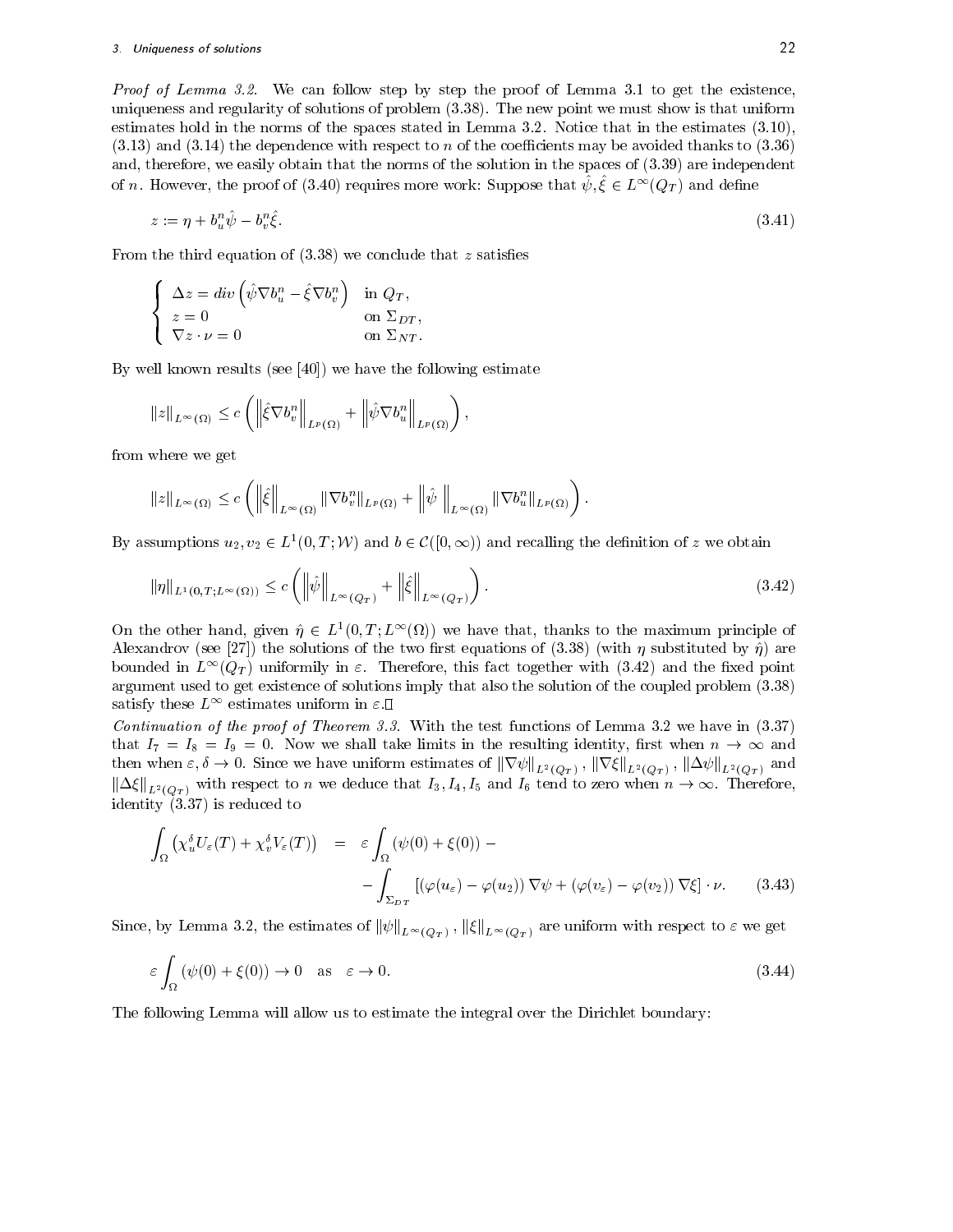LEMMA 3.3 Let  $A_{\varepsilon}$ ,  $\mathbf{B}_{\varepsilon}$ ,  $g_{\varepsilon} \in L^{\infty}(Q_T)$  with

$$
k(\varepsilon) < A_{\varepsilon},\tag{3.45}
$$

where  $k(\varepsilon)$  is given by (3.33). Consider the problem

$$
\begin{cases}\n\psi_t + A_{\varepsilon} \Delta \psi + \mathbf{B}_{\varepsilon} \cdot \nabla \psi + g_{\varepsilon} = 0 & \text{in } Q_T, \\
\psi = 0 & \text{on } \Sigma_{DT}, \\
\nabla \psi \cdot \nu = 0 & \text{on } \Sigma_{NT}, \\
\psi(T, x) = \chi_{\delta}(x) & \text{in } \Omega,\n\end{cases}
$$

with  $\delta > 0$ . Then, there exist a  $\delta(\varepsilon) > 0$  and a positive constant c, independent of  $\varepsilon$ , such that if  $\delta < \delta(\varepsilon)$  then

$$
\nabla \psi \cdot \nu \ge -c \frac{\|\mathbf{B}_{\varepsilon}\|_{L^{\infty}(Q_T)} \|\psi\|_{L^{\infty}(Q_T)}}{k(\varepsilon)} \qquad a.e. \quad in \qquad \Sigma_{DT}.
$$
\n(3.46)

Continuation of the proof of Theorem 3.3. Applying this lemma to the problem  $(3.38)$  we have that, evaluating  $u_\varepsilon$  and  $u_2$  on  $\Sigma_{DT}$  and using (3.46) and that  $\|\mathbf{B}_{\varepsilon}\|_{L^{\infty}(Q_T)}$  and  $\|\psi\|_{L^{\infty}(Q_T)}$  have bounds which are independent of  $\varepsilon$  we get

$$
-\int_{\Sigma_{DT}} (\varphi(u_{\varepsilon})-\varphi(u_2))\nabla\psi\cdot\nu=-\int_{\Sigma_{DT}} \varphi(\varepsilon e^{-\lambda_1t})\nabla\psi\cdot\nu\leq c\frac{\varphi(\varepsilon)}{k(\varepsilon)},
$$

where we have used that  $\varphi$  is increasing. By (3.28) and (3.33) we get  $\varphi(\varepsilon) \leq \hat{c}\varepsilon k(\varepsilon)$ , for a certain  $\hat{c} > 0$ , and therefore

$$
\int_{\Sigma_{DT}} (\varphi(u_{\varepsilon}) - \varphi(u_2)) \nabla \psi \cdot \nu \to 0 \quad \text{as} \quad \varepsilon \to 0.
$$

A similar argument may be applied to the term involving  $v_{\varepsilon}$ . Choosing  $\chi^{\delta}_{u}$  as

$$
\chi_u^{\delta}(x,t) := \begin{cases} sign\{U(x,T)\} & \text{if } x \in \Omega_{\delta}, \\ 0 & \text{if } x \in \Omega \setminus \overline{\Omega}_{\delta}, \end{cases}
$$

where  $\Omega_{\delta} := \{x \in \Omega : dist\left[\partial \Omega, supp\left(U_{\varepsilon}(x,T)\right)\right] > \delta\}$  (similar for  $\chi_v^{\delta}$ ) we get, when  $\varepsilon, \delta \to 0$  that

$$
\int_{\Omega} \chi_u^{\delta} U_{\varepsilon}(T) \to \int_{\Omega} |U(T)|,
$$

(and analogously for the term involving v). We then deduce from  $(3.43)$  that

$$
\int_{\Omega} |U(T)| + |V(T)| \le 0,
$$

and, therefore, the desired result.  $\square$ 

Proof of Lemma 3.3. Since  $\partial\Omega$  is regular,  $\Omega$  satisfies the exterior sphere condition, i.e., for all  $x_0 \in \partial\Omega$ there exists a  $R_1 > 0$  and a  $x_1 \in I\!\!R^N \backslash \Omega$  such that

$$
B(x_1, R_1) \cap \overline{\Omega} = \{x_0\},\,
$$

where  $B(x_1, R_1) := \{x \in \mathbb{R}^N : |x - x_1| < R_1\}$ . Let us fix  $x_0 \in Interior(\Gamma_D)$ . It is clear that this set is non empty because, by hypothesis, there exists an open set  $\tilde{B}$  such that  $\tilde{B}\subset \Gamma_D$ . Therefore, there exists a small enough  $\delta > 0$  such that, by defining  $R_2 := \delta + R_1$ , it holds  $B(x_1, R_2) \cap \partial \Omega \subset \Gamma_D$ . exists a small enough  $\delta > 0$  such that, by defining  $R_2 := \delta + R_1$ , it holds  $B(x_1, R_2) \cap \partial \Omega \subset \Gamma_D$ .<br>Moreover, since  $dist(\partial \Omega, supp(\chi_{\delta})) \ge \delta$ , we also have that  $\chi_{\delta} \equiv 0$  in  $\omega := \Omega \cap B(x_1, R_2)$ . We shall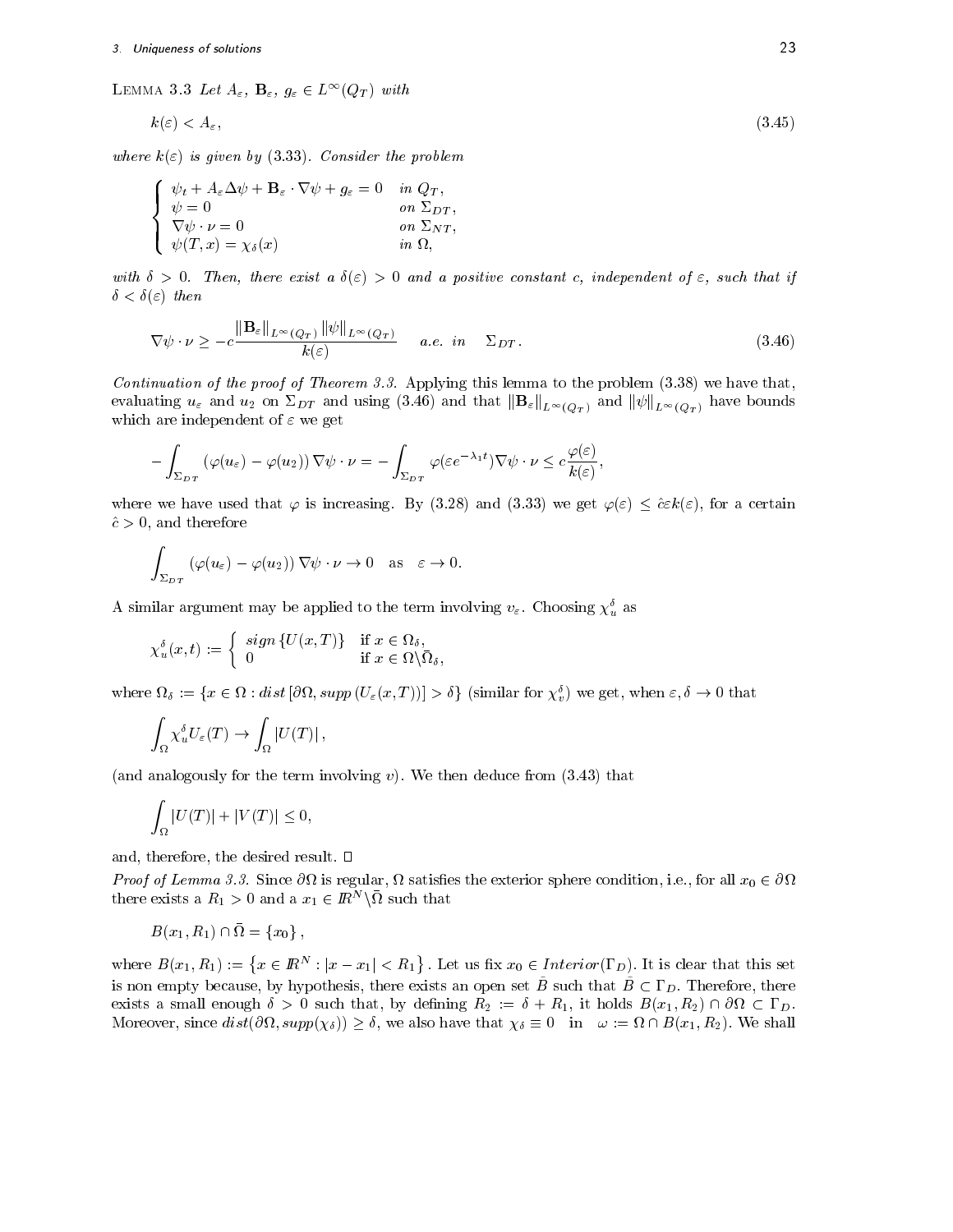use the notation  $k_0(\varepsilon) := \|g\|_{L^\infty(Q_T)}, k_1(\varepsilon) := \left(\frac{N-1}{R_1} + 1\right) \|\mathbf{B}\|_{L^\infty(Q_T)}$  and  $k_2(\varepsilon) := \|\psi\|_{L^\infty(Q_T)}$ . We define

$$
\mathcal{L}(\psi):=\psi_t+A_\varepsilon\Delta\psi+\mathbf{B}\cdot\nabla\psi\quad\text{and}\quad w(x,t):=\psi(x,t)+\sigma(r),
$$

where  $(x, t) \in \omega \times (0, t)$ ,  $r := |x - x_0|$  and  $\sigma \in C^2([R_1, R_2])$  will be chosen such that the maximum of w in  $\bar{\omega} \times [0,T]$  is attained in  $\{x_0\} \times [0,T]$ , and such that  $\sigma''(r) \geq 0$  and  $\sigma'(r) \leq 0$ . Assuming these properties we get, due to  $(3.45)$ , that w satisfies

$$
\mathcal{L}(w) = -g + A_{\varepsilon} \Delta \sigma + \mathbf{B} \cdot \nabla \sigma \geq k(\varepsilon) \sigma''(r) + k_1(\varepsilon) \sigma'(r) - k_0(\varepsilon).
$$

Choosing  $\sigma(r) := \frac{k_0(\varepsilon)}{k_1(\varepsilon)}r + C_2e^{-\frac{1}{k(\varepsilon)}}^r$ , with  $C_2$  an arbitrary constant, we obtain

$$
k(\varepsilon)\sigma''(r) + k_1(\varepsilon)\sigma'(r) - k_0(\varepsilon) = 0
$$
,  $\sigma''(r) \ge 0$  and

if 
$$
C_2 \ge k(\varepsilon) \frac{k_0(\varepsilon)}{k_1^2(\varepsilon)} e^{\frac{k_1(\varepsilon)}{k(\varepsilon)} R_2}
$$
 then  $\sigma'(r) \le 0$ . (3.47)

Taking  $C_2$  with this restriction we have that  $\mathcal{L}(w) \geq 0$  in  $\bar{\omega} \times [0,T]$  and therefore, by the Maximum Principle we deduce that w attains its maximum on the parabolic boundary of  $\omega \times [0,T]$ . On this boundary the values of  $w$  may be estimated as follows:

$$
\begin{cases}\nw(x,t) = \sigma(r) \leq \sigma(R_1) & \text{on } (\Gamma_D \cap \partial \omega) \times [0,T], \\
w(x,t) = \psi(x,t) + \sigma(r) \leq k_2(\varepsilon) + \sigma(R_2) & \text{on } (\partial B(x_1, R_2) \cap \partial \omega) \times [0,T], \\
w(x_0,t) = \sigma(R_1) & \text{on } [0,T], \\
w(x,T) = \sigma(r) + \chi_{\delta}(x) \leq \sigma(R_1) & \text{in } \omega,\n\end{cases}
$$

where we have used that  $\chi_{\delta} \equiv 0$  in  $\omega$ . It is a straightforward computation to see that we can choose  $C_2$  (by making  $\delta$  small enough) such that (3.47) and  $\sigma(R_1) = k_2(\epsilon) + \sigma(R_2)$  hold. As a consequence we obtain that  $\nabla w(x_0,t) \cdot \nu \geq 0$  and by the definition of w and taking  $\delta$  suitably we obtain

$$
\nabla \psi(x_0, t) \cdot \nu \geq -c \frac{k_1(\varepsilon)k_2(\varepsilon)}{k(\varepsilon)} \quad \text{in } [0, T].
$$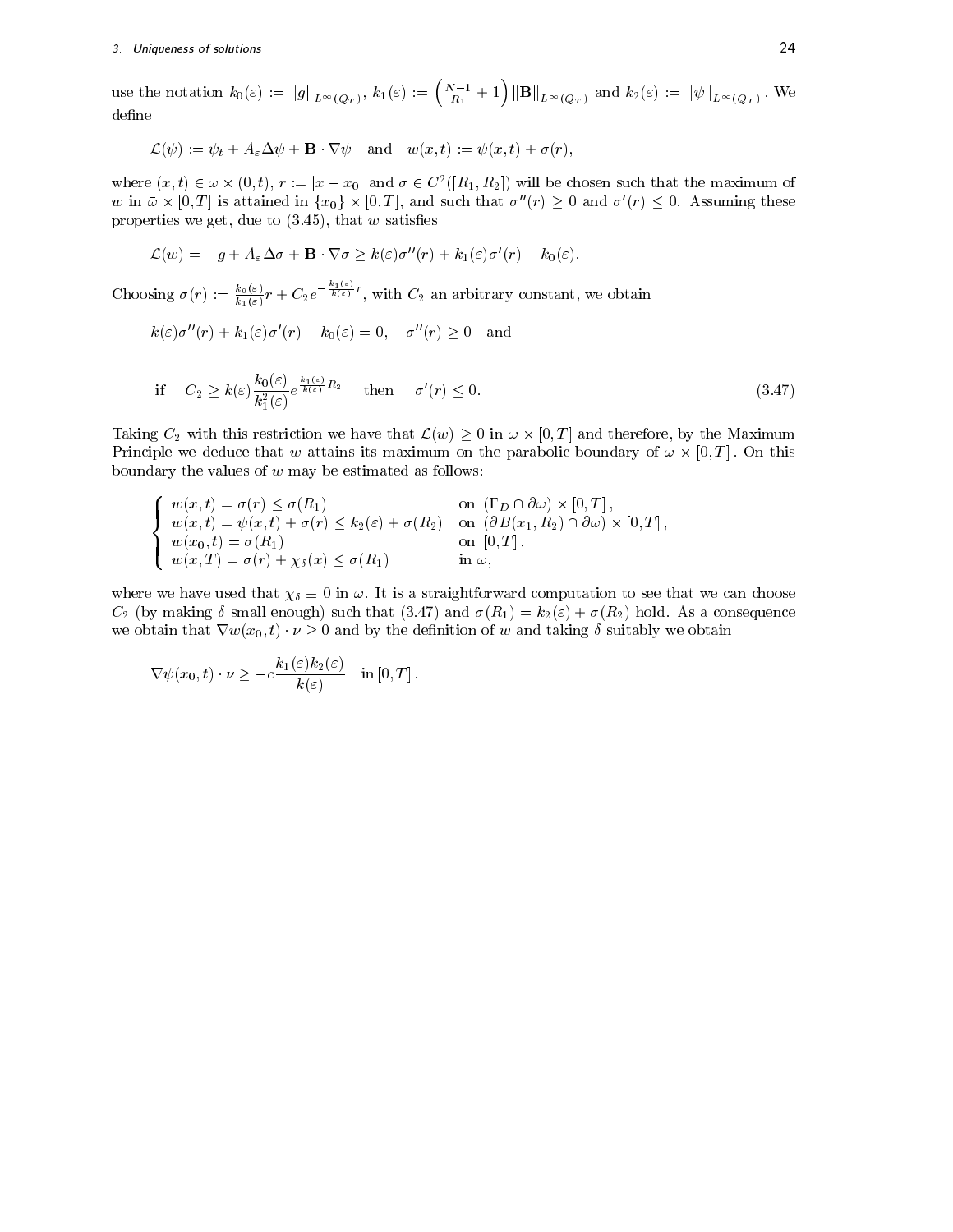# References

- 1. ALT, H.W. AND LUCKHAUS, S., Quasilinear Elliptic-Parabolic Differential Equations, Math. Z., 183, 311-341, 1983.
- 2. ANTONTSEV, S.N., DÍAZ, J.I. AND DOMANSKY, A.V., Continuous dependence and stabilization of solutions of the degenerate system in two-phase filtration, *Dinamika sploshnoi sredy*, No. 107, 1993.
- 3. Antontsev, S.N., Kazhikov, A.V. and Monkhov, V.N., Boundary Value Problems in Mechanics of Nonhomogeneous Fluids, North-Holland, Amsterdam, 1990.
- 4. ARINO, O., GAUTHIER, S. AND PENOT, J.P., A fixed point theorem for sequentially continuous mappings with application to ordinary differential equations, Funkcial Ekvac., 27, 273-279, 1987.
- 5. Benilan, P., Equations d' evolution dans un espace de Banach quelconque et applications, These, Orsay, 1972.
- 6. BENILAN, P. AND GARIEPY, R., Strong solutions in  $L^1$  of degenerate parabolic equations. J.  $Diff. Eq., 119, 473-502, 1995.$
- 7. BERTSCH, M. AND HILHORST, D., A density dependent diffusion equation in Population Dynamics: stabilization to equilibrium, SIAM J. Math. Anal., 17, 4, 863-883, 1986.
- 8. BRÉZIS, H., Opérateurs Maximaux Monotones et Semigroupes de Contractions dans les Espaces de Hilbert, North Holland, Amsterdam, 1973.
- 9. CARRILLO, J., On the uniqueness of the solution of the evolution dam problem, Nonlinear Analysis, Theory, Methods and Applications, 22, 5, 573-607, 1994.
- 10. Courant, R. and Friedrichs, K.O., Supersonic Flow and Shock Waves, Interscience, 1967.
- 11. Díaz, J.I., GALIANO, G. AND JÜNGEL, A., Space localization and uniqueness of vacuum solutions to a degenerate parabolic system in semiconductor theory. Comptes Rendus  $A.S., t. 325,$  Serie I, 267-272, 1997.
- 12. DÍAZ, J.I., GALIANO, G. AND JÜNGEL, A., Localization of vacuum solutions of a degenerate parabolic system arising in Semiconductors Theory. To appear in Nonlinear World, 1997.
- 13. Díaz, J.I. AND KERSNER, R., On a nonlinear degenerate parabolic equation in infiltration or evaporation through a porous medium, J. Differential  $Eq.$ , 69, 368-403, 1987.
- 14. DÍAZ, J.I. AND PADIAL, J.F., Uniqueness and existence of solutions in  $BV_t(Q)$  space to a doubly nonlinear parabolic problem, Plublicacions Matematiques, 40, 527-560, 1996.
- 15. DÍAZ AND J.I., VRABIE, I.I., Existence for reaction diffusion systems: A compactness approach, J. Math. Anal. Appl., 188, 521-540, 1994.
- 16. DÍAZ AND J.I., VRABIE, I.I., Compactness of the Green Operator of nonlinear diffusion equations: applications to Boussinesq type systems in Fluid Dynamics, Topological Methods in Nonlinear Analysis, (journal of the Juliusz Schauder Center), 4, 399-416, 1994.
- 17. Dubinskii, J.A., Weak convergence in nonlinear elliptic and parabolic equations, A.M.S. Transl., 67, 226-258, 1968.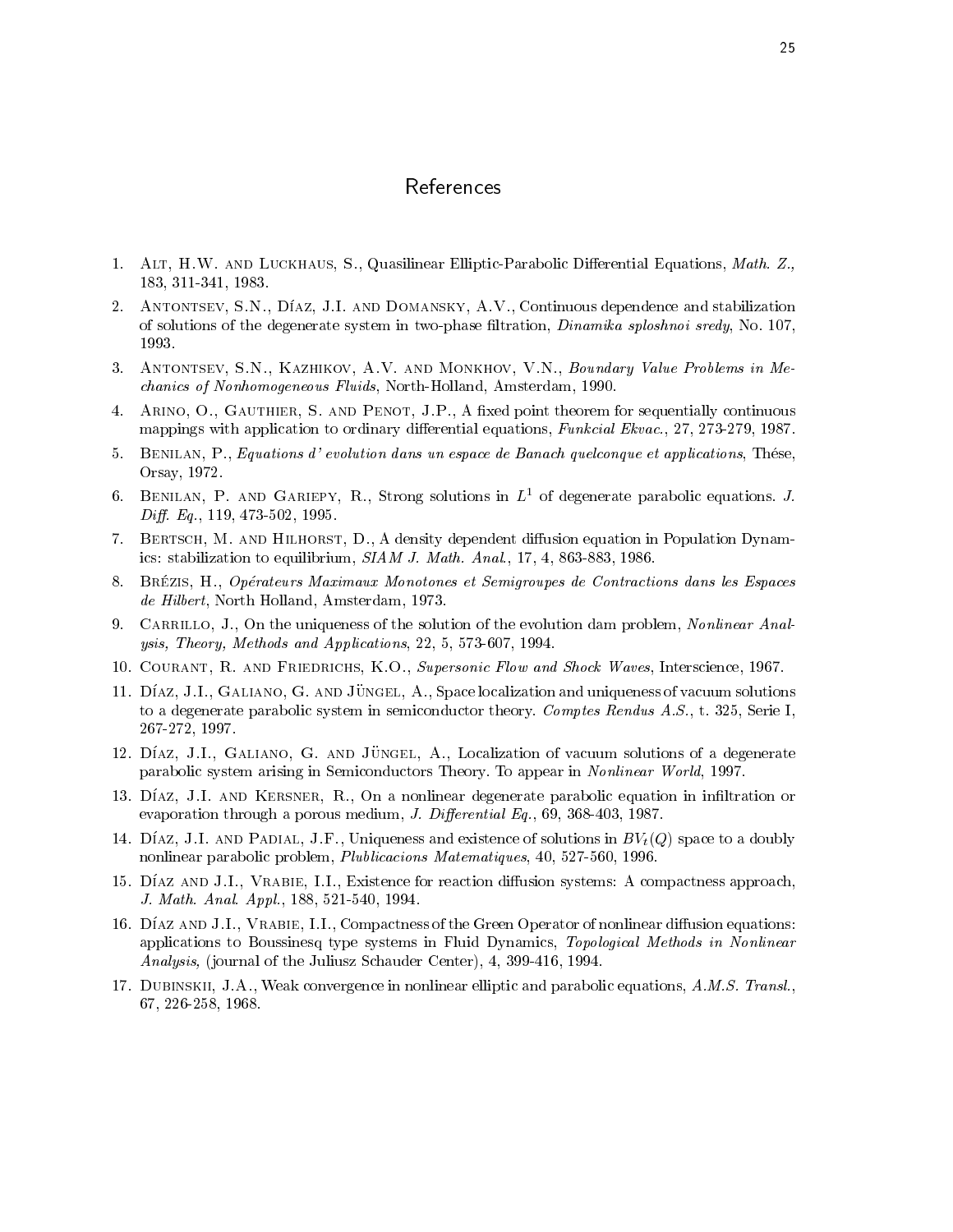- 18. GAGNEUX, G. AND MADAUNE-TORT, M., Unicité des solutions faibles d'équations de diffusionconvection, CRAS, t. 318, Serie I, 919-924, 1994.
- 19. Gagneux, G. and Madaune-Tort, M., Analyse mathematique de modeles non lineaires de l'ingenierie petroliere, Springer, Paris, 1996.
- 20. Galiano, G., Sobre algunos problemas de la Mecanica de Medios Continuos en los que se originan Fronteras Libres, Thesis, Universidad Complutense de Madrid, 1997.
- 21. GILDING, B.H., Improved theory for a nonlinear degenerate parabolic equation, Ann. Sc. Norm. Sup. Pisa, Cl. Sci. IV, 16, 165-224, 1989.
- 22. JÜNGEL, A., On the existence and uniqueness of transient solutions of a degenerate nonlinear drift-diffusion model for semiconductors, *Math. Models Meth. Appl. Sci.*,  $4:677-703$ , 1994.
- 23. JÜNGEL, A., Qualitative behavior of solutions of a degenerate nonlinear drift-diffusion model for semiconductors, Math. Models Meth. Appl. Sci., 5:497-518, 1995.
- 24. JUNGEL, A., Asymptotic analysis of a semiconductor model based on Fermi-Dirac statistics, Math. Meth. Appl. Sci.,  $19:401-424$ , 1996.
- 25. JÜNGEL,  $A_{\cdot}$ , A nonlinear drift-diffusion system with electric convection arising in semiconductor and electrophoretic modeling, Math. Nachr. 185, 85-110, 1997.
- 26. Kalashnikov, A.S., The Cauchy problem in a class of growing functions for equations of unsteady filtration type, Vestnik Moskov Univ. Ser. VI Mat. Mech., 6, 17-27, 1963.
- 27. KRYLOV, N.V., Nonlinear elliptic and parabolic equations of the second order, D. Reidel Publishing Company, Dordrecht, 1987.
- 28. KRUZHKOV, S.N., First order quasilinear equations in several independent variables, Math. USSR Sbornik, 10, No 2, 217-243, 1970.
- 29. Kruzhkov, S.N. and Sukorjanski, S.M., Boundary value problems for systems of equations of two phase porous flow type: statement of the problems, questions of solvability, justification of approximate methods, Math USSR Sbornik, 33, No 1, 62-80, 1977.
- 30. Ladyzenskaya, O.A., Solonnikov, V.A. and Ural'ceva, N.N., Quasilinear Equations of Parabolic Type, Translations of Mathematical Monographs, 23, American Mathematical Society, Providence, 1968 .
- 31. Lions, J.L., Quelques methodes de resolution des problemes aux limites non lineaires, Dunod, Gauthiers-Villars, Paris 1969.
- 32. Markovich, P.A., The stationary semiconductor device equations, Springer-Verlag, Wien, 1986.
- 33. MARKOVICH, P.A., RINGHOFER, C.A. AND SCHMEISER, C., Semiconductor Equations, Springer-Verlag, Wien, 1990.
- 34. Mock, M.S. On equations describing steady state carrier distributions in a semiconductor device, Comm. Pure Appl. Math., 25, 781-792, 1972.
- $39.$  OTTO, F.,  $L^*$ -contraction and uniqueness for quasilinear emptic-parabolic equations. J.  $Dif$ Equations, 131, 20-38, 1996.
- 36. Padial, J.F., A comparison principle for weak solutions of some nonlinear parabolic systems, preprint, 1997.
- 37. RULLA, J., Weak solutions to Stefan Problems with prescribed convection, SIAM J. Math. Anal., 18, 6, 1784-1800, 1987.
- 38. SHALIMOVA, K.V., Física de los Semiconductores, Mir, Moscow, 1973.
- $39.$  SIMON, J., Compact sets in the space  $L^p(0,1;D)$ , Ann. Math. Pura et Appl., 140, 05-90, 1987.
- 40. STAMPACCHIA, G., Equations elliptiques a données discontinues, Seminaire Schwartz, 1960-61: